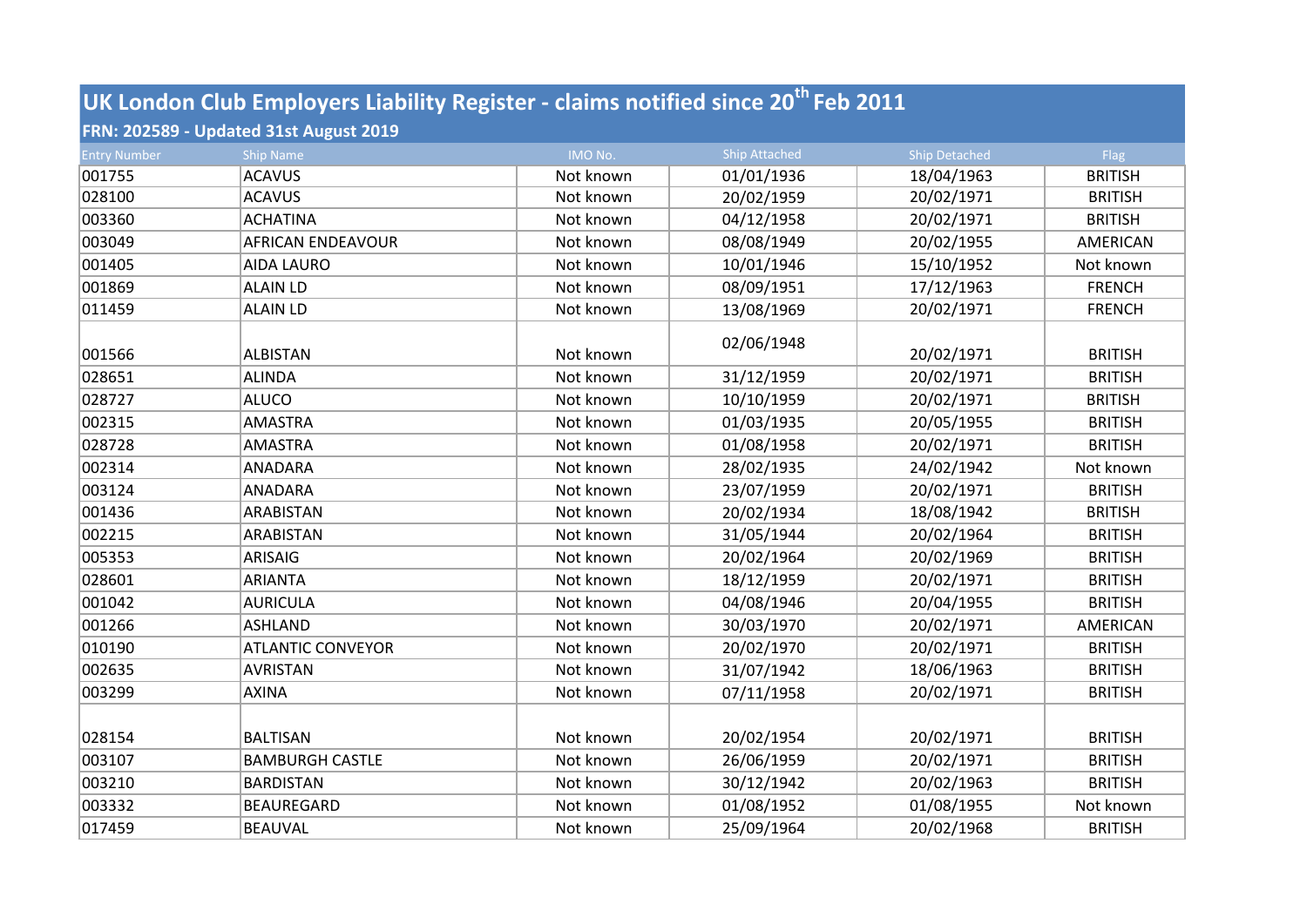| 000975 | <b>BERBICE</b>            | Not known | 20/02/1950 | 24/05/1959 | <b>BRITISH</b>    |
|--------|---------------------------|-----------|------------|------------|-------------------|
| 017461 | <b>BIDEFORD PRIORY</b>    | Not known | 14/10/1960 | 20/02/1971 | <b>BRITISH</b>    |
| 001064 | <b>BIRMINGHAM CITY</b>    | Not known | 16/08/1946 | 21/08/1963 | <b>BRITISH</b>    |
| 013230 | <b>BOSTON</b>             | Not known | 17/09/1968 | 20/02/1971 | <b>USA</b>        |
| 029104 | <b>BP ENTERPRISE</b>      | Not known | 20/02/1969 | 20/02/1971 | <b>AUSTRALIAN</b> |
| 001821 | <b>BRAEMAR CASTLE</b>     | Not known | 20/02/1954 | 06/01/1966 | <b>BRITISH</b>    |
| 001914 | <b>BRITTANY</b>           | Not known | 20/02/1936 | 29/10/1942 | <b>BRITISH</b>    |
| 001196 | <b>BRITTANY</b>           | Not known | 15/11/1946 | 26/02/1962 | <b>BRITISH</b>    |
| 000076 | <b>BRITISH ADMIRAL</b>    | Not known | 20/02/1934 | 23/12/1936 | <b>BRITISH</b>    |
| 001332 | <b>BRITISH ADMIRAL</b>    | Not known | 23/01/1946 | 23/06/1961 | <b>BRITISH</b>    |
| 029100 | <b>BRITISH ADMIRAL</b>    | Not known | 27/07/1965 | 20/02/1971 | <b>BRITISH</b>    |
| 001861 | <b>BRITISH ADVENTURE</b>  | Not known | 07/09/1951 | 20/02/1971 | <b>BRITISH</b>    |
| 000079 | <b>BRITISH AMBASSADOR</b> | Not known | 20/02/1934 | 30/07/1954 | <b>BRITISH</b>    |
| 003345 | <b>BRITISH AMBASSADOR</b> | Not known | 20/12/1958 | 20/02/1971 | <b>BRITISH</b>    |
| 000078 | <b>BRITISH ARCHITECT</b>  | Not known | 20/02/1934 | 13/05/1953 | <b>BRITISH</b>    |
| 003148 | <b>BRITISH ARCHITECT</b>  | Not known | 19/06/1958 | 20/02/1971 | <b>BRITISH</b>    |
| 001800 | <b>BRITISH ARDOUR</b>     | Not known | 14/11/1949 | 16/10/1962 | <b>BRITISH</b>    |
| 004773 | <b>BRITISH ARGOSY</b>     | Not known | 06/07/1966 | 20/02/1971 | <b>BRITISH</b>    |
| 003194 | <b>BRITISH BEACON</b>     | Not known | 29/10/1959 | 20/02/1971 | <b>BRITISH</b>    |
| 002930 | <b>BRITISH BOMBARDIER</b> | Not known | 08/02/1946 | 09/03/1959 | <b>BRITISH</b>    |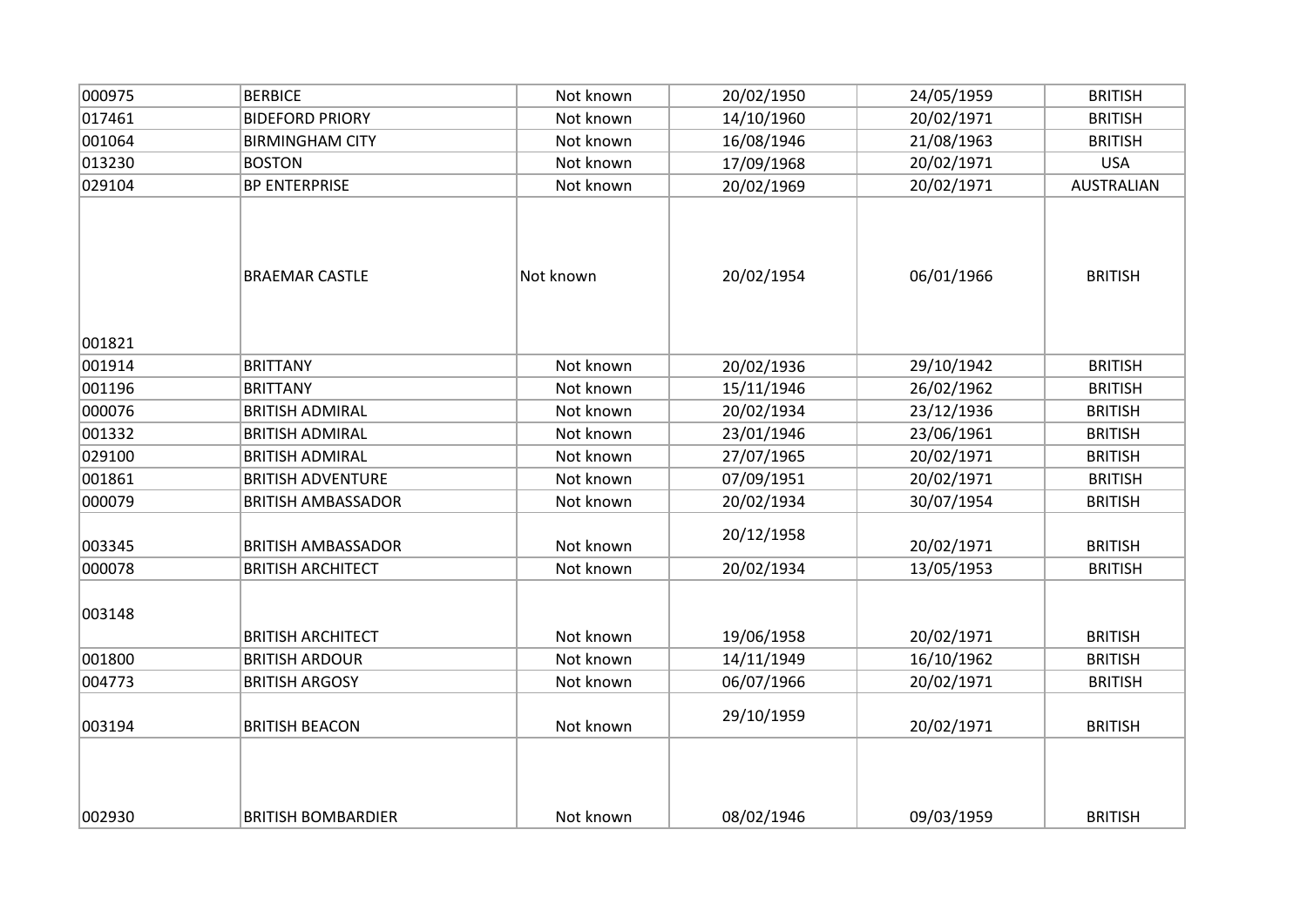| 029113 | <b>BRITISH BOMBARDIER</b> | Not known | 22/09/1962 | 20/02/1971 | <b>BRITISH</b> |
|--------|---------------------------|-----------|------------|------------|----------------|
| 001739 | <b>BRITISH BUILDER</b>    | Not known | 22/03/1951 | 26/08/1963 | <b>BRITISH</b> |
| 001908 | <b>BRITISH BULLDOG</b>    | Not known | 23/11/1951 | 20/02/1971 | <b>BRITISH</b> |
| 002948 | <b>BRITISH CAVALIER</b>   | Not known | 19/10/1945 | 20/05/1959 | <b>BRITISH</b> |
| 029115 | <b>BRITISH CAVALIER</b>   | Not known | 31/10/1962 | 20/02/1971 | <b>BRITISH</b> |
| 002379 | <b>BRITISH CHANCELLOR</b> | Not known | 20/02/1934 | 30/06/1952 | <b>BRIITSH</b> |
| 029010 | <b>BRITISH CHANCELLOR</b> | Not known | 18/08/1954 | 20/02/1971 | <b>BRITISH</b> |
| 003538 | <b>BRITISH CHARACTER</b>  | Not known | 31/12/1941 | 23/02/1959 | <b>BRITISH</b> |
| 000046 | <b>BRITISH CHIVALRY</b>   | Not known | 20/01/1949 | 20/02/1971 | <b>BRITISH</b> |
| 000940 | <b>BRITISH COMMERCE</b>   | Not known | 17/07/1946 | 07/06/1961 | <b>BRITISH</b> |
| 029203 | <b>BRITISH COMMERCE</b>   | Not known | 17/05/1965 | 20/02/1971 | <b>BRITISH</b> |
| 029116 | <b>BRITISH COMET</b>      | Not known | 31/08/1960 | 20/02/1971 | <b>BRITISH</b> |
| 003476 | <b>BRITISH CONFIDENCE</b> | Not known | 22/10/1936 | 12/05/1958 | <b>BRITISH</b> |
| 029014 | <b>BRITISH CONFIDENCE</b> | Not known | 20/02/1966 | 20/02/1971 | <b>BRITISH</b> |
| 000121 | <b>BRITISH CONSUL</b>     | Not known | 20/02/1931 | 19/08/1942 | <b>BRITISH</b> |
| 000273 | <b>BRITISH CONSUL</b>     | Not known | 09/06/1950 | 30/04/1963 | <b>BRITISH</b> |
| 029117 | <b>BRITISH CORMORANT</b>  | Not known | 06/07/1961 | 20/02/1971 | <b>BRITISH</b> |
| 000093 | <b>BRITISH COUNCILLOR</b> | Not known | 29/10/1948 | 11/04/1967 | <b>BRITISH</b> |
| 002021 | <b>BRITISH CROWN</b>      | Not known | 14/06/1952 | 20/02/1967 | <b>BRITISH</b> |
| 002363 | <b>BRITISH CRUSADER</b>   | Not known | 12/02/1953 | 20/02/1971 | <b>BRITISH</b> |
| 003706 | <b>BRITISH CURLEW</b>     | Not known | 20/06/1960 | 20/02/1971 | <b>BRITISH</b> |
| 001711 | <b>BRITISH DEFENDER</b>   | Not known | 21/04/1950 | 27/01/1965 | <b>BRITISH</b> |
| 003755 | <b>BRITISH DESTINY</b>    | Not known | 21/01/1936 | 20/02/1958 | <b>BRITISH</b> |
| 029203 | <b>BRITISH DESTINY</b>    | Not known | 12/12/1959 | 20/02/1971 | <b>BRITISH</b> |
|        |                           |           |            |            |                |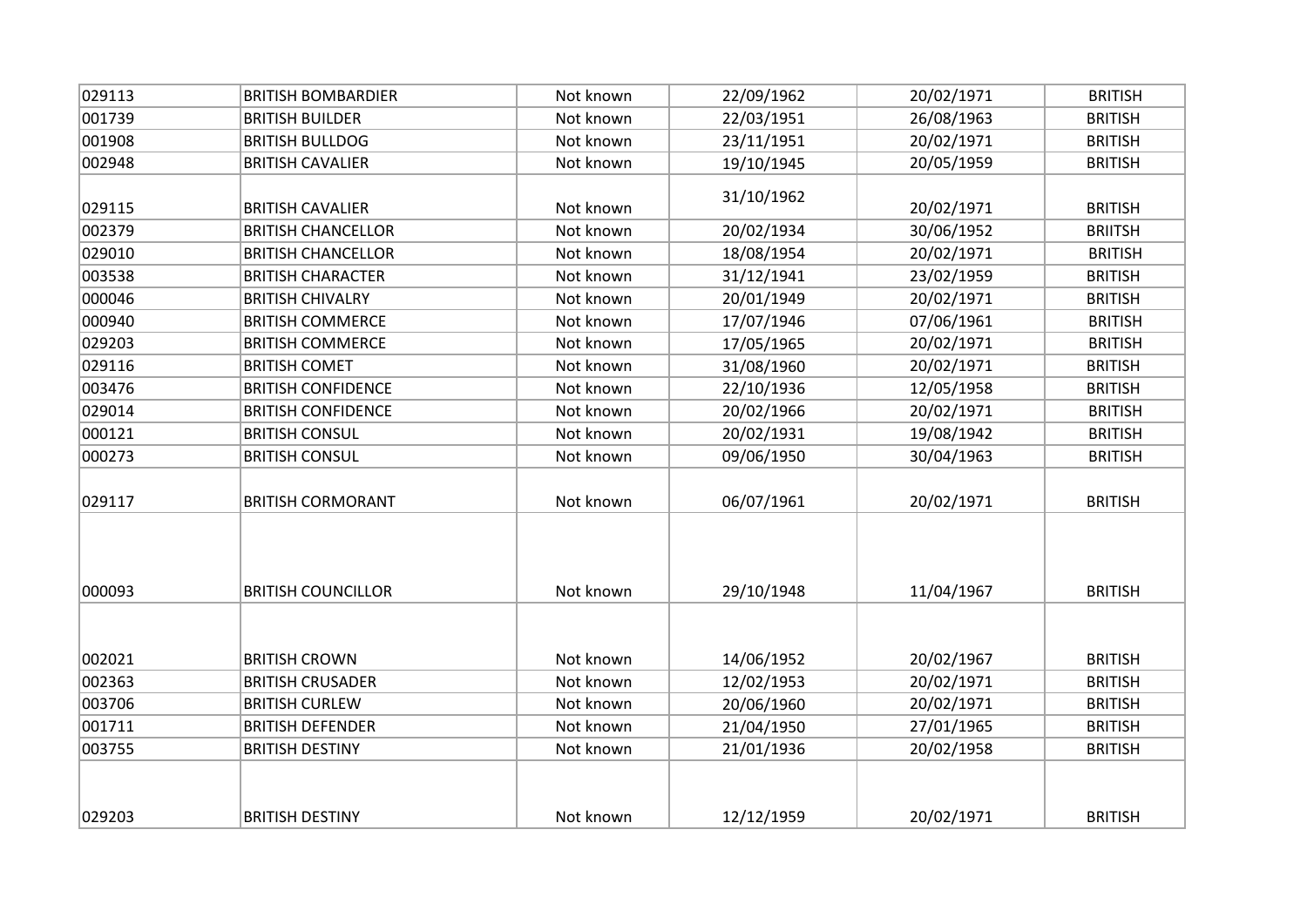| 006155 | <b>BRITISH DIPLOMAT</b>  | Not known | 11/10/1950 | 18/12/1961 | <b>BRITISH</b> |
|--------|--------------------------|-----------|------------|------------|----------------|
|        | <b>BRITISH DIPLOMAT</b>  | Not known | 27/06/1963 | 20/02/1971 | <b>BRITISH</b> |
| 002863 | <b>BRITISH DRAGOON</b>   | Not known | 28/11/1945 | 13/12/1962 | <b>BRITISH</b> |
| 029121 | <b>BRITISH DRAGOON</b>   | Not known | 11/11/1963 | 20/02/1971 | <b>BRITISH</b> |
| 000879 | <b>BRITISH DRUMMER</b>   | Not known | 31/05/1946 | 14/11/1957 | <b>BRITISH</b> |
|        |                          |           |            |            |                |
| 001195 | <b>BRITISH EARL</b>      | Not known | 31/10/1946 | 23/06/1961 | <b>BRITISH</b> |
| 001359 | <b>BRITISH EMPRESS</b>   | Not known | 23/03/1947 | 23/06/1961 | <b>BRITISH</b> |
|        |                          |           |            |            |                |
| 001975 | <b>BRITISH ENERGY</b>    | Not known | 20/02/1934 | 27/09/1955 | <b>BRITISH</b> |
| 003265 | <b>BRITISH ENERGY</b>    | Not known | 03/10/1958 | 20/02/1971 | <b>BRITISH</b> |
| 001358 | <b>BRITISH ENSIGN</b>    | Not known | 13/05/1947 | 23/06/1961 | <b>BRITISH</b> |
| 029123 | <b>BRITISH ENSIGN</b>    | Not known | 11/04/1964 | 20/02/1971 | <b>BRITISH</b> |
| 002267 | <b>BRITISH ENVOY</b>     | Not known | 14/12/1953 | 20/02/1971 | <b>BRITISH</b> |
| 000106 | <b>BRITISH FREEDOM</b>   | Not known | 20/02/1931 | 14/01/1945 | <b>BRITISH</b> |
| 001739 | <b>BRITISH FREEDOM</b>   | Not known | 20/09/1949 | 20/02/1971 | <b>BRITISH</b> |
| 002139 | <b>BRITISH FLAG</b>      | Not known | 25/07/1953 | 20/02/1971 | <b>BRITISH</b> |
| 003037 | <b>BRITISH FULMAR</b>    | Not known | 21/02/1959 | 20/02/1971 | <b>BRITISH</b> |
| 003216 | <b>BRITISH GANNET</b>    | Not known | 09/11/1959 | 20/02/1971 | <b>BRITISH</b> |
| 001663 | <b>BRITISH GENERAL</b>   | Not known | 11/05/1950 | 03/06/1964 | <b>BRITISH</b> |
| 001110 | <b>BRITISH GLORY</b>     | Not known | 20/02/1934 | 03/02/1954 | <b>BRITISH</b> |
| 001204 | <b>BRITISH GLORY</b>     | Not known | 08/06/1957 | 20/02/1971 | <b>BRITISH</b> |
| 003465 | <b>BRITISH GRATITUDE</b> | Not known | 16/12/1942 | 08/05/1959 | <b>BRITISH</b> |
| 000273 | <b>BRITISH GRENADIER</b> | Not known | 22/01/1963 | 20/02/1971 | <b>BRITISH</b> |
|        |                          |           |            |            |                |
| 029129 | <b>BRITISH GUARDSMAN</b> | Not known | 14/06/1963 | 20/02/1971 | <b>BRITISH</b> |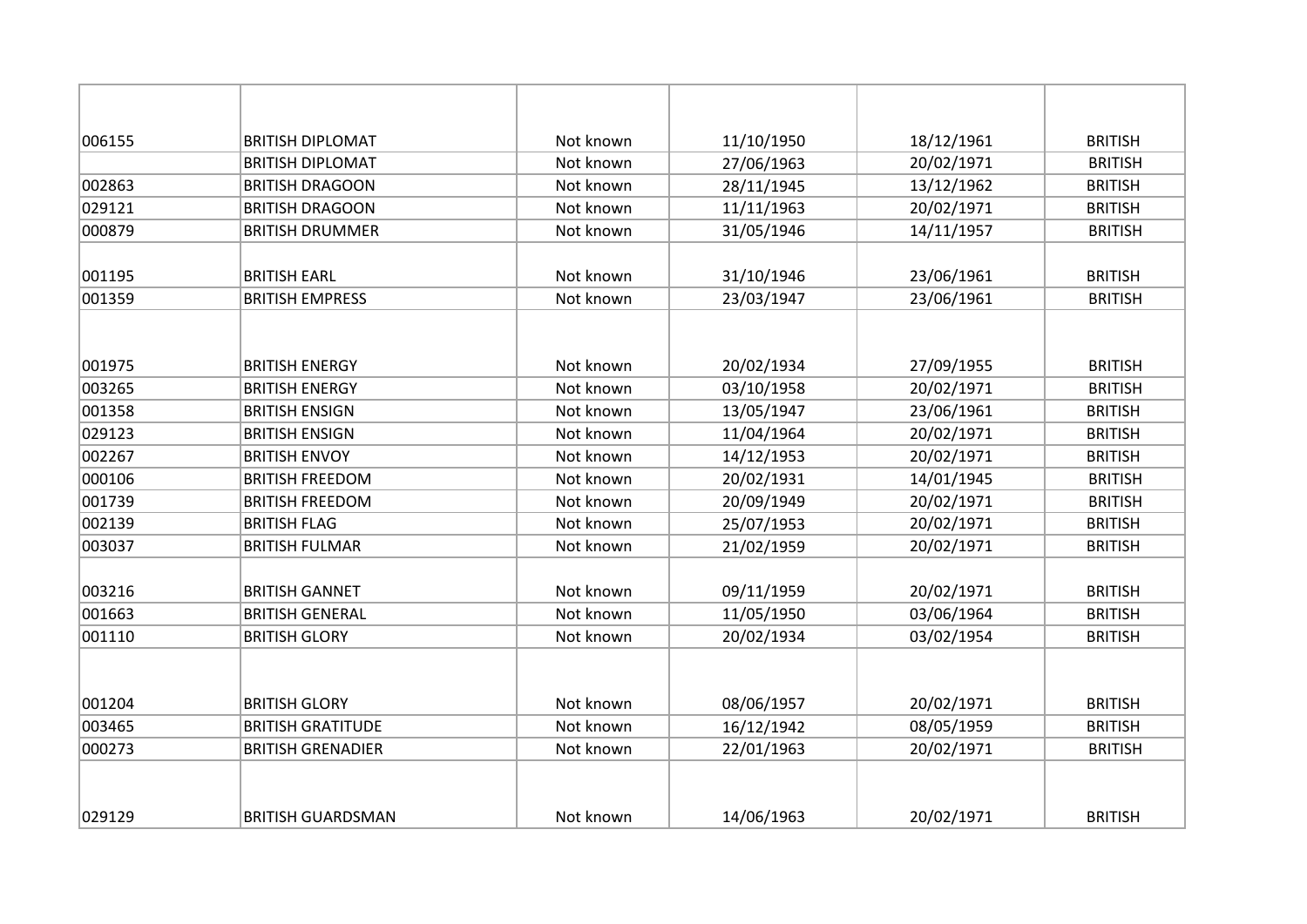| 001823 | <b>BRITISH GUIDE</b>    | Not known | 25/04/1951 | 06/12/1963 | <b>BRITISH</b> |
|--------|-------------------------|-----------|------------|------------|----------------|
| 000113 | <b>BRITISH GUNNER</b>   | Not known | 20/02/1934 | 24/02/1941 | <b>BRITISH</b> |
|        |                         |           |            |            |                |
| 002228 | <b>BRITISH GUNNER</b>   | Not known | 06/05/1954 | 20/02/1971 | <b>BRITISH</b> |
| 002230 | <b>BRITISH HERO</b>     | Not known | 23/06/1954 | 20/02/1971 | <b>BRITISH</b> |
| 001277 | <b>BRITISH HOLLY</b>    | Not known | 16/12/1946 | 24/03/1964 | <b>BRITISH</b> |
| 029216 | <b>BRITISH HOLLY</b>    | Not known | 20/03/1965 | 20/02/1971 | <b>BRITISH</b> |
| 000114 | <b>BRITISH HONOUR</b>   | Not known | 20/02/1934 | 06/12/1952 | <b>BRITISH</b> |
| 001382 | <b>BRITISH HONOUR</b>   | Not known | 31/01/1958 | 20/02/1971 | <b>BRITISH</b> |
| 000097 | <b>BRITISH HUSSAR</b>   | Not known | 20/02/1931 | 11/08/1953 | <b>BRITISH</b> |
| 000273 | <b>BRITISH HUSSAR</b>   | Not known | 30/05/1962 | 20/02/1971 | <b>BRITISH</b> |
| 000117 | <b>BRITISH INDUSTRY</b> | Not known | 20/02/1931 | 07/07/1953 | <b>BRITISH</b> |
| 003094 | <b>BRITISH INDUSTRY</b> | Not known | 08/02/1957 | 20/02/1971 | <b>BRITISH</b> |
| 000120 | <b>BRITISH JUDGE</b>    | Not known | 20/02/1934 | 05/06/1953 | Unknown        |
| 003011 | <b>BRITISH JUDGE</b>    | Not known | 30/04/1959 | 20/02/1971 | <b>BRITISH</b> |
| 000121 | <b>BRITISH JUSTICE</b>  | Not known | 20/02/1931 | 26/01/1954 | <b>BRITISH</b> |
|        |                         |           |            |            |                |
| 001327 | <b>BRITISH JUSTICE</b>  | Not known | 31/07/1957 | 20/02/1971 | <b>BRITISH</b> |
| 000273 | <b>BRITISH KESTREL</b>  | Not known | 08/03/1962 | 20/02/1971 | <b>BRITISH</b> |
| 003369 | <b>BRITISH KIWI</b>     | Not known | 14/01/1960 | 20/02/1971 | <b>BRITISH</b> |
| 001101 | <b>BRITISH KNIGHT</b>   | Not known | 20/09/1946 | 23/06/1961 | <b>BRITISH</b> |
|        |                         |           |            |            |                |
| 029136 | <b>BRITISH LANTERN</b>  | Not known | 28/04/1960 | 20/02/1971 | <b>BRITISH</b> |
| 029107 | <b>BRITISH LAUREL</b>   | Not known | 20/02/1965 | 20/02/1971 | <b>BRITISH</b> |
| 003966 | <b>BRITISH LIBERTY</b>  | Not known | 28/02/1939 | 06/01/1940 | <b>BRITISH</b> |
| 001633 | <b>BRITISH LIBERTY</b>  | Not known | 05/05/1949 | 06/07/1964 | <b>BRITISH</b> |
| 029040 | <b>BRITISH LIBERTY</b>  | Not known | 14/05/1968 | 20/02/1971 | <b>BRITISH</b> |
| 029137 | <b>BRITISH LIGHT</b>    | Not known | 16/04/1959 | 20/02/1971 | <b>BRITISH</b> |
| 003689 | <b>BRITISH MALLARD</b>  | Not known | 06/05/1960 | 20/02/1971 | <b>BRITISH</b> |
| 001959 | <b>BRITISH MAPLE</b>    | Not known | 27/12/1951 | 08/04/1965 | <b>BRITISH</b> |
|        |                         |           | 09/12/1965 |            |                |
| 029176 | <b>BRITISH MAPLE</b>    | Not known |            | 20/02/1971 | <b>BRITISH</b> |
| 001102 | <b>BRITISH MARSHAL</b>  | Not known | 23/09/1946 | 23/06/1961 | <b>BRITISH</b> |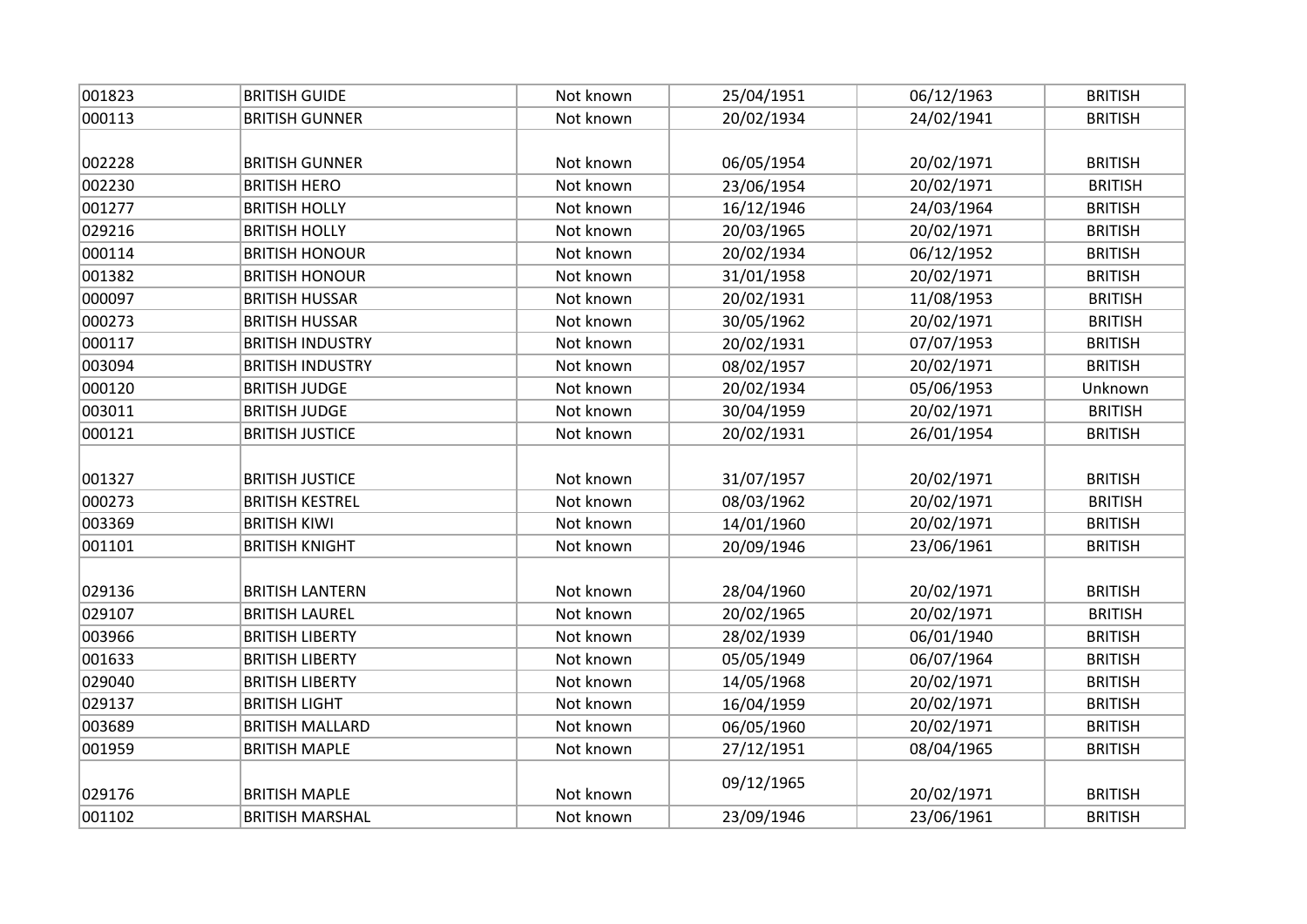| 002326 | <b>BRITISH MERCHANT</b>  | Not known | 26/01/1954 | 20/02/1971 | <b>BRITISH</b> |
|--------|--------------------------|-----------|------------|------------|----------------|
| 029142 | <b>BRITISH MERLIN</b>    | Not known | 19/05/1962 | 23/03/1965 | <b>BRITISH</b> |
|        |                          |           |            |            |                |
|        |                          |           |            |            |                |
| 002426 | <b>BRITISH MERIT</b>     | Not known | 09/07/1942 | 31/08/1960 | <b>BRITISH</b> |
| 000273 | <b>BRITISH LANCER</b>    | Not known | 13/11/1945 | 31/08/1960 | <b>BRITISH</b> |
| 004773 | <b>BRITISH LANCER</b>    | Not known | 28/06/1963 | 20/02/1971 | <b>BRITISH</b> |
|        |                          |           |            |            |                |
|        |                          |           |            |            |                |
| 002735 | <b>BRITISH OFFICER</b>   | Not known | 19/01/1955 | 20/02/1971 | <b>BRITISH</b> |
|        |                          |           |            |            |                |
| 001699 | <b>BRITISH PATRIOT</b>   | Not known | 01/03/1950 | 25/05/1963 | <b>BRITISH</b> |
| 003670 | <b>BRITISH POWER</b>     | Not known | 16/12/1936 | 17/07/1958 | <b>BRITISH</b> |
|        |                          |           |            |            |                |
|        |                          |           |            |            |                |
| 003228 | <b>BRITISH POWER</b>     | Not known | 15/11/1959 | 20/02/1971 | <b>BRITISH</b> |
| 000131 | <b>BRITISH PREMIER</b>   | Not known | 20/02/1934 | 24/08/1940 | <b>BRITISH</b> |
| 001738 | <b>BRITISH PREMIER</b>   | Not known | 13/03/1951 | 03/06/1964 | <b>BRITISH</b> |
|        |                          |           |            |            |                |
| 001773 | <b>BRITISH PROGRESS</b>  | Not known | 28/12/1948 | 05/03/1963 | <b>BRITISH</b> |
| 004023 | <b>BRITISH PRUDENCE</b>  | Not known | 05/04/1939 | 23/03/1942 | <b>BRITISH</b> |
| 001634 | <b>BRITISH PRUDENCE</b>  | Not known | 30/03/1949 | 03/09/1966 | <b>BRITISH</b> |
|        |                          |           |            |            |                |
|        |                          |           |            |            |                |
| 001970 | <b>BRITISH REALM</b>     | Not known | 10/04/1952 | 12/06/1970 | <b>BRITISH</b> |
| 001877 | <b>BRITISH RELIANCE</b>  | Not known | 12/02/1950 | 20/02/1971 | <b>BRITISH</b> |
| 000137 | <b>BRITISH RENOWN</b>    | Not known | 20/02/1934 | 24/04/1954 | Not known      |
| 001202 | <b>BRITISH RENOWN</b>    | Not known | 17/05/1957 | 20/02/1971 | <b>BRITISH</b> |
| 001740 | <b>BRITISH RESOURCE</b>  | Not known | 08/09/1949 | 20/02/1971 | <b>BRITISH</b> |
|        | <b>BRITISH RESPECT</b>   |           |            |            |                |
| 003536 |                          | Not known | 12/11/1943 | 05/06/1959 | <b>BRITISH</b> |
| 002629 | <b>BRITISH RESTRAINT</b> | Not known | 07/07/1943 | 13/05/1959 | <b>BRITISH</b> |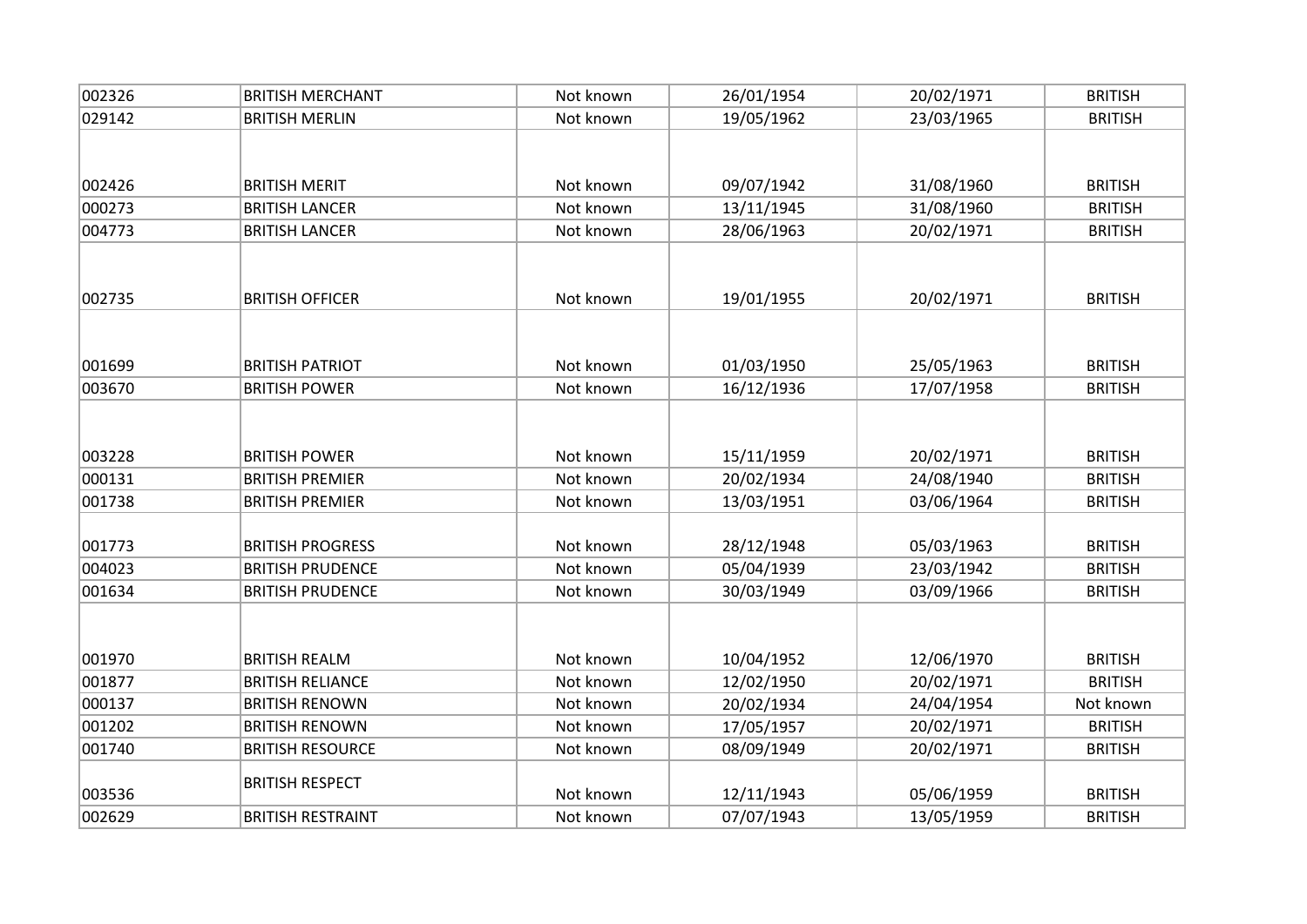| 001194  | <b>BRITISH ROSE</b>      | Not known | 30/10/1946 | 08/06/1961 | <b>BRITISH</b> |
|---------|--------------------------|-----------|------------|------------|----------------|
| 000139  | <b>BRITISH SAILOR</b>    | Not known | 20/02/1933 | 06/09/1951 | <b>BRITISH</b> |
|         |                          |           |            |            |                |
|         |                          |           |            |            |                |
|         |                          |           |            |            |                |
|         |                          |           |            |            |                |
| 002041  | <b>BRITISH SAILOR</b>    | Not known | 09/04/1953 | 20/02/1971 | <b>BRITISH</b> |
| 001675  | <b>BRITISH SCIENTIST</b> | Not known | 07/09/1948 | 13/03/1963 | <b>BRITISH</b> |
|         |                          |           |            |            |                |
|         |                          |           |            |            |                |
| 001735  | <b>BRITISH SEAFARER</b>  | Not known | 27/04/1951 | 20/02/1971 | <b>BRITISH</b> |
| 001632  | <b>BRITISH SECURITY</b>  | Not known | 07/07/1948 | 15/04/1966 | <b>BRITISH</b> |
| 029109  | <b>BRITISH SECURITY</b>  | Not known | 27/05/1969 | 20/02/1971 | <b>BRITISH</b> |
| 000140  | <b>BRITISH SERGEANT</b>  | Not known | 20/02/1931 | 09/04/1942 | <b>BRITISH</b> |
| ;002378 | <b>BRITISH SERGEANT</b>  | Not known | 20/08/1954 | 20/02/1971 | <b>BRITISH</b> |
| 004907  | <b>BRITISH SINCERITY</b> | Not known | 02/02/1939 | 30/06/1958 | <b>BRITISH</b> |
| 002022  | <b>BRITISH SKILL</b>     | Not known | 12/06/1952 | 20/02/1971 | <b>BRITISH</b> |
| 000143  | <b>BRITISH SOLDIER</b>   | Not known | 20/02/1931 | 14/04/1952 | <b>BRITISH</b> |
| 002522  | <b>BRITISH SOLDIER</b>   | Not known | 27/10/1954 | 20/02/1971 | <b>BRITISH</b> |
| 001860  | <b>BRITISH SPLENDOUR</b> | Not known | 27/01/1953 | 20/02/1971 | <b>BRITISH</b> |
| 001935  | <b>BRITISH SPORTSMAN</b> | Not known | 15/06/1951 | 20/02/1971 | <b>BRITISH</b> |
| 003220  | <b>BRITISH STAR</b>      | Not known | 13/11/1959 | 20/02/1971 | <b>BRITISH</b> |
| 000146  | <b>BRITISH STATESMAN</b> | Not known | 20/02/1931 | 10/07/1953 | <b>BRITISH</b> |
| 003026  | <b>BRITISH STATESMAN</b> | Not known | 18/04/1959 | 20/02/1971 | <b>BRITISH</b> |
| 003193  | <b>BRITISH SWIFT</b>     | Not known | 24/10/1959 | 20/02/1971 | <b>BRITISH</b> |
|         |                          |           |            |            |                |
| 001971  | <b>BRITISH TALENT</b>    | Not known | 01/03/1952 | 20/02/1971 | <b>BRITISH</b> |
| 000150  | <b>BRITISH TRADER</b>    | Not known | 20/02/1931 | 20/02/1953 | <b>BRITISH</b> |
|         |                          |           |            |            |                |
| 001252  | <b>BRITISH TRADER</b>    | Not known | 05/11/1957 | 20/02/1971 | <b>BRITISH</b> |
| 004941  | <b>BRITISH TRUST</b>     | Not known | 19/01/1939 | 20/02/1944 | <b>BRITISH</b> |
| 001661  | <b>BRITISH TRUST</b>     | Not known | 23/06/1950 | 20/02/1958 | <b>BRITISH</b> |
| 003186  | <b>BRITISH TRUST</b>     | Not known | 05/10/1959 | 20/02/1971 | <b>BRITISH</b> |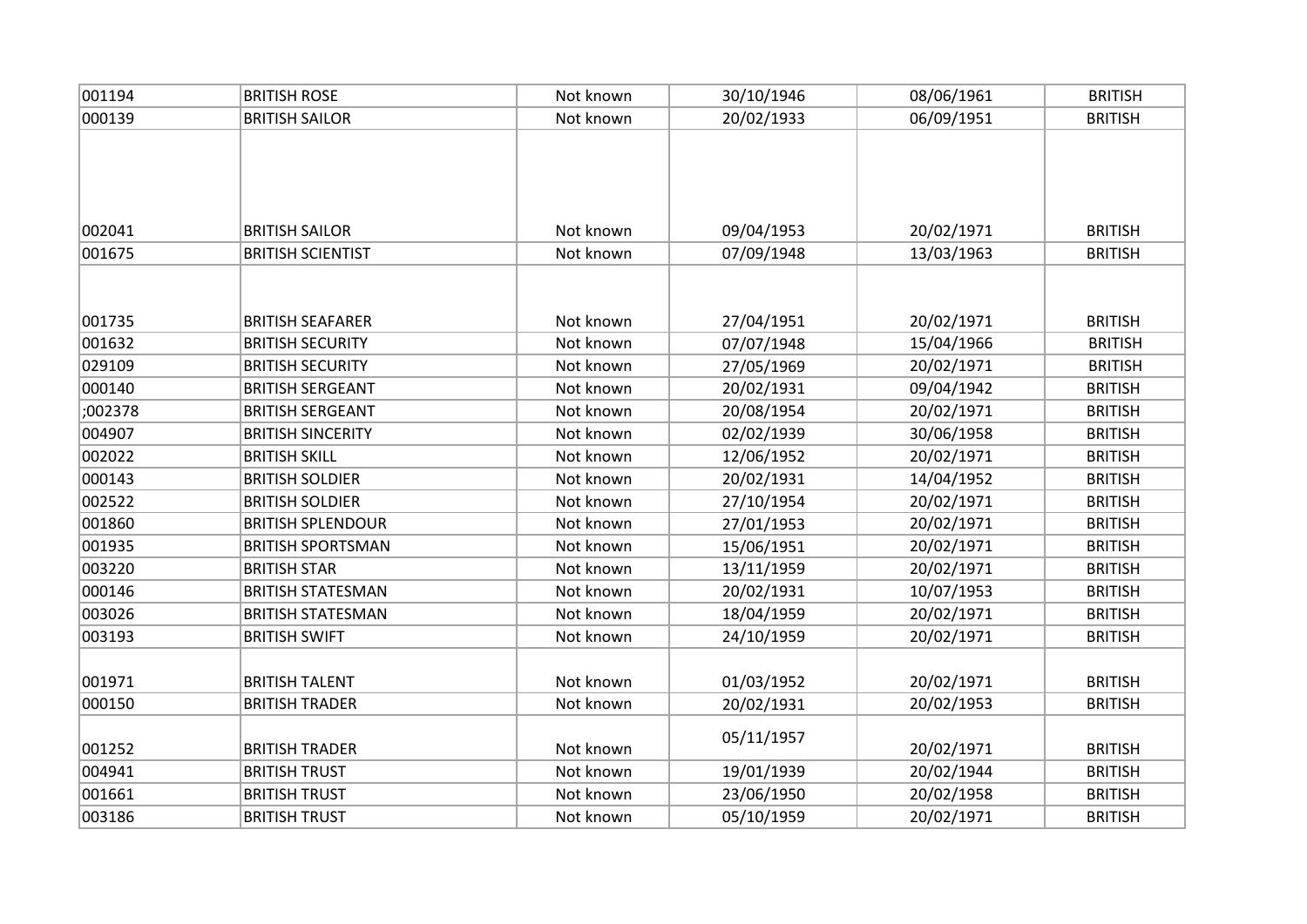| 000153    | <b>BRITISH VALOUR</b>  | Not known | 20/02/1931 | 25/09/1953 | <b>BRITISH</b> |
|-----------|------------------------|-----------|------------|------------|----------------|
| Not known | <b>BRITISH VALOUR</b>  | Not known | 06/04/1957 | 20/02/1971 | <b>BRITISH</b> |
| 000159    | <b>BRITISH VENTURE</b> | Not known | 21/12/1948 | 14/06/1961 | <b>BRITISH</b> |
| 029103    | <b>BRITISH VENTURE</b> | Not known | 06/04/1963 | 20/02/1971 | <b>BRITISH</b> |
| 029109    | <b>BRITISH VINE</b>    | Not known | 26/03/1965 | 20/02/1971 | <b>BRITISH</b> |
| 000161    | <b>BRITISH VISION</b>  | Not known | 09/07/1954 | 20/02/1971 | <b>BRITISH</b> |
| 029110    | <b>BRITISH WILLOW</b>  | Not known | 11/05/1965 | 20/02/1971 | <b>BRITISH</b> |
| 029166    | <b>BRITISH WORKMEN</b> | Not known | 24/03/1949 | 04/05/1967 | <b>BRITISH</b> |
| 002984    | <b>BULKERO</b>         | Not known | 14/12/1945 | 20/02/1949 | AMERICAN       |
| 005184    | <b>BULKERO</b>         | Not known | 21/01/1951 | 22/02/1957 | AMERICAN       |
| 004649    | <b>BULKERO</b>         | Not known | 26/01/1962 | 16/02/1962 | AMERICAN       |
| 002914    | <b>BULKLUBE</b>        | Not known | 12/11/1943 | 05/06/1944 | AMERICAN       |
| 003759    | <b>BULKLUBE</b>        | Not known | 14/12/1946 | 26/04/1962 | AMERICAN       |
| 003029    | <b>BULKOIL</b>         | Not known | 22/03/1949 | 21/11/1949 | LIBERIA        |
| 005177    | <b>BULKOIL</b>         | Not known | 25/04/1951 | 01/07/1966 | LIBERIA        |
| 002519    | <b>BULKPETROL</b>      | Not known | 04/04/1948 | 20/02/1950 | LIBERIA        |
| 005176    | <b>BULKPETROL</b>      | Not known | 21/08/1951 | 03/08/1966 | LIBERIA        |
| 004081    | <b>BULKTRADER</b>      | Not known | 01/05/1950 | 21/11/1950 | LIBERIA        |
| 005174    | <b>BULKTRADER</b>      | Not known | 21/08/1951 | 18/10/1969 | LIBERIA        |
| 001155    | <b>BULLINA</b>         | Not known | 13/07/1946 | 10/02/1955 | <b>BRITISH</b> |
| 000283    | CADILLAC               | Not known | 15/04/1936 | 02/12/1944 | AMERICAN       |
| 000721    | CADILLAC               | Not known | 16/04/1945 | 31/03/1970 | AMERICAN       |
| 010071    | CALEDONIA              | Not known | 26/03/1948 | 30/12/1965 | <b>BRITISH</b> |
| 001831    | <b>CALTEX BOMBAY</b>   | Not known | 22/11/1950 | 20/02/1963 | <b>BRITISH</b> |
| 014174    | <b>CALTEX BOMBAY</b>   | Not known | 01/01/1965 | 01/05/1967 | <b>BRITISH</b> |
| 014124    | <b>CALTEX CALCUTTA</b> | Not known | 12/11/1952 | 20/02/1963 | <b>BRITISH</b> |
| 014127    | CALTEX CALCUTTA        | Not known | 01/01/1965 | 30/01/1967 | <b>BRITISH</b> |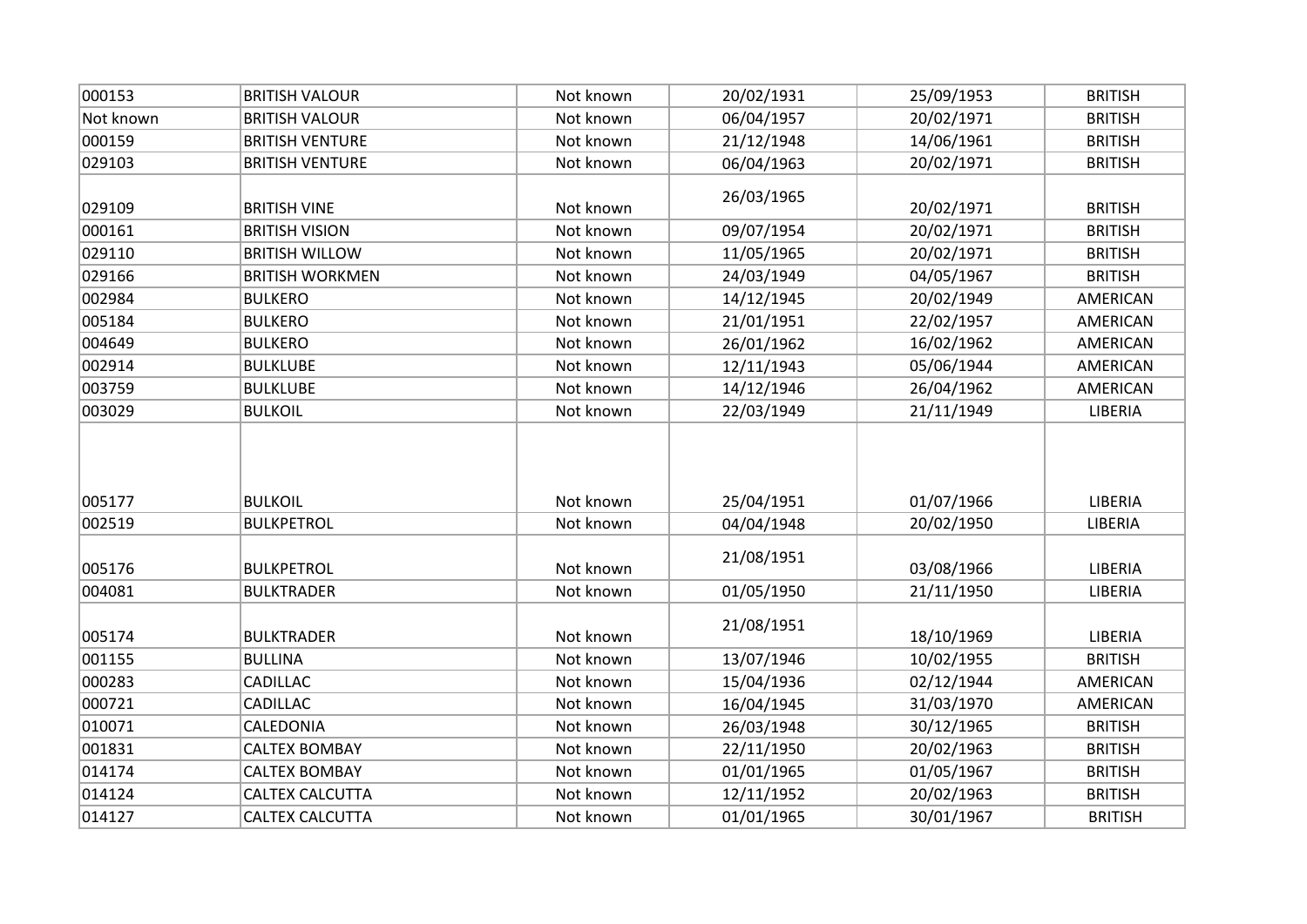| 014128 | <b>CALTEX CANBERRA</b>   | Not known | 04/05/1953 | 20/02/1963 | <b>BRITISH</b> |
|--------|--------------------------|-----------|------------|------------|----------------|
| 014428 | <b>CALTEC CANBERRA</b>   | Not known | 01/01/1965 | 01/05/1967 | <b>BRITISH</b> |
| 001050 | <b>CALTEX DUBLIN</b>     | Not known | 27/08/1950 | 20/02/1963 | <b>BRITISH</b> |
| 014152 | <b>CALTEC DUBLIN</b>     | Not known | 01/01/1965 | 16/08/1965 | <b>BRITISH</b> |
| 000653 | <b>CALTEX GLASGOW</b>    | Not known | 20/02/1950 | 20/02/1963 | <b>BRITISH</b> |
| 014022 | <b>CALTEX GLASGOW</b>    | Not known | 01/01/1965 | 15/07/1966 | <b>BRITISH</b> |
| 014022 | <b>CALTEX KARACHI</b>    | Not known | 21/08/1950 | 20/02/1963 | <b>BRITISH</b> |
| 014135 | <b>CALTEX KARACHI</b>    | Not known | 01/01/1965 | 23/10/1966 | <b>BRITISH</b> |
| 002234 | <b>CALTEX MANCHESTER</b> | Not known | 30/10/1953 | 20/02/1963 | <b>BRITISH</b> |
| 014139 | <b>CALTEX MANCHESTER</b> | Not known | 01/01/1965 | 01/05/1967 | <b>BRITISH</b> |
| 014143 | <b>CALTEX PERTH</b>      | Not known | 30/12/1953 | 20/02/1963 | <b>BRITISH</b> |
| 014143 | <b>CALTEX PERTH</b>      | Not known | 01/01/1965 | 01/05/1967 | <b>BRITISH</b> |
| 000751 | <b>CALTEX SYDNEY</b>     | Not known | 22/09/1950 | 03/12/1962 | <b>BRITISH</b> |
| 000200 | <b>CANBERRA STAR</b>     | Not known | 14/05/1956 | 20/02/1971 | <b>BRITISH</b> |
|        |                          |           |            |            |                |
| 001899 | <b>CANOPIC</b>           | Not known | 21/12/1954 | 20/02/1970 | <b>BRITISH</b> |
| 000960 | CAPERATA                 | Not known | 12/04/1950 | 20/02/1963 | <b>GERMAN</b>  |
| 028914 | CAPERATA                 | Not known | 20/02/1969 | 20/02/1970 | <b>GERMAN</b>  |
| 001047 | CAPSA                    | Not known | 11/01/1950 | 20/02/1963 | <b>GERMAN</b>  |
| 028917 | CAPSA                    | Not known | 20/02/1969 | 20/02/1971 | <b>GERMAN</b>  |
| 002903 | <b>CARNATIC</b>          | Not known | 11/12/1956 | 20/02/1971 | <b>BRITISH</b> |
| 000271 | <b>CHARLES C WEST</b>    | Not known | 21/09/1934 | 30/04/1948 | Not known      |
| 000241 | <b>CHARLES C WEST</b>    | Not known | 30/04/1960 | 20/02/1969 | Not known      |
| 002044 | <b>CHARLTON VENUS</b>    | Not known | 29/12/1951 | 26/01/1961 | <b>BRITISH</b> |
| 001639 | <b>CIRCASSIA</b>         | Not known | 24/07/1948 | 25/04/1966 | <b>BRITISH</b> |
| 000285 | <b>CLIFFS VICTORY</b>    | Not known | 13/05/1951 | 20/02/1969 | Not known      |
| 029168 | <b>CLYDE CHIVALRY</b>    | Not known | 20/01/1949 | 20/02/1971 | <b>BRITISH</b> |
| 003234 | <b>COLORADO STAR</b>     | Not known | 17/09/1958 | 20/02/1968 | <b>BRITISH</b> |
| 011153 | <b>COLORADO STAR</b>     | Not known | 20/08/1969 | 20/02/1971 | <b>BRITISH</b> |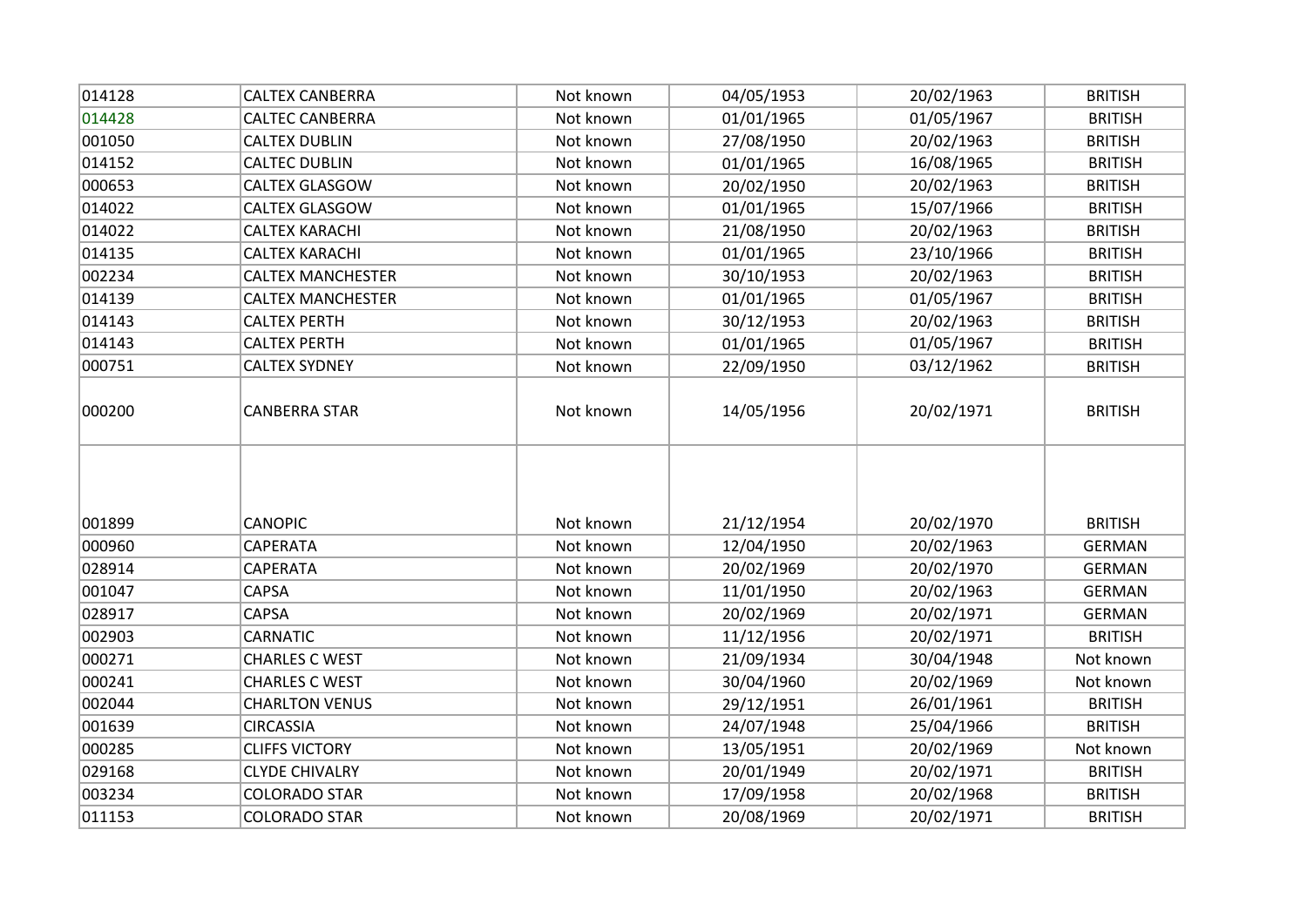| 021263 | <b>CRETIC</b>           | Not known | 31/05/1955 | 20/02/1971 | <b>BRITISH</b> |
|--------|-------------------------|-----------|------------|------------|----------------|
| 005600 | <b>CORAL VENTURE</b>    | Not known | 15/09/1964 | 20/02/1971 | <b>BRITISH</b> |
|        |                         |           |            |            |                |
| 013020 | <b>DARIUS</b>           | Not known | 01/07/1969 | 15/03/1971 | <b>BRITISH</b> |
| 000416 | <b>DAVID P THOMPSON</b> | Not known | 15/04/1950 | 20/02/1964 | Not known      |
| 017002 | <b>DEA MARISE</b>       | Not known | 12/09/1964 | 20/02/1971 | LIBERIAN       |
| 003351 | <b>DEL MAR</b>          | Not known | 27/05/1947 | 20/02/1971 | AMERICAN       |
| 000553 | <b>DEL RIO</b>          | Not known | 21/05/1947 | 04/04/1950 | Not known      |
| 003907 | <b>DEL RIO</b>          | Not known | 15/03/1951 | 04/04/1955 | Not known      |
| 000088 | <b>DEL RIO</b>          | Not known | 04/04/1956 | 04/04/1958 | Not known      |
| 003723 | <b>DEL RIO</b>          | Not known | 04/04/1960 | 25/01/1961 | Not known      |
| 023076 | <b>DEL RIO</b>          | Not known | 24/03/1961 | 20/02/1971 | <b>USA</b>     |
| 003725 | DEL SOL                 | Not known | 04/04/1960 | 25/01/1961 |                |
| 078675 | DEL SOL                 | Not known | 03/05/1961 | 20/02/1971 | <b>USA</b>     |
| 028070 | <b>DEL VALLE</b>        | Not known | 04/04/1960 | 20/02/1971 | AMERICAN       |
| 000721 | DERRYCLARE              | Not known | 16/01/1946 | 10/11/1952 | Not known      |
| 003135 | <b>DESEADO</b>          | Not known | 27/11/1942 | 02/02/1968 | <b>BRITISH</b> |
| 014169 | <b>DETROIT</b>          | Not known | 01/08/1968 | 20/02/1971 | <b>USA</b>     |
| 004267 | <b>DILOMA</b>           | Not known | 12/05/1939 | 28/01/1960 | <b>BRITISH</b> |
| 028967 | <b>DILOMA</b>           | Not known | 20/02/1969 | 20/02/1971 | <b>DUTCH</b>   |
| 001129 | <b>DOLABELLA</b>        | Not known | 01/11/1939 | 21/06/1958 | <b>BRTISH</b>  |
| 028589 | <b>DOLABELLA</b>        | Not known | 27/06/1966 | 20/02/1971 | <b>FRENCH</b>  |
| 004420 | <b>DRUPA</b>            | Not known | 22/08/1939 | 27/08/1960 | <b>BRITISH</b> |
| 028057 | <b>DRUPA</b>            | Not known | 05/01/1966 | 20/02/1971 | <b>BRITISH</b> |
| 017420 | <b>DUNCRAIG</b>         | Not known | 20/02/1965 | 20/02/1971 | <b>BRITISH</b> |
|        |                         |           |            |            |                |
|        |                         |           |            |            |                |
|        |                         |           |            |            |                |
|        |                         |           |            |            |                |
|        |                         |           |            |            |                |
| 001822 | <b>DUNNOTTAR CASTLE</b> | Not known | 20/02/1954 | 21/09/1958 | <b>BRITISH</b> |
| 015099 | <b>DUQUESA</b>          | Not known | 28/03/1949 | 02/06/1965 | <b>BRITISH</b> |
| 015230 | <b>DUQUESA</b>          | Not known | 02/06/1968 | 14/08/1969 | <b>BRITISH</b> |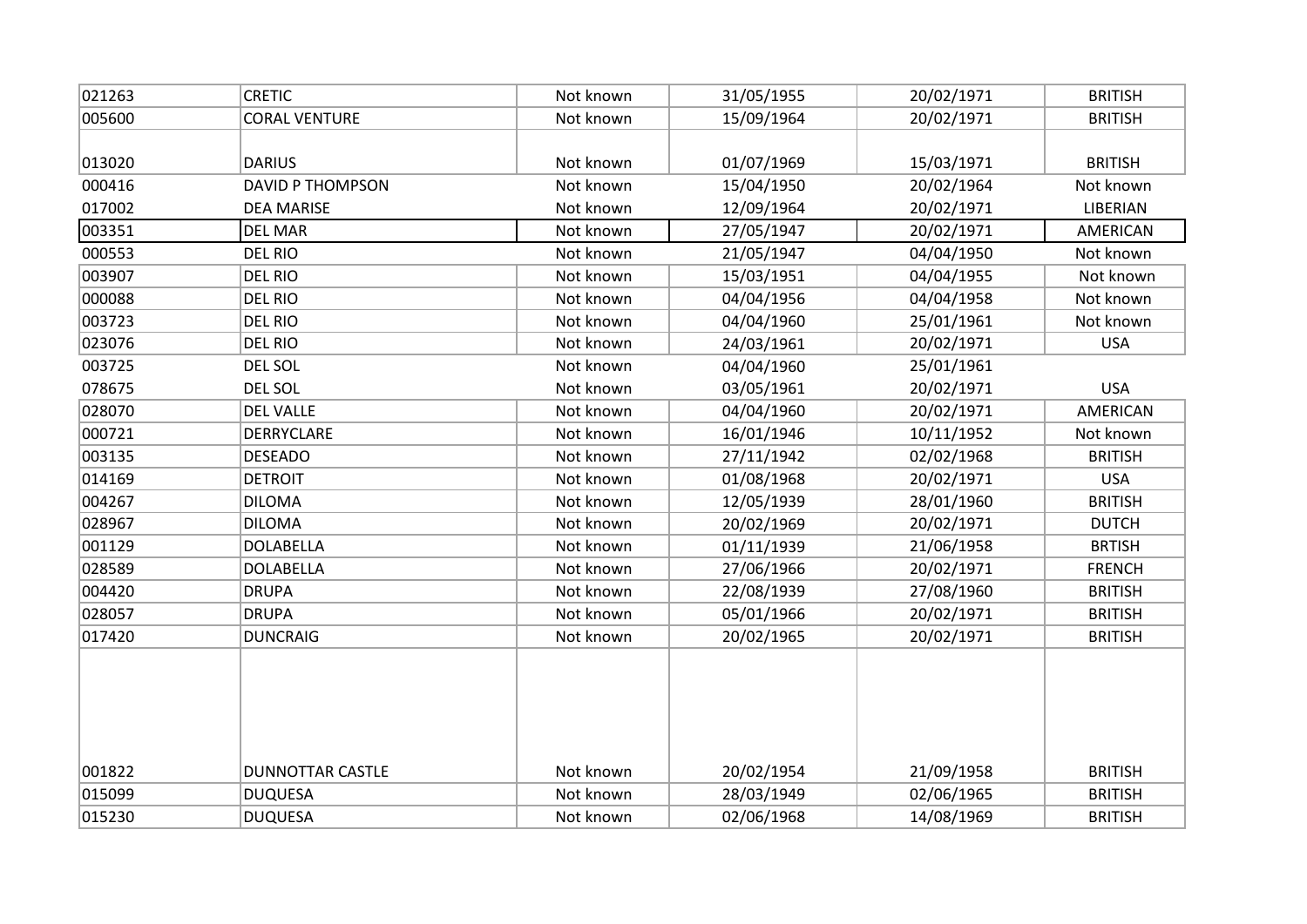| 001818    | <b>DURBAN CASTLE</b>        | Not known | 20/02/1954 | 13/04/1962 | Not known      |
|-----------|-----------------------------|-----------|------------|------------|----------------|
| 002825    | <b>EDEN</b>                 | Not known | 01/02/1956 | 20/02/1968 | <b>BRITISH</b> |
| 000008    | <b>EGIDIA</b>               | Not known | 23/05/1945 | 22/08/1962 | <b>BRITISH</b> |
| 013221    | <b>ELIZABETHPORT</b>        | Not known | 01/08/1968 | 20/02/1971 | <b>USA</b>     |
| 000868    | <b>EMPIRE DOVE/POZARICA</b> | Not known | 19/10/1949 | 15/07/1964 | <b>BRITISH</b> |
| 001526    | <b>EMPIRE FOWEY</b>         | Not known | 16/07/1945 | 23/05/1960 | Not known      |
|           |                             |           |            |            |                |
| 005017    | <b>EMPIRE KEN</b>           | Not known | 13/07/1945 | 22/09/1957 | Not known      |
| 001433    | <b>ENSIS</b>                | Not known | 11/02/1937 | 28/08/1958 | <b>BRITISH</b> |
| 002228    | <b>ERODONA</b>              | Not known | 03/03/1937 | 29/09/1959 | <b>BRITISH</b> |
| 001383    | <b>ESPERANCE BAY</b>        | Not known | 20/02/1934 | 07/07/1955 | Not known      |
| 000009    | <b>EUCADIA</b>              | Not known | 04/04/1946 | 01/08/1963 | <b>BRITISH</b> |
| 027108    | <b>EUCADIA</b>              | Not known | 01/10/1968 | 20/02/1971 | <b>BRITISH</b> |
| 013200    | <b>FAIRLAND</b>             | Not known | 01/08/1968 | 20/02/1971 | <b>USA</b>     |
| 028161    | <b>FARSISTAN</b>            | Not known | 07/05/1959 | 20/02/1971 | <b>BRITISH</b> |
| Not known | <b>FLAMMULINA</b>           | Not known | 20/02/1947 | 22/08/1960 | <b>BRITISH</b> |
| 028515    | <b>FRANCIS DRAKE</b>        | Not known | 09/11/1962 | 20/02/1971 | <b>BRITISH</b> |
| 011662    | <b>FREMANTLE STAR</b>       | Not known | 27/04/1960 | 20/02/1971 | <b>BRITISH</b> |
| Not known | <b>FRONTENAC</b>            | Not known | 20/02/1950 | 20/02/1969 | Not known      |
| 002543    | <b>GENEVIEVE LYKES</b>      | Not known | 20/02/1942 | 11/12/1946 | <b>USA</b>     |
| 051917    | <b>GENEVIEVE LYKES</b>      | Not known | 14/03/1970 | 20/02/1971 | <b>USA</b>     |
|           |                             |           |            |            |                |
| 000198    | <b>GLADSTONE STAR</b>       | Not known | 11/10/1957 | 20/02/1971 | <b>BRITISH</b> |
| 000564    | <b>GOLDMOUTH</b>            | Not known | 20/02/1934 | 04/05/1956 | Not known      |
| 001005    | <b>GORJISTAN</b>            | Not known | 20/02/1949 | 02/09/1960 | <b>BRITISH</b> |
| 028165    | <b>GORJISTAN</b>            | Not known | 02/11/1961 | 20/02/1971 | <b>BRITISH</b> |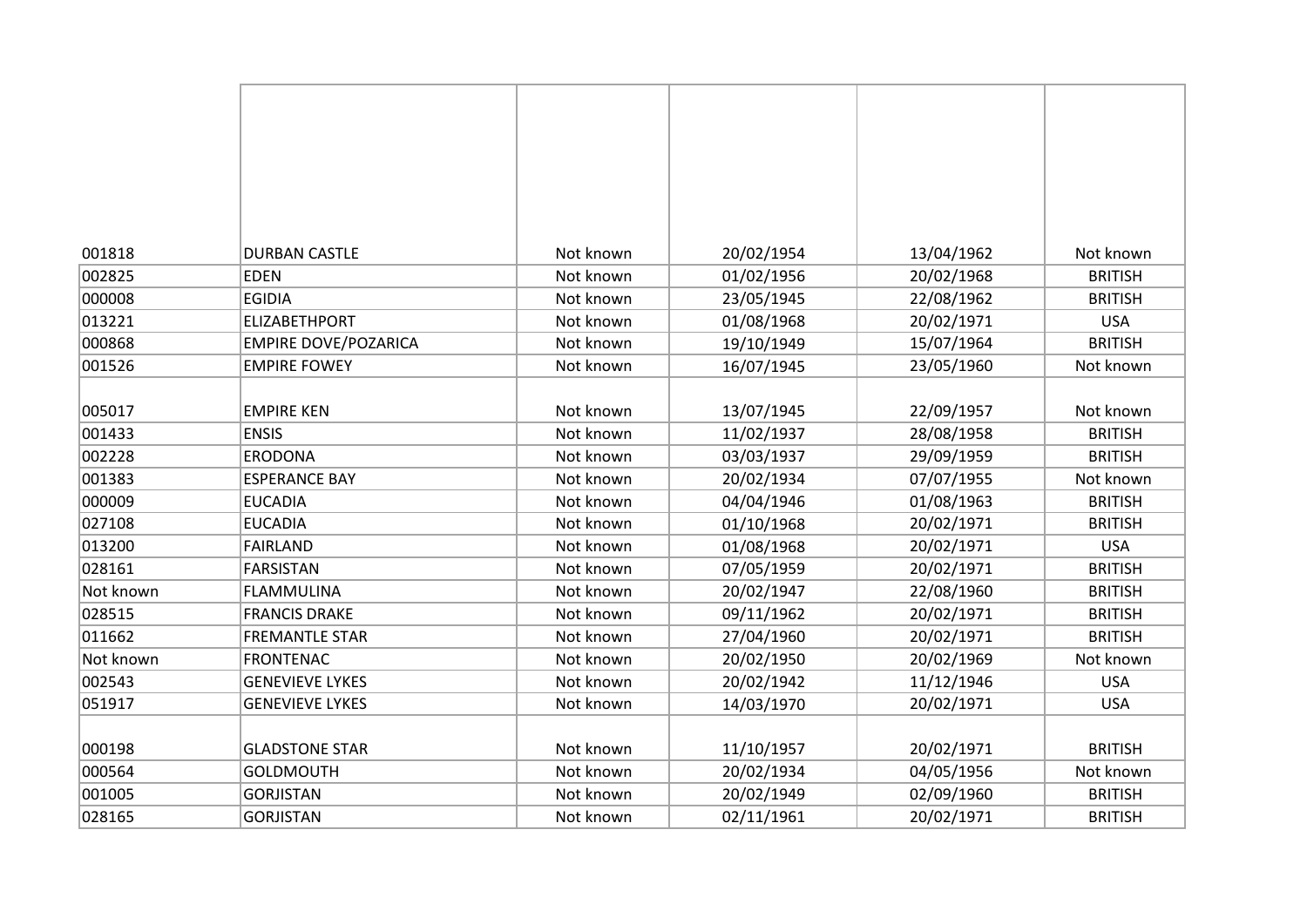| 018023    | GRAIGFELEN           | Not known | 20/02/1955 | 14/02/1966 | <b>BRITISH</b>  |
|-----------|----------------------|-----------|------------|------------|-----------------|
| 000803    | <b>GRAIGFFION</b>    | Not known | 23/12/1968 | 27/11/1970 | <b>BRITISH</b>  |
| Not known | <b>GRAIGWERDD</b>    | Not known | 20/08/1964 | 20/02/1971 | Not known       |
| 001629    | <b>HADRA</b>         | Not known | 25/06/1954 | 20/02/1971 | <b>BRITISH</b>  |
| 028653    | <b>HADRIANA</b>      | Not known | 22/11/1954 | 20/02/1971 | <b>BRITISH</b>  |
| 028734    | <b>HALIA</b>         | Not known | 10/03/1958 | 20/02/1971 | <b>BRITISH</b>  |
| 000051    | <b>HAMBLE</b>        | Not known | 24/04/1964 | 20/02/1971 | <b>BRITISH</b>  |
| 000160    | <b>HAMINEA</b>       | Not known | 10/10/1955 | 20/02/1971 | <b>BRITISH</b>  |
| 004910    | <b>HAMPTON ROADS</b> | Not known | 31/12/1937 | 20/02/1940 | Not known       |
| 000597    | <b>HAMPTON ROADS</b> | Not known | 17/04/1947 | 20/02/1971 | AMERICAN        |
| 000577    | HAROLD H HELM        | Not known | 13/03/1958 | 20/02/1971 | <b>LIBERIAN</b> |
| 002796    | <b>HASTINGS</b>      | Not known | 01/08/1952 | 01/08/1955 | Not known       |
| 028677    | <b>HASTULA</b>       | Not known | 31/12/1959 | 20/02/1971 | <b>BRITISH</b>  |
| 018657    | <b>HAUSTELLUM</b>    | Not known | 09/09/1954 | 20/02/1971 | <b>BRITISH</b>  |
| 011066    | <b>HECTOR HERON</b>  | Not known | 31/12/1962 | 20/02/1966 | <b>BRITISH</b>  |
| 001163    | <b>HELICINA</b>      | Not known | 20/02/1949 | 20/02/1961 | Not known       |
| 028660    | <b>HELDIA</b>        | Not known | 16/12/1955 | 20/02/1971 | <b>BRITISH</b>  |
| 028661    | <b>HELISOMA</b>      | Not known | 20/02/1957 | 20/02/1971 | <b>BRITISH</b>  |
| 028662    | <b>HEMIFUSUS</b>     | Not known | 24/04/1954 | 20/02/1971 | <b>BRITISH</b>  |
| 028091    | <b>HEMIMACTRA</b>    | Not known | 20/02/1965 | 20/02/1971 | <b>BRITISH</b>  |
| 008889    | <b>HEMIPLECTA</b>    | Not known | 20/02/1956 | 20/02/1965 | Not known       |
| 058638    | <b>HEMIPLECTA</b>    | Not known | 20/01/1969 | 20/02/1971 | <b>BRITISH</b>  |
| Not known | <b>HEMISINUS</b>     | Not known | 20/02/1958 | 20/02/1971 | <b>BRITISH</b>  |
| 000215    | <b>HENNEPIN</b>      | Not known | 15/04/1950 | 20/02/1957 | Not known       |
| 00239     | <b>HENNEPIN</b>      | Not known | 30/04/1960 | 20/02/1969 | Not known       |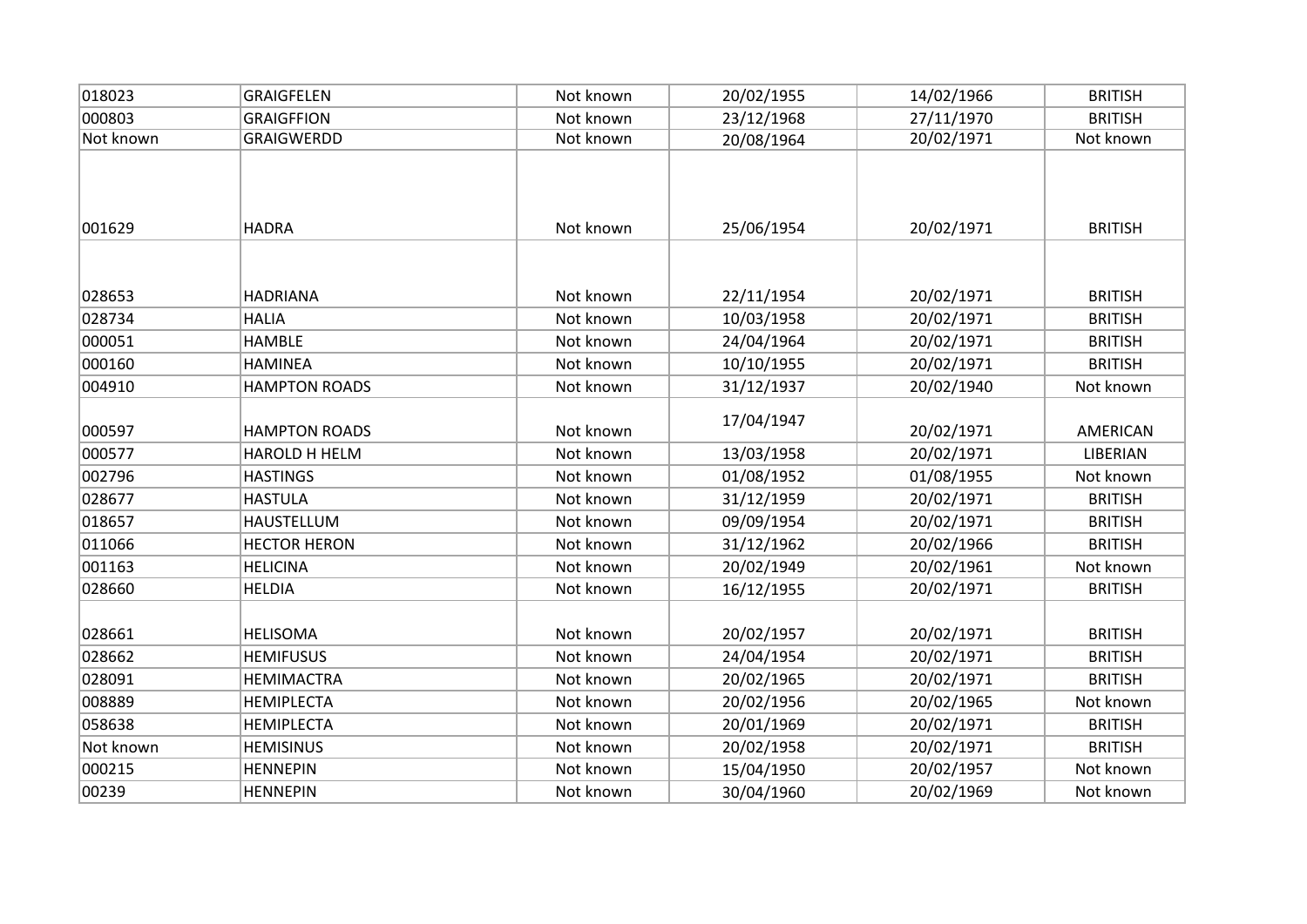| 028665         | <b>HIMA</b>              | Not known | 12/01/1957 | 20/02/1971 | <b>BRITISH</b> |
|----------------|--------------------------|-----------|------------|------------|----------------|
| 028095         | <b>HINDSIA</b>           | Not known | 20/02/1956 | 20/02/1971 | <b>BRITISH</b> |
| 011653         | <b>HOBART STAR</b>       | Not known | 20/02/1960 | 20/02/1971 | <b>BRITISH</b> |
| 001229         | <b>HORNBY GRANGE</b>     | Not known | 12/12/1946 | 13/03/1969 | <b>BRITISH</b> |
| Not known      | <b>HOROMYA</b>           | Not known | 20/02/1957 | 20/02/1971 | Not known      |
| Not known      | <b>HUDSON FIRTH</b>      | Not known | 20/12/1949 | 21/02/1967 | Not known      |
| 002158         | <b>IONIC</b>             | Not known | 16/09/1966 | 20/02/1971 | LIBERIAN       |
| 000808         | <b>IRISH PLANE</b>       | Not known | 23/12/1949 | 12/01/1960 | <b>IRISH</b>   |
| 018035         | <b>IRISH PLANE</b>       | Not known | 16/04/1963 | 20/02/1971 | <b>IRISH</b>   |
| Not known      | J.H HILLMAN JR           | Not known | 20/02/1966 | 20/02/1971 | Not known      |
| Not known      | <b>J S ASHLEY</b>        | Not known | 15/04/1934 | 20/02/1964 | Not known      |
| 002659         | <b>JEAN LAFITTE</b>      | Not known | 01/08/1949 | 01/08/1955 | Not known      |
| 000585         | <b>JOSEPH H THOMPSON</b> | Not known | 03/11/1952 | 15/04/1953 | Not known      |
| Not known      | JOSEPH H THOMPSON        | Not known | 20/02/1954 | 30/04/1958 | Not known      |
|                |                          |           |            |            |                |
| 017458         | <b>JOYA MCCANCE</b>      | Not known | 29/10/1960 | 20/02/1971 | <b>BRITISH</b> |
| 003245         | <b>JUNECREST</b>         | Not known | 31/08/1942 | 02/08/1958 | <b>BRITISH</b> |
| 002663         | <b>KAMONA</b>            | Not known | 28/04/1949 | 12/11/1965 | <b>BRITISH</b> |
| 028705         | KARAGHISTAN              | Not known | 12/05/1957 | 20/02/1971 | <b>BRITISH</b> |
| 003145         | <b>KATEA</b>             | Not known | 05/06/1958 | 20/02/1971 | <b>BRITISH</b> |
|                |                          |           |            |            |                |
|                |                          |           |            |            |                |
|                |                          |           |            |            |                |
|                |                          |           |            |            |                |
|                |                          |           |            |            |                |
|                |                          |           |            |            |                |
|                |                          |           |            |            |                |
| 001820         | <b>KENYA CASTLE</b>      | Not known | 20/02/1954 | 20/02/1966 | <b>BRITISH</b> |
| 001732<br>KINI |                          | Not known | 20/02/1934 | 16/08/1956 | Not known      |
| 000124         | <b>KINGSBURY</b>         | Not known | 04/05/1947 | 20/02/1959 | <b>BRITISH</b> |
| Not known      | <b>KOHISTAN</b>          | Not known |            |            |                |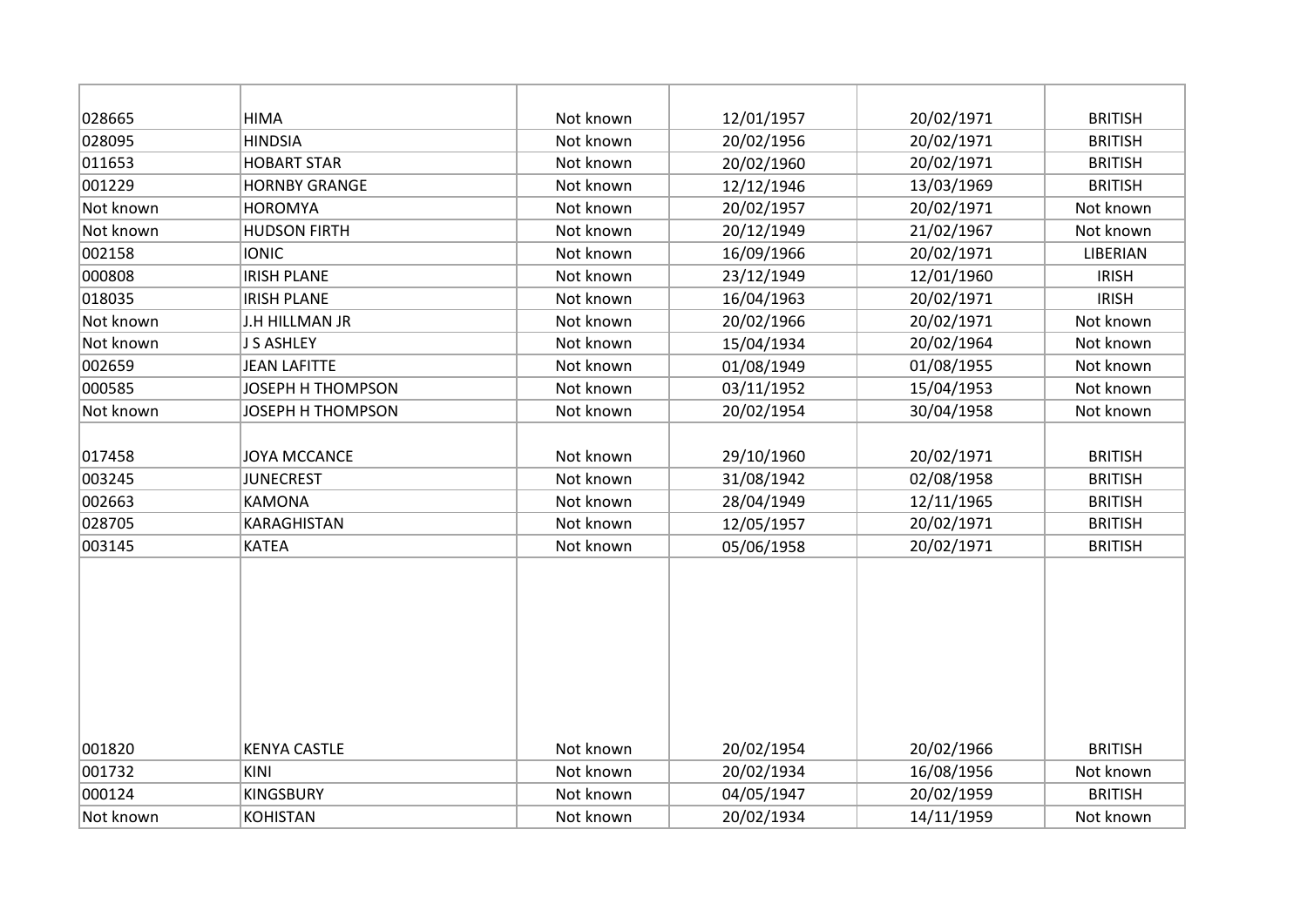| 028163    | <b>KOHISTAN</b>         | Not known | 08/11/1960 | 20/02/1971 | <b>BRITISH</b> |
|-----------|-------------------------|-----------|------------|------------|----------------|
| 002929    | <b>KUMALLA</b>          | Not known | 09/11/1956 | 20/02/1971 | <b>BRITISH</b> |
| 000180    | LA ENSENADA             | Not known | 03/12/1950 | 18/01/1960 | <b>BRITISH</b> |
| 005032    | LA ESTANCIA             | Not known | 26/03/1952 | 06/02/1959 | <b>BRITISH</b> |
| 009486    | LA ESTANCIA             | Not known | 30/04/1960 | 25/05/1963 | <b>BRITISH</b> |
| 028007    | LA ESTANCIA             | Not known | 20/02/1969 | 20/02/1971 | <b>BRITISH</b> |
|           |                         |           |            |            |                |
| 000219    | LA HACIENDA             | Not known | 24/03/1953 | 24/10/1960 | <b>BRITISH</b> |
| 003590    | LA HACIENDA             | Not known | 20/01/1961 | 08/02/1965 | <b>BRITISH</b> |
| 003303    | LA MAREA                | Not known | 29/10/1958 | 28/08/1969 | <b>BRITISH</b> |
| 000810    | <b>LANGTON GRANGE</b>   | Not known | 21/05/1946 | 30/05/1960 | <b>BRITISH</b> |
| 001639    | <b>LARGS BAY</b>        | Not known | 20/02/1934 | 20/02/1958 | Not known      |
| 006214    | LARANAH                 | Not known | 20/02/1934 | 20/02/1956 | Not known      |
| 011687    | LA PRADERA              | Not known | 03/10/1956 | 24/09/1965 | <b>BRITISH</b> |
| 001549    | <b>LEMBULUS</b>         | Not known | 27/02/1948 | 14/02/1964 | <b>BRITISH</b> |
| 001111    | <b>LINGA</b>            | Not known | 19/09/1946 | 25/02/1963 | <b>BRITISH</b> |
| 001925    | <b>LIPARUS</b>          | Not known | 07/09/1948 | 14/02/1964 | <b>BRITISH</b> |
| 001470    | <b>LOCH AVON</b>        | Not known | 03/09/1947 | 01/08/1967 | <b>BRITISH</b> |
|           |                         |           |            |            |                |
| 027233    | <b>LOCH GARTH</b>       | Not known | 29/05/1947 | 11/10/1967 | <b>BRITISH</b> |
| 001999    | <b>LONDON ENDURANCE</b> | Not known | 18/04/1952 | 11/06/1965 | <b>BRITISH</b> |
| 021465    | <b>LONDON HARMONY</b>   | Not known | 24/03/1959 | 20/02/1971 | <b>BRITISH</b> |
| 021466    | LONDON INDEPENDENCE     | Not known | 11/09/1961 | 20/02/1971 | <b>BRITISH</b> |
| Not known | <b>LONDON PRESTIGE</b>  | Not known | 23/04/1954 | 20/02/1971 | <b>BRITISH</b> |
| 000972    | <b>LONDON SPLENDOUR</b> | Not known | 24/01/1953 | 20/02/1971 | <b>BRITISH</b> |
| 001277    | <b>LONDON TRADITION</b> | Not known | 29/11/1957 | 20/02/1971 | <b>BRITISH</b> |
|           |                         |           |            |            |                |
| 002105    | <b>LONDON VICTORY</b>   | Not known | 20/02/1952 | 22/01/1965 | <b>BRITISH</b> |
|           |                         |           |            |            |                |
| 028142    | LONGSTONE               | Not known | 25/10/1960 | 20/02/1971 | <b>BRITISH</b> |
| 000212    | <b>LOOP KNOT</b>        | Not known | 07/06/1946 | 17/07/1948 | Not known      |
| 003525    | <b>LORD BYRON</b>       | Not known | 16/11/1936 | 29/08/1950 | <b>BRITISH</b> |
| 028027    | <b>LORD BYRON</b>       | Not known | 09/10/1957 | 20/02/1971 | <b>BRITISH</b> |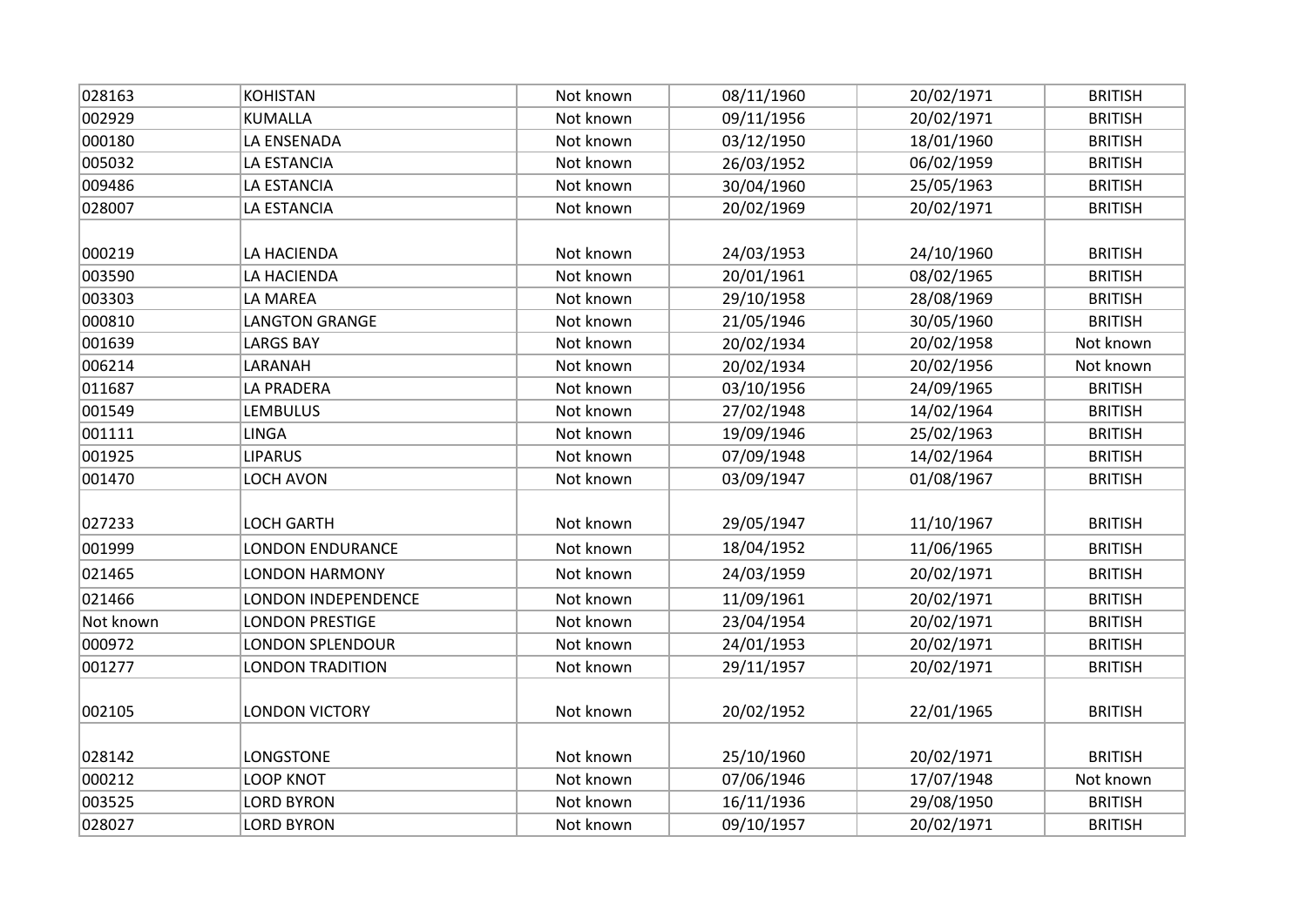| 027029    | <b>LORD GLADSTONE</b>   | Not known | 23/08/1946 | 23/05/1958 | <b>BRITISH</b> |
|-----------|-------------------------|-----------|------------|------------|----------------|
|           |                         |           |            |            |                |
| 023029    | <b>LORD GLADSTONE</b>   | Not known | 18/06/1959 | 20/02/1970 | <b>BRITISH</b> |
| 003371    | LOUIS LD                | Not known | 28/08/1936 | 08/04/1954 | <b>FRENCH</b>  |
| 011736    | <b>LOUIS LD</b>         | Not known | 26/06/1957 | 09/07/1970 | <b>FRENCH</b>  |
| 000636    | <b>LUCERNA</b>          | Not known | 11/09/1952 | 08/05/1964 | <b>BRITISH</b> |
| 000951    | <b>LYRIA</b>            | Not known | 20/06/1946 | 01/07/1955 | Not known      |
| 001246    | <b>MACTRA</b>           | Not known | 05/03/1936 | 15/04/1959 | <b>BRITISH</b> |
| 028133    | <b>MACTRA</b>           | Not known | 17/03/1969 | 20/02/1971 | <b>BRITISH</b> |
| 001187    | <b>MADRAS CITY</b>      | Not known | 18/05/1940 | 05/07/1958 | <b>BRITISH</b> |
| 028058    | MANGELIA                | Not known | 28/11/1968 | 20/02/1971 | <b>BRITISH</b> |
| 001572    | <b>MEGARA</b>           | Not known | 20/02/1934 | 26/08/1958 | <b>BRITISH</b> |
| 028062    | <b>MEGARA</b>           | Not known | 19/01/1968 | 20/02/1971 | <b>BRITISH</b> |
| 032201    | <b>MERRIMAC</b>         | Not known | 24/02/1965 | 20/02/1966 | <b>US</b>      |
| 028566    | <b>METHANE PROGRESS</b> | Not known | 26/05/1964 | 20/02/1971 | <b>BRITISH</b> |
| 032311    | <b>MONS CALPE</b>       | Not known | 27/08/1954 | 20/02/1970 | <b>BRITISH</b> |
| 000192    | <b>MONTREAL CITY</b>    | Not known | 20/02/1934 | 21/12/1942 | <b>BRITISH</b> |
| 000883    | <b>MONTREAL CITY</b>    | Not known | 05/10/1946 | 07/09/1959 | <b>BRITISH</b> |
| 017418    | <b>MONTREAL CITY</b>    | Not known | 22/01/1963 | 20/02/1971 | <b>BRITISH</b> |
| 002331    | <b>NAESS CLANSMAN</b>   | Not known | 22/03/1960 | 21/08/1967 | <b>BRITISH</b> |
| 033325    | <b>NAESS LOUISIANA</b>  | Not known | 27/10/1964 | 20/02/1971 | <b>BRITISH</b> |
| 023320    | <b>NAESS PIONEER</b>    | Not known | 06/12/1960 | 20/02/1971 | <b>BRITISH</b> |
| 023324    | <b>NAESS TEXAS</b>      | Not known | 20/02/1965 | 20/02/1971 | <b>BRITISH</b> |
| 002419    | <b>NARICA</b>           | Not known | 27/05/1943 | 20/07/1960 | <b>BRITISH</b> |
| 028919    | <b>NARICA</b>           | Not known | 20/02/1969 | 20/02/1971 | <b>GERMAN</b>  |
| 001640    | <b>NAYADIS</b>          | Not known | 08/02/1946 | 25/03/1961 | <b>BRITISH</b> |
| Not known | <b>NEAERA</b>           | Not known | 15/03/1946 | 04/08/1960 | <b>BRITISH</b> |
| Not known | <b>NEOTHYRIS</b>        | Not known | 24/01/1946 | 20/02/1961 | Not known      |
| 002908    | <b>NERITINA</b>         | Not known | 03/12/1943 | 25/03/1961 | <b>BRITISH</b> |
| 001215    | <b>NEWCOMBIA</b>        | Not known | 02/01/1945 | 14/09/1959 | <b>BRITISH</b> |
| 001723    | <b>NISO</b>             | Not known | 20/12/1944 | 26/08/1960 | <b>BRITISH</b> |
| 028973    | <b>NISO</b>             | Not known | 20/02/1969 | 20/02/1971 | <b>DUTCH</b>   |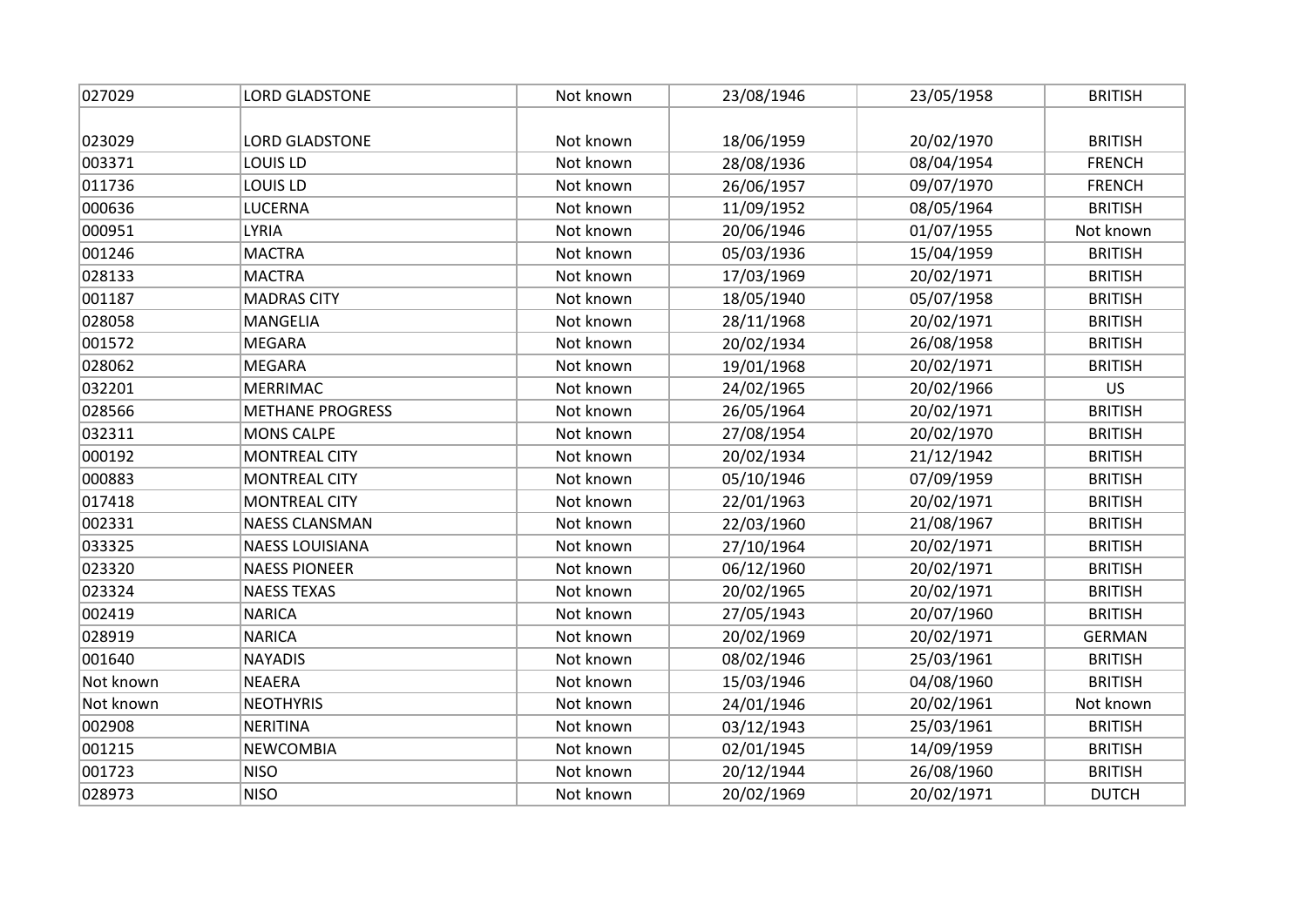| 003224 | ORE CHIEF                  | Not known | 14/06/1954 | 20/02/1970 | LIBERIA        |
|--------|----------------------------|-----------|------------|------------|----------------|
|        |                            |           |            |            |                |
| 003372 | <b>ORE CONVEY</b>          | Not known | 17/01/1956 | 20/02/1970 | LIBERIA        |
| 002312 | <b>OREOSA</b>              | Not known | 28/05/1954 | 20/02/1971 | <b>BRITISH</b> |
|        |                            |           |            |            |                |
| 003110 | <b>ORE PRINCE</b>          | Not known | 29/03/1956 | 20/02/1971 | LIBERIA        |
| 003768 | <b>ORE SATURN</b>          | Not known | 23/06/1960 | 20/02/1971 | LIBERIA        |
| 003281 | <b>ORE TRANSPORT</b>       | Not known | 11/09/1954 | 20/02/1971 | LIBERIA        |
| 017454 | OREDIAN                    | Not known | 25/04/1955 | 20/02/1971 | <b>BRITISH</b> |
| 017451 | <b>ORELIA</b>              | Not known | 01/03/1954 | 20/02/1971 | <b>BRITISH</b> |
| 028606 | <b>OSCILLA</b>             | Not known | 22/02/1963 | 14/01/1969 | <b>BRITISH</b> |
| 028607 | <b>OTINA</b>               | Not known | 16/03/1962 | 21/08/1967 | <b>BRITISH</b> |
| 022308 | <b>OVERSEAS AMBASSADOR</b> | Not known | 30/05/1962 | 20/02/1971 | <b>BRITISH</b> |
| 002530 | <b>PAN MASACHUSETTES</b>   | Not known | 22/04/1943 | 20/02/1954 | Not known      |
|        |                            |           |            |            |                |
| 001024 | PARAGUAY                   | Not known | 20/02/1950 | 07/01/1965 | <b>BRITISH</b> |
| 001947 | <b>PARIMA</b>              | Not known | 02/07/1944 | 31/10/1962 | <b>BRITISH</b> |
| 028610 | <b>PATELLA</b>             | Not known | 07/04/1946 | 11/09/1967 | <b>BRITISH</b> |
| 001562 | PELAYO                     | Not known | 15/03/1947 | 14/01/1959 | <b>BRITISH</b> |
| 032182 | PELAYO                     | Not known | 25/04/1963 | 20/02/1971 | <b>BRITISH</b> |
| 025074 | <b>PENN CHALLENGER</b>     | Not known | 08/01/1960 | 20/02/1969 | AMERICAN       |
|        |                            |           |            |            |                |
| 003116 | <b>PETROKURE</b>           | Not known | 23/12/1952 | 20/02/1964 | LIBERIA        |
| 000564 | PETROQUEEN                 | Not known | 22/06/1953 | 20/02/1971 | LIBERIA        |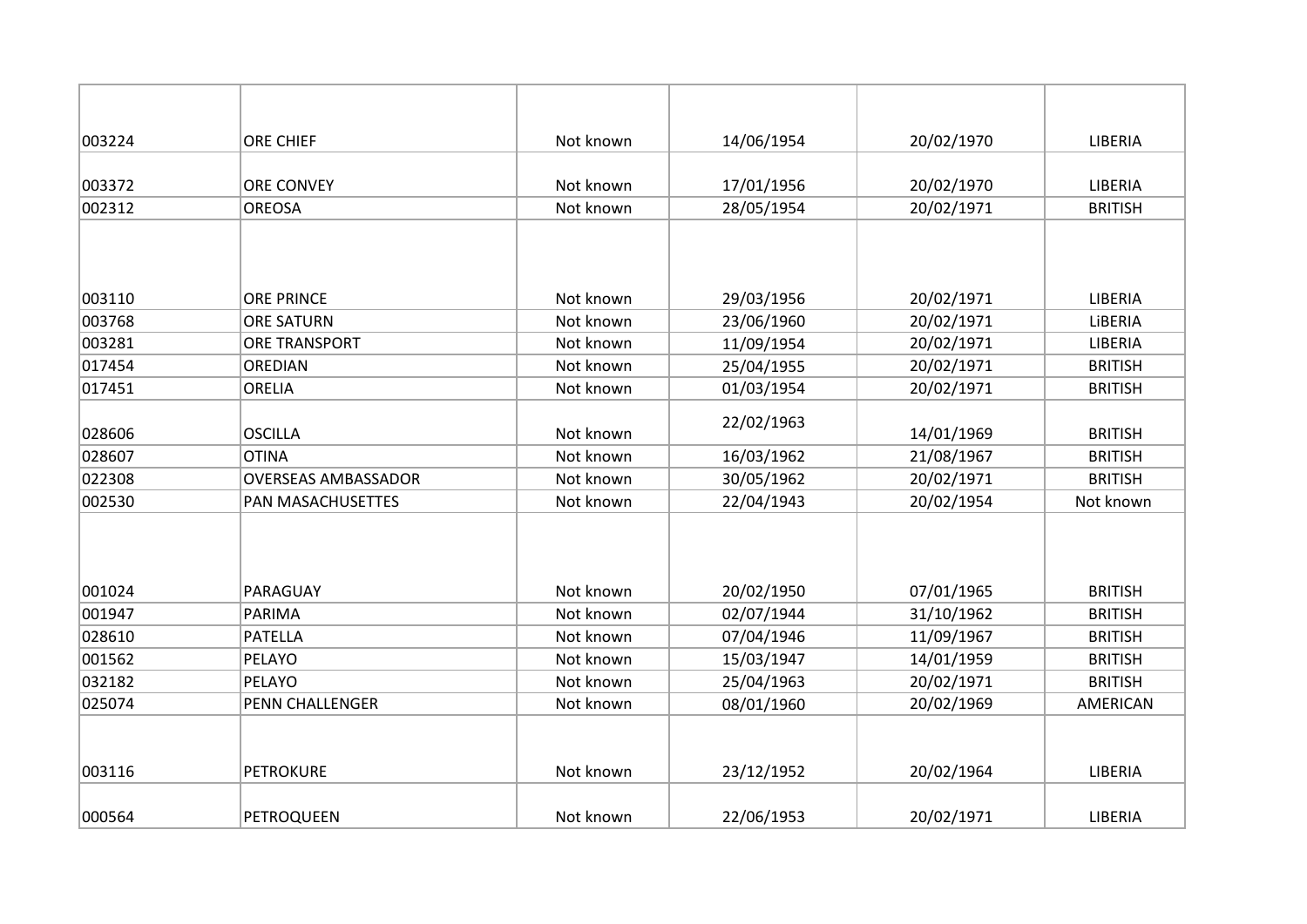| 013237    | PHILADELPHIA            | Not known | 11/04/1969 | 20/02/1971 | AMERICAN        |
|-----------|-------------------------|-----------|------------|------------|-----------------|
| Not known | PHILIPPE LD/LA ENSENADA | Not known | 31/12/1950 | 18/01/1960 | <b>FRENCH</b>   |
| 000210    | PIERRE LD               | Not known | 19/06/1951 | 20/03/1961 | <b>FRENCH</b>   |
| 000423    | PORT ADELAIDE           | Not known | 20/02/1931 | 21/07/1949 | Not known       |
| 025208    | PORT BRISBANE           | Not known | 20/02/1949 | 20/02/1971 | <b>BRITISH</b>  |
| 001105    | PORT FAIRY              | Not known | 20/02/1934 | 06/04/1965 | <b>BRITISH</b>  |
| 025204    | PORT JACKSON            | Not known | 20/01/1937 | 20/02/1967 | <b>BRITISH</b>  |
| 002414    | PORTLAND STAR           | Not known | 30/08/1954 | 25/07/1958 | <b>BRITISH</b>  |
| Not known | PORT LAUNCESTON         | Not known | 12/03/1957 | 20/02/1971 | <b>BRITISH</b>  |
| 025207    | PORT LYTTLETON          | Not known | 24/03/1947 | 20/02/1971 | <b>BRITISH</b>  |
| 025210    | PORT NELSON             | Not known | 31/10/1951 | 20/02/1971 | <b>BRITISH</b>  |
| 025212    | PORT NICHOLSON          | Not known | 09/11/1962 | 20/02/1971 | <b>BRITISH</b>  |
| 025205    | PORT PHILLIP            | Not known | 10/10/1941 | 10/02/1971 | <b>BRITISH</b>  |
| 001108    | PORT SAINT JOHN         | Not known | 31/01/1938 | 15/01/1962 | Not known       |
| 001111    | PORT WELLINGTON         | Not known | 23/09/1946 | 20/02/1971 | <b>BRITISH</b>  |
| 025203    | PORT WYNDHAM            | Not known | 24/01/1935 | 24/01/1967 | <b>BRITISH</b>  |
| 022206    | <b>POTOMAC</b>          | Not known | 05/10/1962 | 20/02/1966 | <b>AMERICAN</b> |
| 000998    | POZARICA                | Not known | 19/10/1949 | 15/07/1964 | <b>BRITISH</b>  |
| 001781    | PRESIDENT KRUGER        | Not known | 13/09/1955 | 28/04/1959 | S.A.            |
| 001297    | <b>QUEENSLAND STAR</b>  | Not known | 22/11/1957 | 20/02/1971 | <b>BRITISH</b>  |
| 000029    | <b>RED BANK</b>         | Not known | 14/07/1947 | 04/11/1959 | <b>BRITISH</b>  |
| 000215    | <b>REISS BROS</b>       | Not known | 30/04/1961 | 20/02/1969 | Not known       |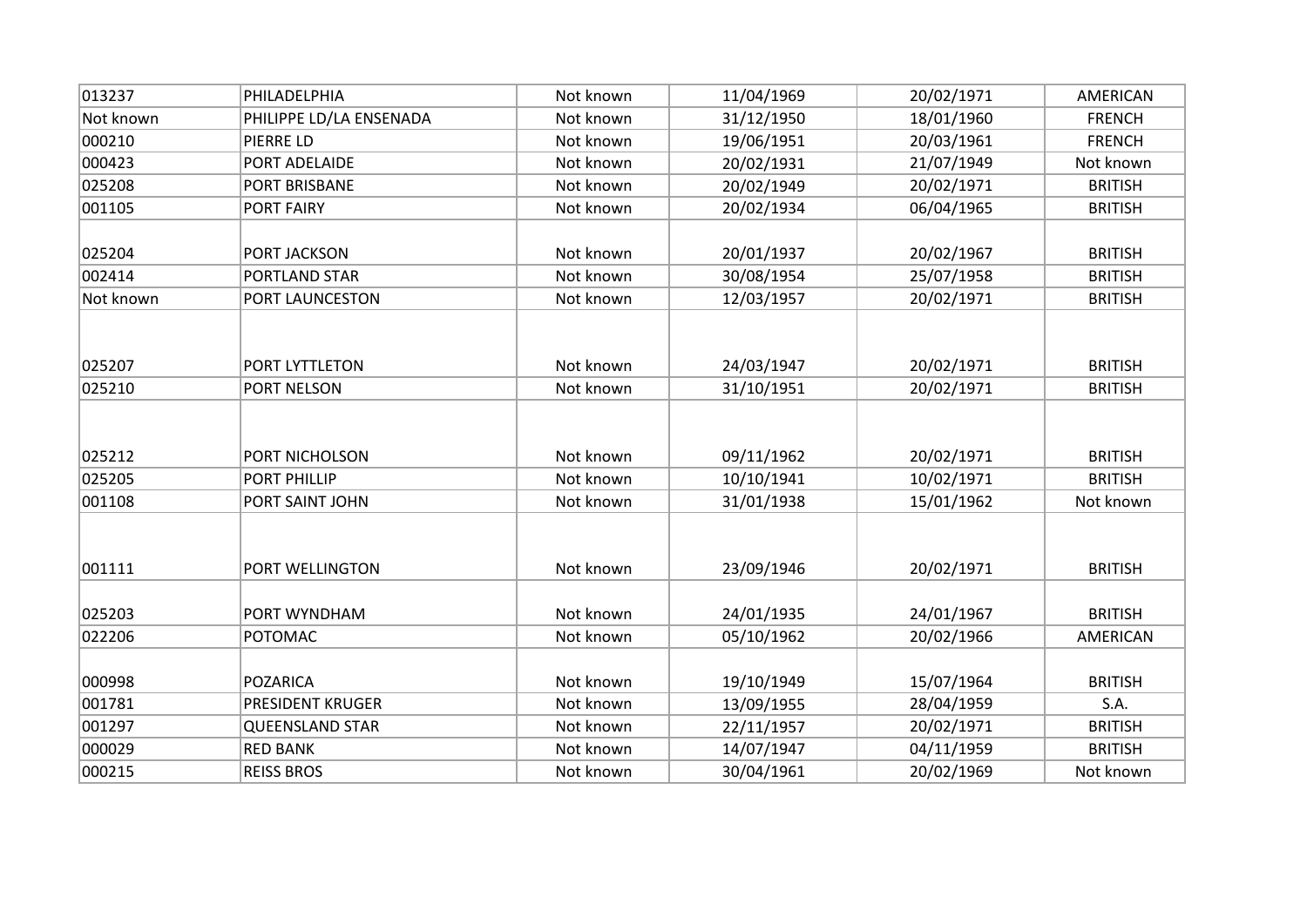| 002761    | RHODESIA CASTLE         | Not known | 20/02/1954 | 20/02/1966 | <b>BRITISH</b> |
|-----------|-------------------------|-----------|------------|------------|----------------|
|           |                         |           |            |            |                |
| 000475    | RIPPINGHAM GRANGE       | Not known | 29/09/1943 | 20/02/1959 | <b>BRITISH</b> |
| 000191    | <b>ROCKHAMPTON STAR</b> | Not known | 21/01/1958 | 20/02/1971 | <b>BRITISH</b> |
| 000153    | <b>ROGUE RIVER</b>      | Not known | 13/05/1947 | 24/11/1959 | <b>BRITISH</b> |
| 000623    | <b>ROYSTON GRANGE</b>   | Not known | 04/04/1946 | 14/08/1952 | <b>BRITISH</b> |
| 017463    | <b>ROYSTON GRANGE</b>   | Not known | 15/12/1959 | 20/02/1971 | <b>BRITISH</b> |
| 002537    | <b>SAN AMADO</b>        | Not known | 22/01/1933 | 23/07/1956 | Not known      |
| Not known | SAN CALISTO/VERMETUS    | Not known | 31/12/1959 | 20/02/1971 | <b>BRITISH</b> |
| Not known | <b>SAN FLORENTINO</b>   | Not known | 20/02/1960 | 18/07/1970 | <b>BRITISH</b> |
| 000493    | <b>SAN GASPAR</b>       | Not known | 20/02/1931 | 25/02/1954 | Not known      |
| 028681    | <b>SAN GASPAR</b>       | Not known | 31/12/1959 | 20/02/1971 | <b>BRITISH</b> |
|           |                         |           |            |            |                |
| 003077    | <b>SAN GERARDO</b>      | Not known | 01/05/1958 | 20/02/1971 | <b>BRITISH</b> |
| 003345    | <b>SAN VELINO</b>       | Not known | 07/06/1944 | 20/02/1955 | <b>BRITISH</b> |
| 002239    | <b>SAN VELINO</b>       | Not known | 31/12/1959 | 17/04/1962 | <b>BRITISH</b> |
| 003570    | <b>SAN VENANCIO</b>     | Not known | 21/01/1942 | 06/09/1959 | <b>BRITISH</b> |
| 003233    | <b>SAN VULFRANO</b>     | Not known | 30/12/1942 | 20/02/1955 | Not known      |
| 013348    | <b>SAN VULFRANO</b>     | Not known | 31/12/1959 | 15/01/1960 | <b>BRITISH</b> |
| 001452    | SAXONMEAD/WORLD MEAD    | Not known | 21/11/1953 | 23/05/1966 | LIB            |
|           |                         |           |            |            |                |
| 001458    | SERBISTAN               | Not known | 19/08/1947 | 29/06/1962 | <b>BRITISH</b> |
| 028166    | SERBISTAN               | Not known | 03/03/1966 | 20/02/1971 | <b>BRITISH</b> |
| 000816    | <b>SHEAF FIELD</b>      | Not known | 23/04/1946 | 20/12/1951 | Not known      |
| 028139    | <b>SHEAF FIELD</b>      | Not known | 25/04/1959 | 07/05/1969 | <b>BRITISH</b> |
| 001473    | <b>SHEAF HOLME</b>      | Not known | 20/02/1934 | 25/04/1951 | <b>BRITISH</b> |
| 028103    | <b>SHEAF HOLME</b>      | Not known | 13/05/1955 | 01/07/1965 | <b>BRITISH</b> |
| 005789    | <b>SHELL FARMER</b>     | Not known | 20/10/1955 | 20/02/1971 | <b>BRITISH</b> |
| 002793    | <b>SHELL WELDER</b>     | Not known | 20/02/1938 | 01/03/1954 | Not known      |
| 004996    | <b>SHELL WELDER</b>     | Not known | 15/03/1955 | 31/12/1967 | <b>BRITISH</b> |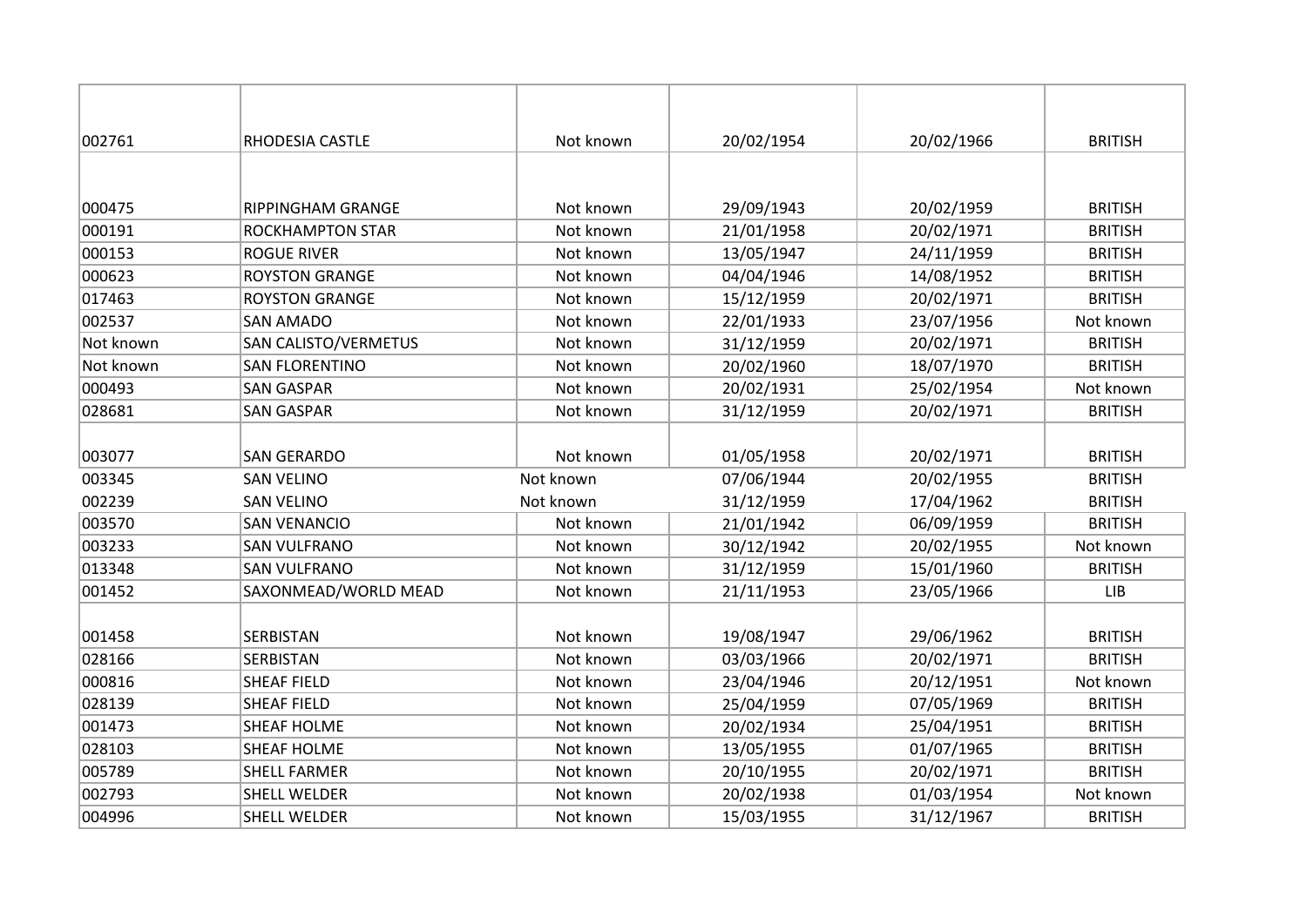| 028973 | SHELL WELDER           | Not known | 01/01/1968 | 20/02/1971 | <b>BRITISH</b> |
|--------|------------------------|-----------|------------|------------|----------------|
| 002118 | <b>SILVERBROOK</b>     | Not known | 24/04/1953 | 07/05/1963 | <b>BRITISH</b> |
| 001414 | SILVERLAKE             | Not known | 30/01/1958 | 14/11/1963 | <b>BRITISH</b> |
| 028501 | <b>SILVERPOINT</b>     | Not known | 08/03/1957 | 07/04/1965 | <b>BRITISH</b> |
| 028615 | <b>SOLEN</b>           | Not known | 03/11/1961 | 20/02/1969 | <b>BRITISH</b> |
| 028976 | <b>SOLEN</b>           | Not known | 06/04/1970 | 20/02/1971 | <b>BRITISH</b> |
| 012318 | <b>SOUTHERN STAR</b>   | Not known | 21/11/1968 | 20/02/1969 | <b>US</b>      |
| 001822 | <b>TABARISTAN</b>      | Not known | 30/05/1947 | 20/02/1969 | <b>BRITISH</b> |
| 028716 | TABARISTAN             | Not known | 08/05/1969 | 20/02/1971 | <b>BRITISH</b> |
|        |                        |           |            |            |                |
| 001712 | <b>TAGELUS</b>         | Not known | 25/04/1947 | 04/11/1960 | Not known      |
|        |                        |           |            |            |                |
| 000853 | <b>TAROONA</b>         | Not known | 21/01/1935 | 08/10/1959 | <b>BRITISH</b> |
| 001490 | <b>TECTUS</b>          | Not known | 15/05/1944 | 04/11/1960 | <b>BRITISH</b> |
| 000903 | <b>TEMPLE BAR</b>      | Not known | 27/06/1946 | 28/07/1959 | <b>BRITISH</b> |
| 001750 | <b>TEXAS TRADER</b>    | Not known | 20/02/1933 | 04/03/1940 | Not known      |
| 004176 | <b>TEXAS TRADER</b>    | Not known | 20/02/1949 | 05/02/1957 | Not known      |
| 001203 | <b>THALAMUS</b>        | Not known | 24/10/1947 | 04/11/1960 | <b>BRITISH</b> |
| 001494 | <b>THALLEPUS</b>       | Not known | 21/10/1947 | 04/11/1960 | <b>BRITISH</b> |
| 001207 | <b>THELIDOMUS</b>      | Not known | 02/09/1947 | 04/11/1960 | <b>DUTCH</b>   |
| 001296 | <b>TOMOGERUS</b>       | Not known | 18/09/1947 | 04/11/1960 | <b>BRITISH</b> |
| 001298 | <b>TOWNSVILLE STAR</b> | Not known | 03/12/1957 | 20/02/1971 | <b>BRITISH</b> |
| 005034 | TREGOTHNAN             | Not known | 18/04/1955 | 26/07/1959 | Not known      |
| 017812 | <b>TREMORVAH</b>       | Not known | 16/07/1954 | 18/01/1968 | <b>BRITISH</b> |
| 001490 | <b>TRELEVAN</b>        | Not known | 31/10/1949 | 29/07/1964 | <b>BRITISH</b> |
| 000674 | TREVELYAN              | Not known | 01/04/1943 | 20/10/1962 | <b>BRITISH</b> |
| 001269 | <b>TRITONICA</b>       | Not known | 20/02/1959 | 24/04/1963 | <b>BRITISH</b> |
| 001724 | <b>TROCHISCUS</b>      | Not known | 15/12/1947 | 26/11/1960 | <b>BRITISH</b> |
| 001725 | <b>TROCHURUS</b>       | Not known | 16/12/1947 | 04/11/1960 | <b>BRITISH</b> |
| 005002 | <b>TURKISTAN</b>       | Not known | 19/12/1938 | 02/02/1962 | <b>BRITISH</b> |
| 028164 | <b>TURKISTAN</b>       | Not known | 15/01/1963 | 20/02/1971 | <b>BRITISH</b> |
| 002835 | <b>TUSCANY</b>         | Not known | 25/10/1956 | 20/02/1968 | <b>BRITISH</b> |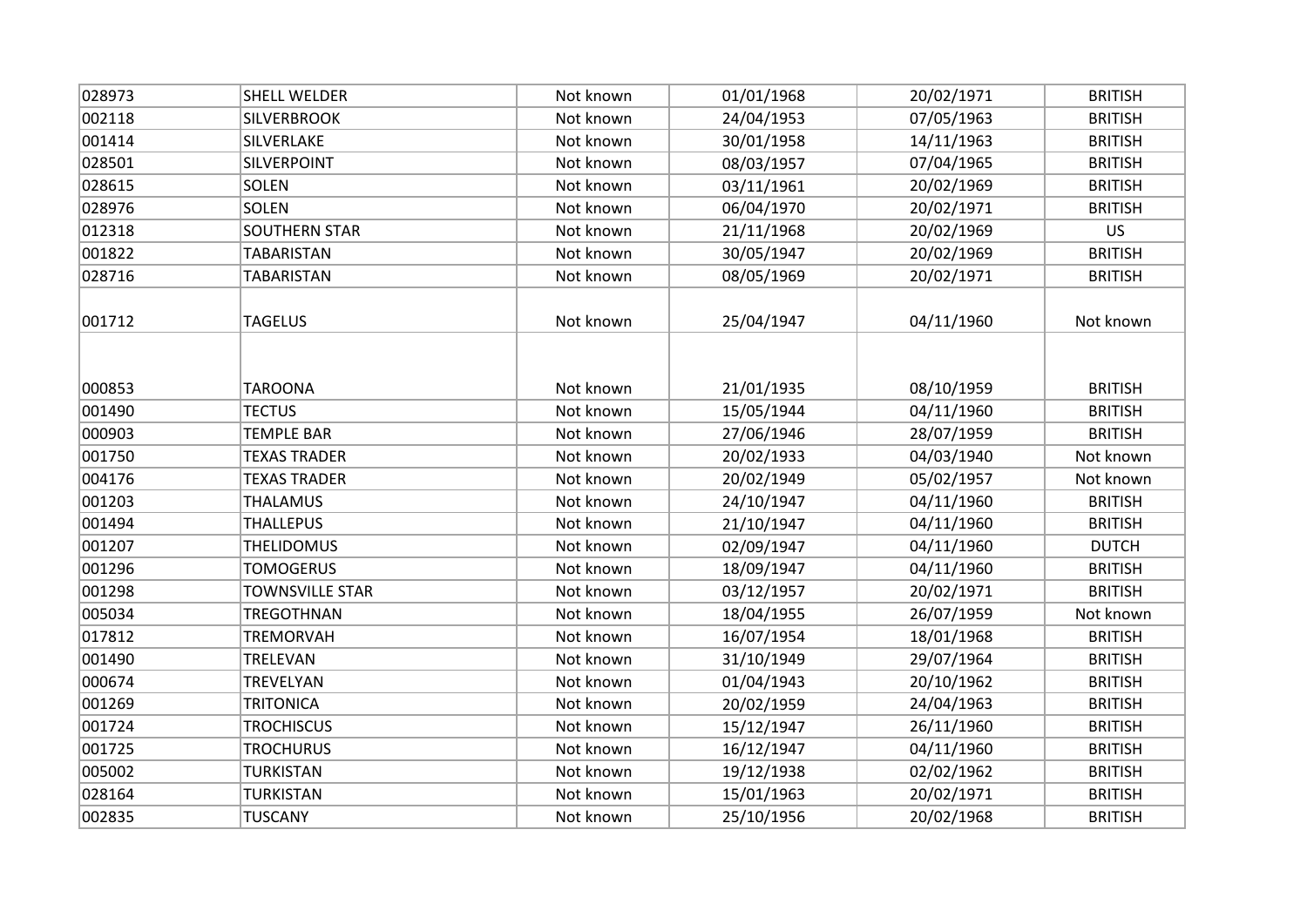| 002106           | <b>TYNEFIELD</b>                  | Not known              | 20/02/1959               | 08/08/1966               | <b>BRITISH</b>                   |
|------------------|-----------------------------------|------------------------|--------------------------|--------------------------|----------------------------------|
| 011661           | <b>ULSTER STAR</b>                | Not known              | 03/07/1959               | 20/02/1971               | <b>BRITISH</b>                   |
|                  |                                   |                        |                          |                          |                                  |
| 000579           | <b>ULYSSES</b>                    | Not known              | 20/02/1947               | 19/09/1962               | LIBERIAN                         |
| 005280           | <b>ULYSSES</b>                    | Not known              | 12/10/1963               | 20/02/1971               | LIBERIAN                         |
| 003434           | UNIVERSE COMMANDER                | Not known              | 28/05/1957               | 20/02/1971               | LIBERIAN                         |
|                  |                                   |                        |                          |                          |                                  |
| 000576           | UNIVERSE DEFIANCE                 | Not known              | 29/08/1958               | 20/02/1971               | LIBERIAN                         |
| 000685           | VALDES                            | Not known              | 14/01/1955               | 04/10/1968               | <b>BRITISH</b>                   |
| 028617           | <b>VELETTIA</b>                   | Not known              | 01/05/1952               | 23/12/1968               | <b>BRITISH</b>                   |
| 002295           | <b>VERENA</b>                     | Not known              | 09/11/1950               | 20/02/1971               | <b>BRITISH</b>                   |
| 028683           | VERCONELLA                        | Not known              | 31/12/1959               | 20/02/1971               | <b>BRITISH</b>                   |
| 022718           | <b>VERDAGUER</b>                  | Not known              | 11/05/1958               | 20/02/1971               | <b>BRITISH</b>                   |
| 001660           | VEXILLA                           | Not known              | 17/08/1955               | 20/02/1971               | <b>BRITISH</b>                   |
| Not known        | <b>VIBEX</b>                      | Not known              |                          | 20/02/1971               | <b>BRITISH</b>                   |
|                  |                                   |                        | 20/02/1955               |                          |                                  |
| 001550           | <b>VILLEGAS</b><br><b>VITRINA</b> | Not known<br>Not known | 05/04/1955               | 01/07/1970               | <b>BRITISH</b><br><b>BRITISH</b> |
| 001165<br>001017 | <b>VIVIEN LOUISE</b>              | Not known              | 04/07/1957               | 20/02/1971<br>16/03/1955 | <b>BRITISH</b>                   |
| 002317           | <b>VIVIEN LOUISE</b>              | Not known              | 25/05/1946<br>06/05/1956 | 14/12/1964               | <b>BRITISH</b>                   |
| Not known        | <b>VOLSELLA</b>                   | Not known              | 20/02/1934               | 19/05/1948               | Not known                        |
|                  |                                   |                        |                          |                          |                                  |
|                  |                                   |                        |                          |                          |                                  |
| 028620           | VOLSELLA                          | Not known              | 27/11/1950               | 28/05/1968               | <b>BRITISH</b>                   |
| 001707           | <b>VOLUTA</b>                     | Not known              | 26/07/1962               | 24/06/1970               | <b>BRITISH</b>                   |
| 031117           | WAARDRECHT                        | Not known              | 20/02/1963               | 20/02/1971               | NETHERLAND                       |
| 002284           | <b>WAGON BOX</b>                  | Not known              | 30/03/1947               | 20/02/1962               | AMERICAN                         |
| 000505           | WANGANELLA                        | Not known              | 20/02/1934               | 01/11/1961               | <b>BRITISH</b>                   |
| 003751           | <b>WANAKA</b>                     | Not known              | 23/02/1938               | 16/03/1965               | <b>BRITISH</b>                   |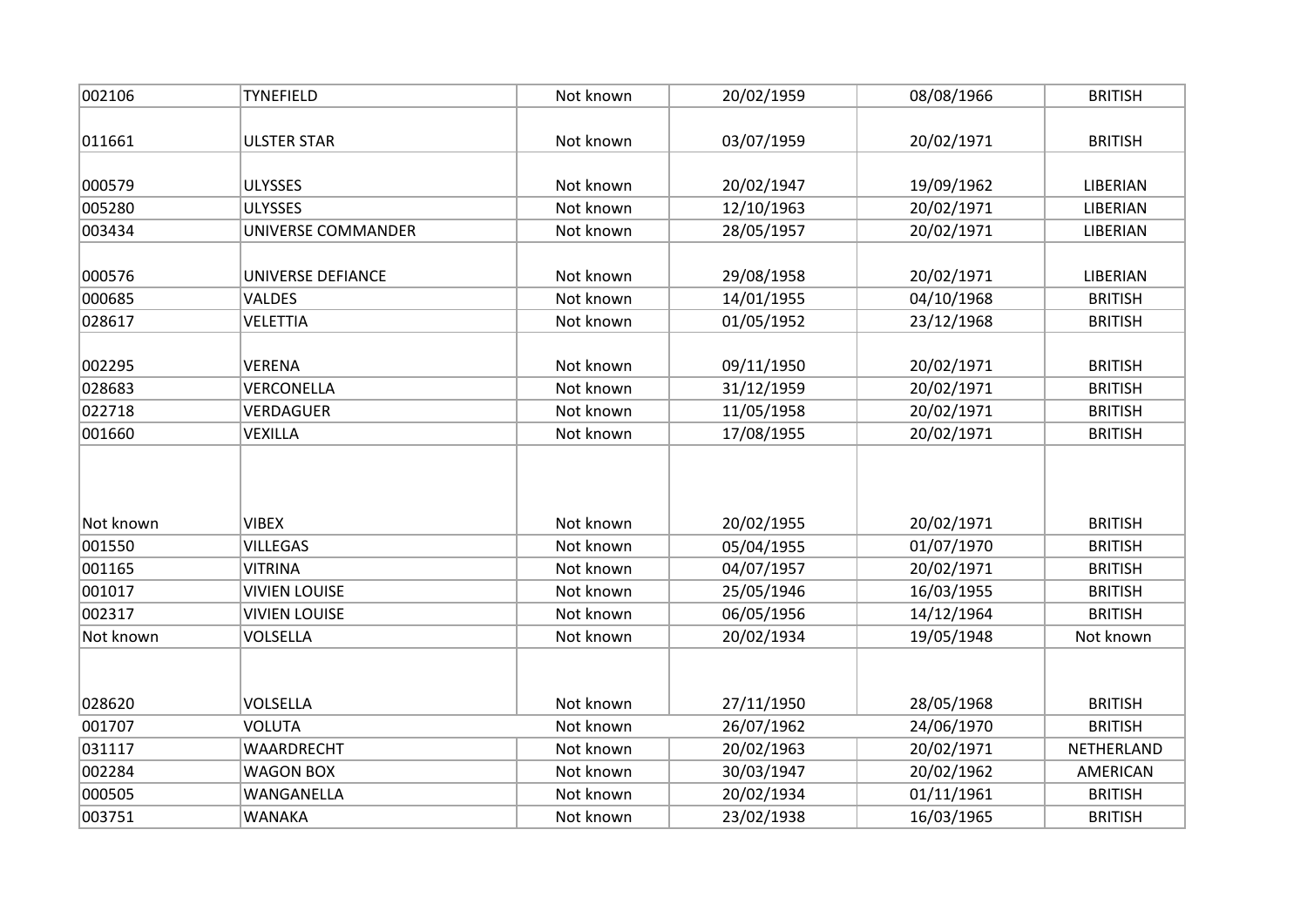| 030153 | <b>WANAKA</b>          | Not known | 10/04/1970 | 20/02/1971 | <b>BRITISH</b> |
|--------|------------------------|-----------|------------|------------|----------------|
|        |                        |           |            |            |                |
| 013186 | <b>WARRIOR</b>         | Not known | 01/08/1968 | 20/02/1971 | <b>USA</b>     |
|        |                        |           |            |            |                |
| 001817 | <b>WARWICK CASTLE</b>  | Not known | 20/02/1954 | 27/07/1962 | <b>BRITISH</b> |
| 000057 | <b>WILLIAM A REISS</b> | Not known | 20/02/1932 | 30/04/1948 | Not known      |
| 000155 | <b>WILLIAM A REISS</b> | Not known | 30/04/1960 | 20/02/1965 | Not known      |
| 002054 | <b>WOOMERA</b>         | Not known | 04/04/1952 | 08/11/1961 | <b>BRITISH</b> |
| 023260 | <b>WORLD SPIRIT</b>    | Not known | 28/02/1958 | 20/02/1971 | LIB            |
| 028742 | <b>ZENATIA</b>         | Not known | 21/06/1957 | 20/02/1971 | <b>BRITISH</b> |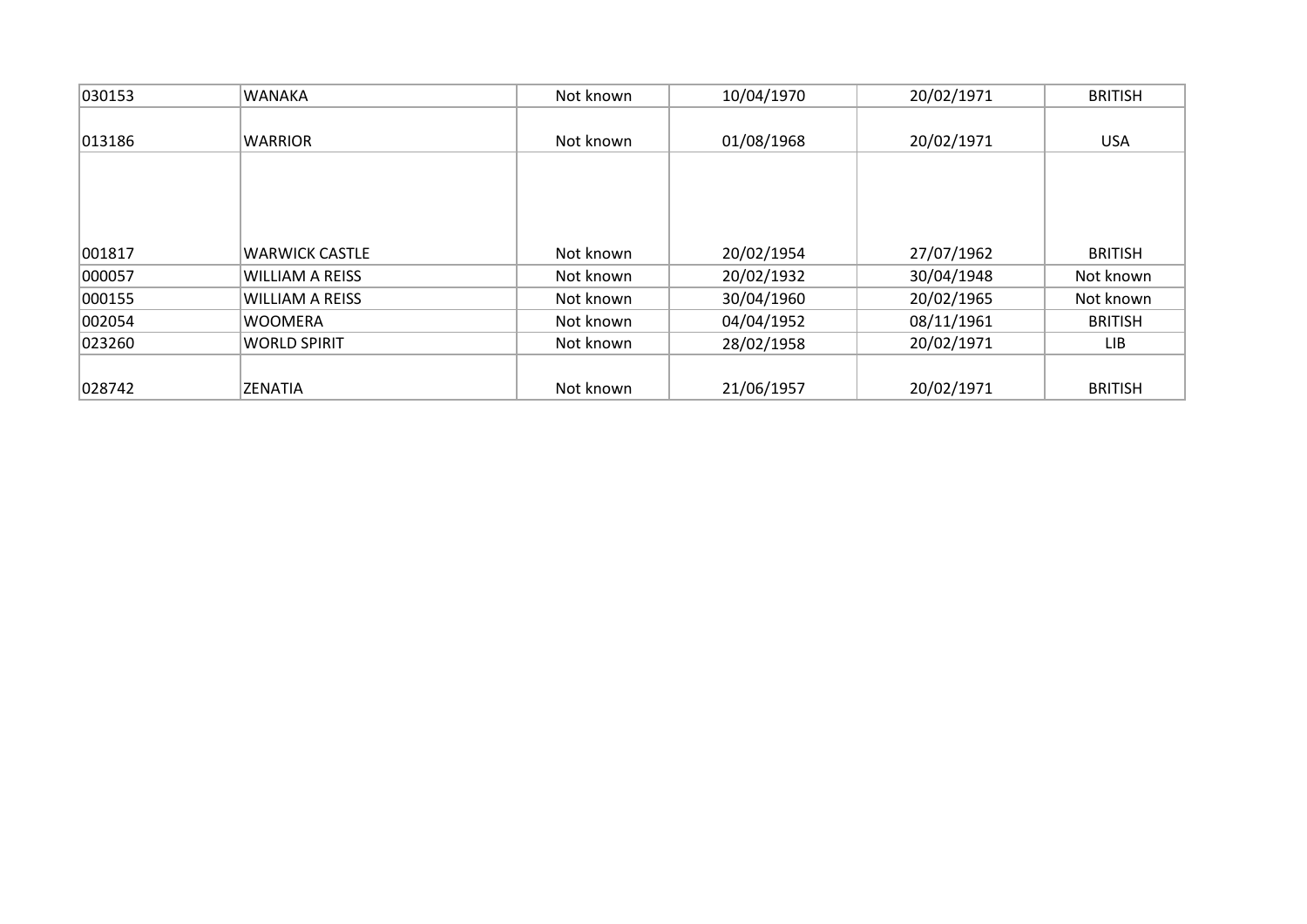|                   | AS400        | <b>OASIS</b> | Scanned |
|-------------------|--------------|--------------|---------|
| <b>Built 1934</b> |              |              | S       |
| <b>Built 1958</b> | D00027/61/12 | 2018/002032  | S       |
|                   | D00027/61/10 | 2013/004680  | S       |
|                   | 500002/53/1  | 2013/008017  | S       |
|                   | D00558/58/1  | 2012/005254  | S       |
| <b>Built 1951</b> | D03475/60/1  | 2013/002062  | S       |
| <b>Built 1969</b> |              |              | S       |
|                   | D00317/52/3- | 2015/005667- |         |
|                   | D00317/70/3  | 2015/011267  | S       |
|                   | D00027/68/5  | 2012/008243  | S       |
|                   | D00027/66/19 | 2015/001908  | S       |
| <b>Built 1935</b> |              |              | S       |
| <b>Built 1958</b> | D00027/63/20 | 2015/001690  | S       |
| <b>Built 1935</b> |              |              | S       |
| <b>Built 1959</b> | D00027/70/9  | 2017/006072  | S       |
|                   |              |              | Ś       |
|                   | D00317/61/2  | 2016/007812  | S       |
|                   | D00313/66/16 | 2016/006513  | S       |
|                   | D00027/62/10 | 2015/004886  | S       |
|                   | D00027/54/17 | 2015/007687  | S       |
|                   | D00777/70/1  | 2012/006290  | S       |
| <b>Built 1970</b> | 155015/70/1  | 2018/005775  | S       |
|                   | D00317/52/2  | 2016/010614  | S       |
|                   | D00027/61/8  | 2011/005227  | S       |
|                   | D00317/70/1- | 2012/003629- |         |
|                   | D00321/67/1  | 2013/000152  | S       |
|                   |              | 2018/008144  | S       |
|                   | D00317/61/1  | 2012/003954  | S       |
|                   | D01005/52/18 | 2006/010588  | S       |
|                   | D00032/66/3  | 2014/001543  | Ś       |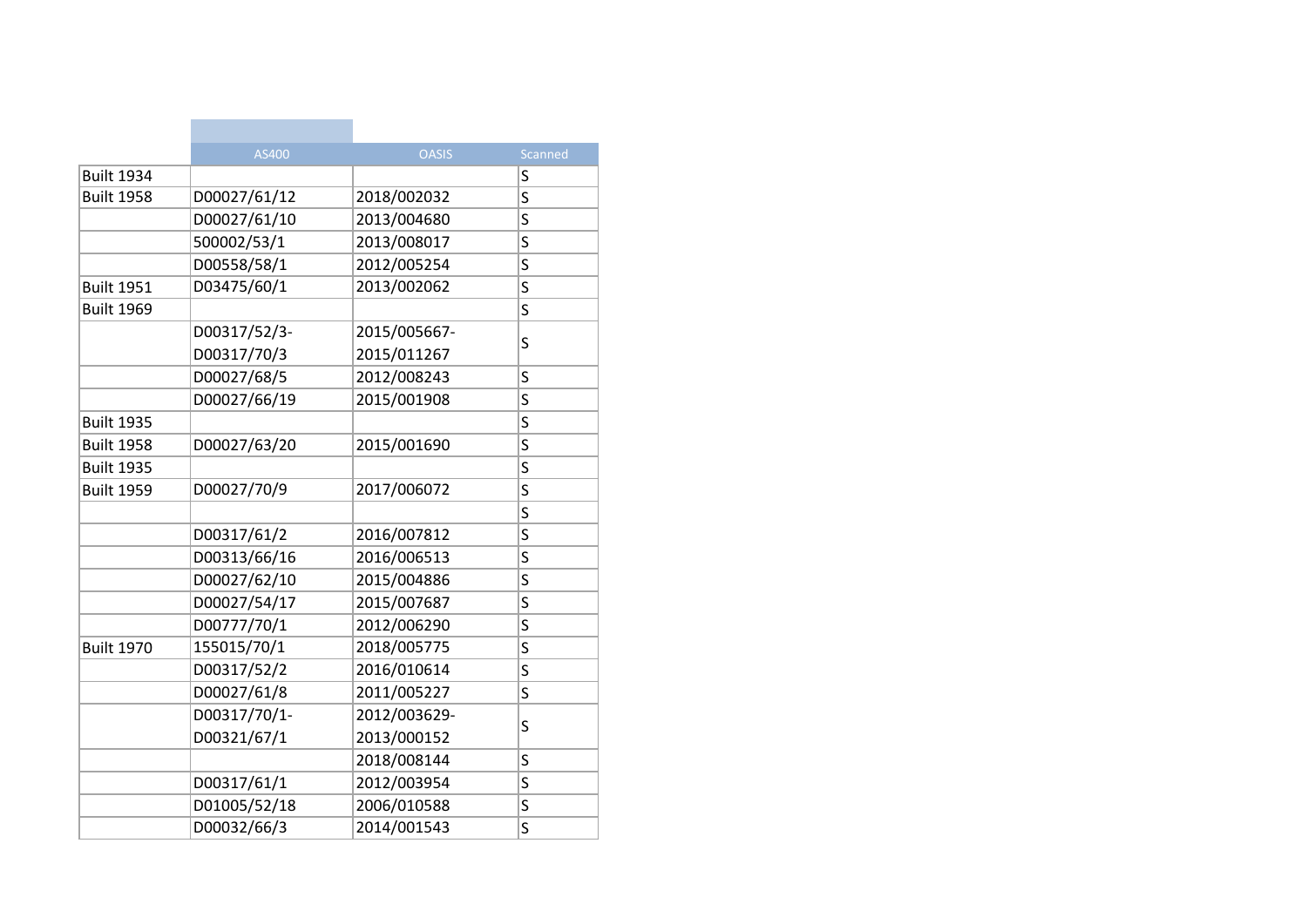|                   | D00315/53/5   | 2019/001113       | S |  |
|-------------------|---------------|-------------------|---|--|
|                   | D00028/66/1   | 2013/010172       | S |  |
|                   | D00518/63/2   | 2016/010175       | S |  |
|                   | D00917/1/70   | 2018/000422       | S |  |
|                   | D00529/70/4   | 2013/6095         | S |  |
|                   |               | 2011/000282-      |   |  |
|                   | D00333/58/6-  | 2012/007277-      |   |  |
|                   | D00333/60/5-  | 2014/009224-      |   |  |
|                   | D00333/60/6-  | 2017/005515-      | S |  |
|                   | D00333/63/2-  | 2008/004530-      |   |  |
|                   | D00333/64/3-  | 2011/007203-      |   |  |
|                   | D00333/56/5   | 2018/008823       |   |  |
|                   |               |                   | S |  |
| <b>Built 1946</b> | D00315/49/2   | 2007/003786       | S |  |
|                   |               |                   | S |  |
|                   | D00304/54/12  | 2015/001682       | S |  |
|                   |               |                   | S |  |
| <b>Built 1951</b> | D00529/67/7   | 2009/002290       | S |  |
|                   |               |                   | S |  |
|                   | D00529/64/4-  | 2012/000331-      | S |  |
|                   | D00529/66/6   | 2016/001193       |   |  |
| <b>Built 1934</b> |               |                   | S |  |
|                   | D00304/63/12- | 2014/012505-      |   |  |
|                   | D00529/69/5-  | 2014/004333-      | S |  |
| <b>Built 1957</b> | D00529/69/6   | 2013/003597       |   |  |
|                   | D00304/61/17  | 2008/000361       | S |  |
| <b>Built 1966</b> | D00529/67/6   | 2008/011435       | S |  |
|                   | D00529/64/7-  | 2015/007903-2018- | S |  |
|                   | D00529/70/16  | 002133            |   |  |
|                   | D00304/51/6-  | 2014/000483-      |   |  |
|                   | D00529/65/4-  | 2013/010172-      | S |  |
|                   | D00529/68/9-  | 2015/009168-      |   |  |
|                   | D00529/68/6   | 2011/001226       |   |  |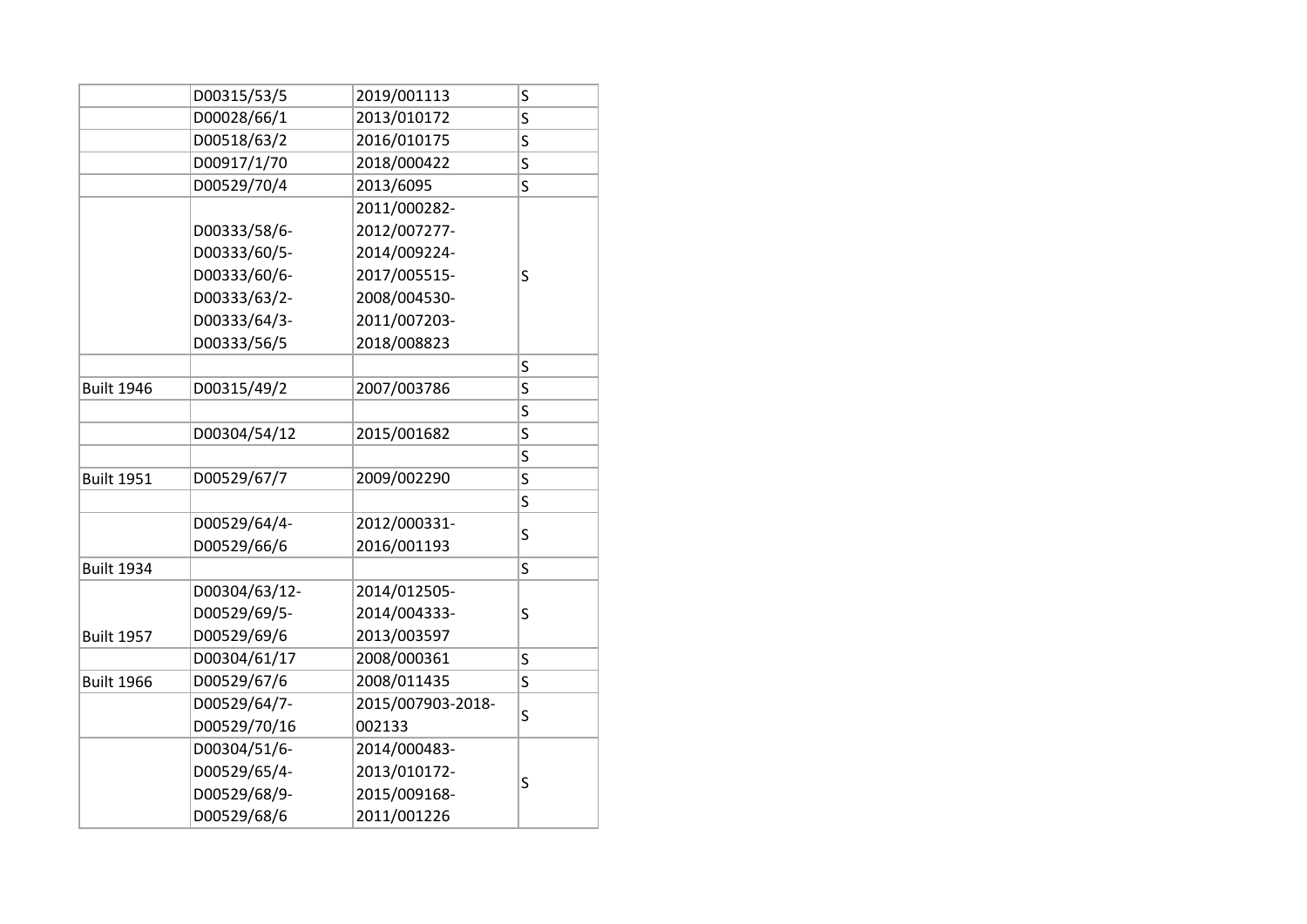|                   |               |              | S                       |
|-------------------|---------------|--------------|-------------------------|
|                   | D00304/61/15  |              | Ś                       |
|                   | D00304/61/16  | 2015/006414  | S                       |
|                   |               |              | S                       |
|                   | D00529/66/7-  |              | S                       |
|                   | D00529/67/11  | 2014/007828  |                         |
| <b>Built 1934</b> |               |              | S                       |
| <b>Built 1954</b> | D00529/70/15  |              | S                       |
|                   |               |              | S                       |
|                   | D00304/55/7   | 2016/000432  | S                       |
| <b>Built 1946</b> | D00304/55/20  | 2006/008990  | S                       |
| <b>Built 1965</b> |               |              | S                       |
|                   | D00529/69/10  |              | S                       |
| <b>Built 1936</b> | D00304/44/1   | 2006/006466  | $\overline{\mathsf{S}}$ |
| <b>Built 1965</b> | D00529/67/16  |              | S                       |
| <b>Built 1924</b> |               |              | S                       |
| <b>Built 1950</b> | D00304/55/10  | 2010/000892  | S                       |
|                   | D00304/61/14- |              |                         |
|                   | D00529/64/8   |              | S                       |
|                   | D00304/54/7-  | 2011/001235- |                         |
|                   | D00304/54/10- | 2014/006604- |                         |
|                   | D00304/61/8-  | 2007/009775- | S                       |
|                   | D00304/57/4   | 2010/252     |                         |
|                   | D00304/54/8-  |              |                         |
|                   | D00304/60/10- | 2011/004061- | S                       |
|                   | D00529/64/9   | 2011/001233  |                         |
|                   | D00304/56/16  |              | S                       |
|                   | D00529/69/8   |              | S                       |
|                   | D00304/53/6   |              | S                       |
| <b>Built 1936</b> | D00304/56/13  |              | S                       |
|                   | D00304/61/19- |              |                         |
|                   | D00529/64/6-  |              | S                       |
| <b>Built 1959</b> | D00529/66/3   | 2008/002180  |                         |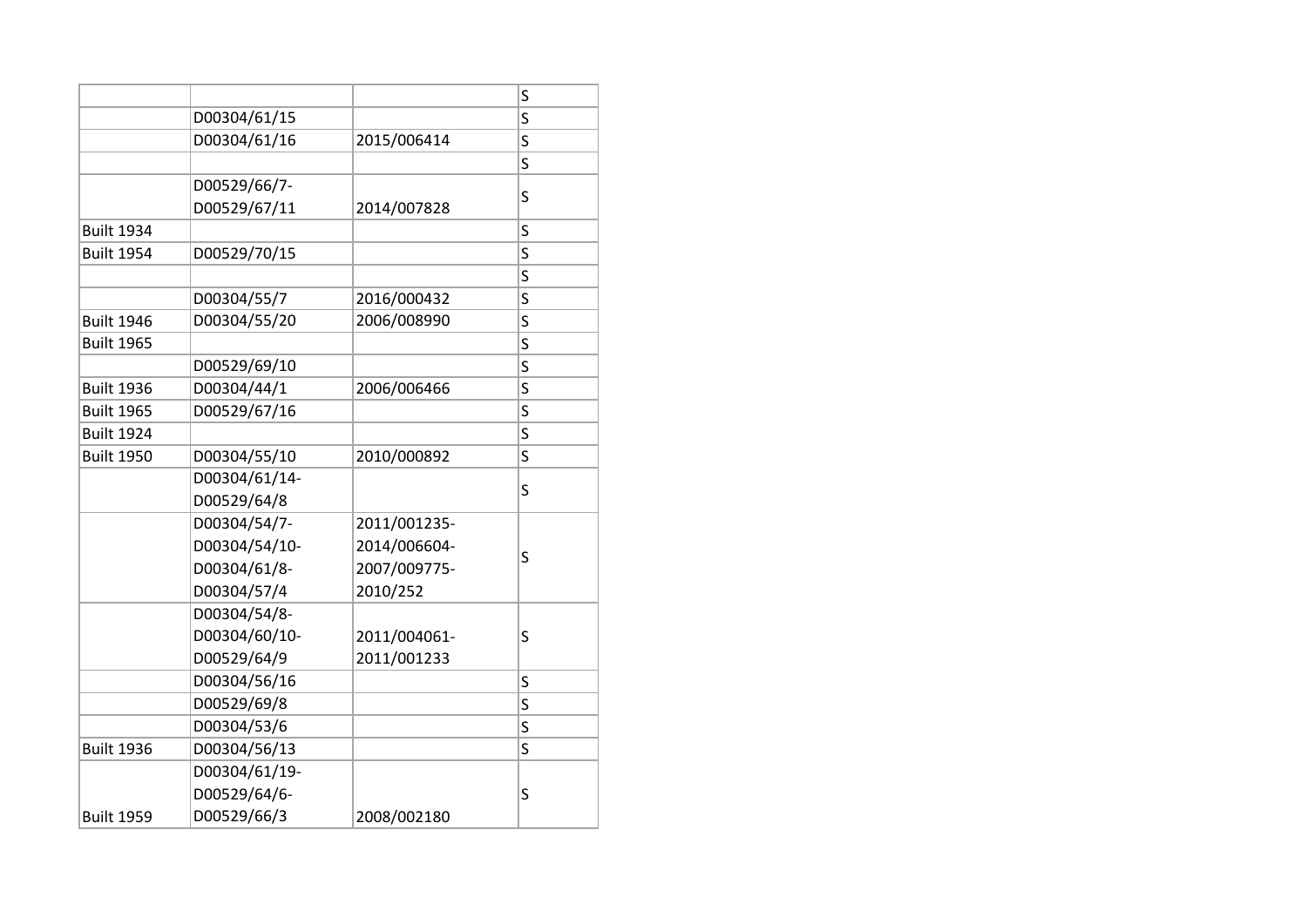|               |                                                                 | S                       |
|---------------|-----------------------------------------------------------------|-------------------------|
| D00529/70/3   | 2010/002145                                                     |                         |
|               |                                                                 | S                       |
|               |                                                                 | S                       |
| D00529/66/9   |                                                                 | S                       |
| D00304/53/2   | 2008/001547                                                     | S                       |
| D00304/47/4-  |                                                                 |                         |
| D00304/56/5   | 2006/8137                                                       | S                       |
| D00304/56/19  | 2018/004856                                                     | S                       |
|               | 2007/011304-                                                    |                         |
| D00304/46/1-  | 2007/001995-                                                    | S                       |
| D00304/63/10  | 2008/010839                                                     |                         |
|               |                                                                 | S                       |
| D00304/56/11  | 2012/000024                                                     | S                       |
|               |                                                                 | S                       |
| D00529/64/5   | 2013/006804                                                     | S                       |
|               |                                                                 | S                       |
| D00304/62/6   | 2006/010403                                                     | S                       |
| D00529/65/6   | 2014/000952                                                     | S                       |
| D00529/67/8   | 2011/010090                                                     | S                       |
| D00304/61/20- |                                                                 |                         |
| D00529/67/12  | 2015/007305                                                     | S                       |
| D00304/51/7   | 2014/002414                                                     | S                       |
|               |                                                                 | $\overline{\mathsf{S}}$ |
| D00529/69/4-  |                                                                 |                         |
| D00304/61/9-  | 2010/008618-                                                    | S                       |
| D00304/59/16  | 2018/005356                                                     |                         |
|               |                                                                 | S                       |
| D00529/70/2   | 2010/004380                                                     | S                       |
|               | 2014/000864-                                                    |                         |
|               | 2015/004295-                                                    | S                       |
| D00529/70/7   | 2008/008714                                                     |                         |
|               | D00529/67/17-<br>D00529/70/13-<br>D00304/57/13<br>D00529/67/10- | 2012/000329             |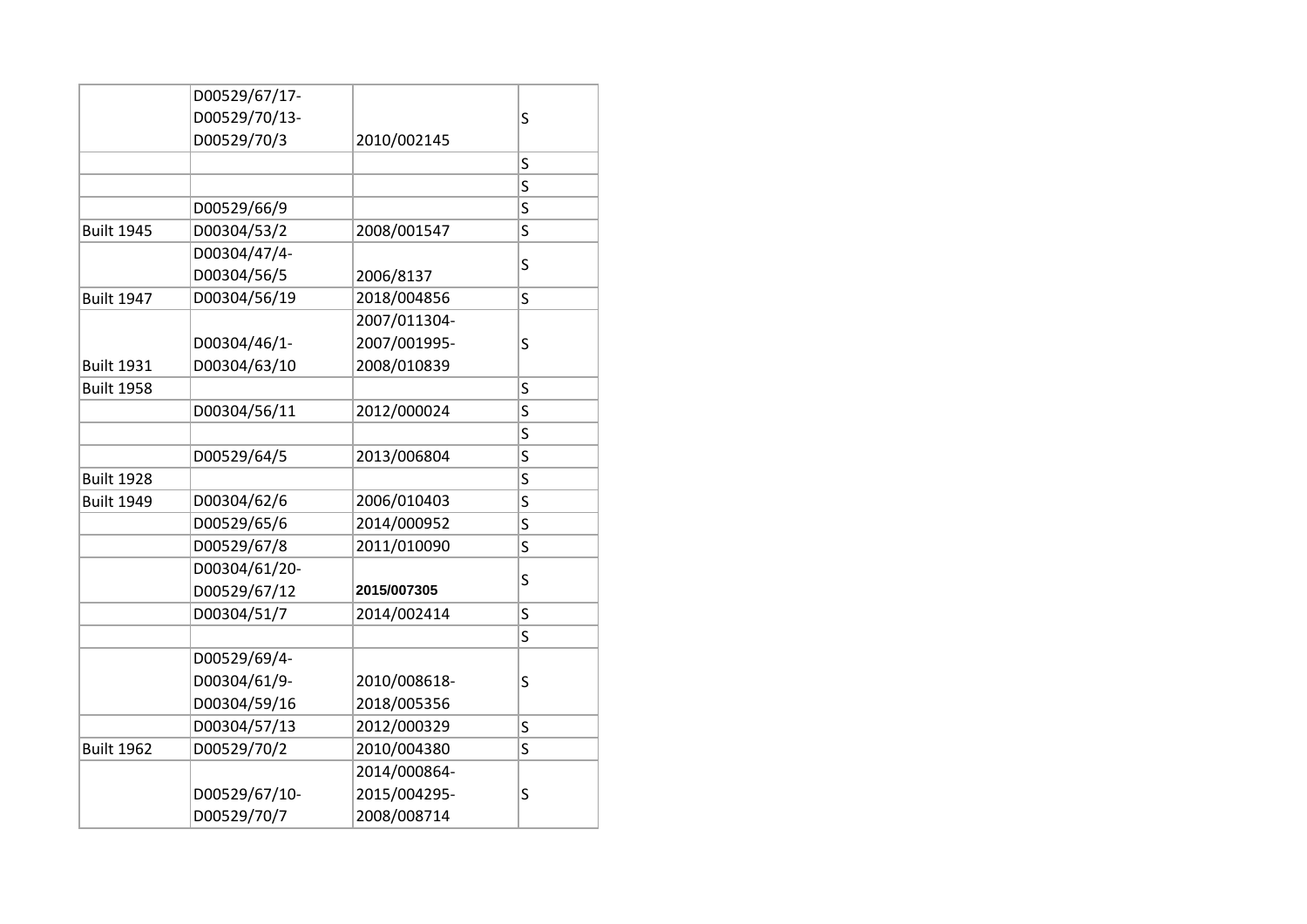|                   | D00304/61/13  | 2015/007308 | S |
|-------------------|---------------|-------------|---|
|                   |               |             | S |
|                   | D00304/59/5-  |             |   |
|                   | D00529/70/10  | 2015/010253 | S |
| <b>Built 1954</b> | D00304/59/4   | 2008/007008 | S |
|                   |               |             | S |
|                   | D00529/70/11  | 2013/009090 | S |
|                   |               |             | S |
|                   | D00304/62/15  |             | S |
| <b>Built 1923</b> |               |             | S |
| <b>Built 1962</b> | D00529/65/3   | 2009/004281 | S |
|                   | D00304/51/5   | 2008/009370 | S |
|                   | D00304/59/15  |             | S |
|                   |               |             | S |
| <b>Built 1959</b> | D00304/59/18  | 2018/003441 | S |
|                   |               |             | S |
|                   | D00304/60/14- |             | S |
|                   | D00529/66/8   |             |   |
| <b>Built 1961</b> |               |             | S |
|                   | D00529/68/7   |             | S |
|                   | D00304/54/9   |             | S |
|                   | D00529/68/8-  |             | S |
|                   | D00529/70/5   | 2016/001745 |   |
|                   | D00529/70/17  | 2018/007697 | S |
|                   |               |             | S |
| <b>BUILT 1949</b> | D00304/58/7   |             | S |
| <b>BUILT 1968</b> |               |             | S |
|                   | D00529/65/5   |             | S |
|                   | D00529/69/9   |             | S |
| <b>BUILT 1951</b> |               |             | S |
|                   | D00529/65/13- |             | S |
| <b>BUILT 1965</b> | D00304/63/11  | 2010/005665 |   |
|                   | D00304/55/19  | 2011/006022 | S |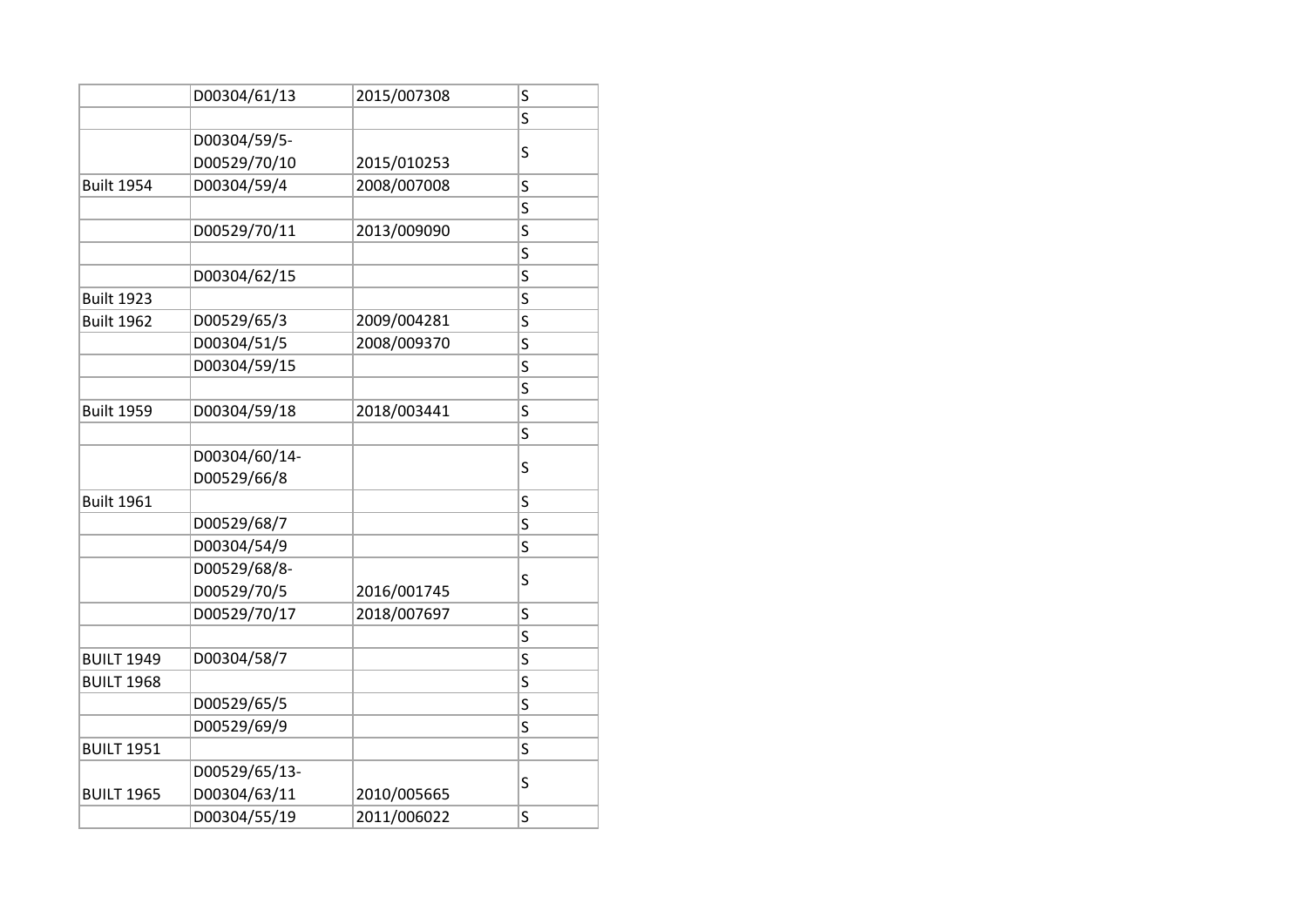|                   | D00304/59/11  | 2009/001280  | S |
|-------------------|---------------|--------------|---|
|                   | D00529/65/7   | 2014/007646  | S |
|                   | D00304/54/11- |              |   |
|                   | D00304/56/15- | 2014/007425- | S |
|                   | D00304/51/4   | 2008/010931  |   |
| <b>BUILT 1942</b> |               |              | S |
| <b>BUILT 1963</b> | D00304/70/19  | 2014/001698  | S |
|                   | D00304/57/10- | 2011/001818- |   |
|                   | D00529/68/5-  | 2010/002144- | S |
|                   | D00304/62/13  | 2010/008920  |   |
|                   | D00304/59/6-  |              |   |
|                   | D00304/61/18- |              | S |
|                   | D00304/57/1   | 2006/010399  |   |
| <b>BUILT 1949</b> |               |              | S |
|                   | D00529/65/12- |              |   |
|                   | D00529/70/8-  | 2014/006606- | S |
| <b>BUILT 1959</b> | D00304/59/17  | 2017/000342  |   |
| <b>BUILT 1933</b> |               |              | S |
| <b>BUILT 1951</b> | D00304/61/10  | 2012/006397  | S |
|                   | D00304/60/12- | 2012/002945- |   |
|                   | D00304/55/4   | 2006/007224  | S |
| <b>BUILT 1939</b> |               |              | S |
| <b>BUILT 1949</b> | D00304/55/14  | 2012/001143  | S |
|                   | D00304/57/16- |              |   |
|                   | D00529/67/15- |              | S |
|                   | d00529/67/9   | 2010/005367  |   |
|                   | D00304/56/10  | 2010/008542  | S |
| <b>Built 1934</b> |               |              |   |
| <b>Built 1957</b> | D00304/60/7   | 2007/011975  | S |
|                   | D00304/55/17  |              | S |
|                   | D00304/50/3-  | 2012/000625- |   |
|                   | D00304/55/13  | 2013/000749  | S |
|                   | D00304/56/14  | 2012/002536  | S |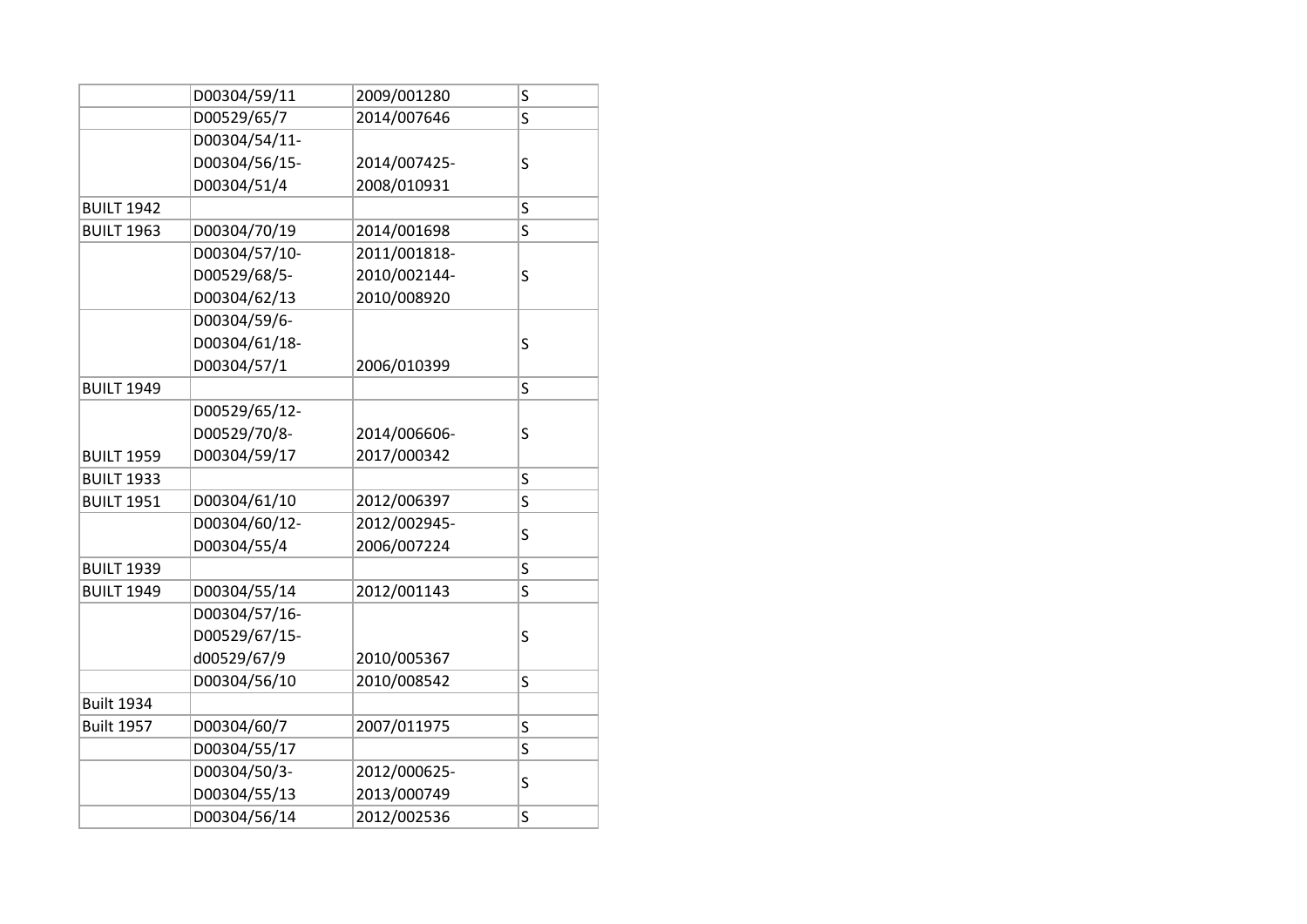|                   | D00304/57/11  | 2010/004564  | S |
|-------------------|---------------|--------------|---|
| <b>BUILT 1934</b> |               |              | S |
|                   | D00304/53/5-  |              |   |
|                   | D00304/53/12- |              |   |
|                   | D00304/56/18- |              | S |
|                   | D00529/67/14- | 2011/002917- |   |
| <b>BUILT 1953</b> | d00304/62/10  | 2008/006625  |   |
|                   | D00304/49/4   |              | Ś |
|                   | D00304/62/17- |              |   |
|                   | D00529/70/14- |              | S |
|                   | D00304/58/9   | 2018/005699  |   |
| <b>Built 1948</b> | D00304/60/9   | 2008/010805  | S |
| <b>Built 1969</b> |               |              | S |
| <b>BUILT 1934</b> |               |              | S |
| <b>BUILT 1954</b> | D00304/70/1   |              | S |
|                   | D00304/54/13  | 2017/004789  | S |
|                   | D00304/55/15  |              | S |
| <b>BUILT 1934</b> |               |              | S |
| <b>BUILT 1954</b> | D00304/60/11  | 2011/006913  | S |
|                   | D00529/65/11  |              | S |
|                   | D00529/61/1   |              | S |
|                   | D00529/70/6   |              | S |
| <b>BUILT 1934</b> | D00304/45/2   | 2008/002177  | S |
| <b>BUILT 1958</b> | D00304/61/12  | 2018/007547  | S |
|                   | D00304/62/16  |              | S |
|                   | D00304/55/18- |              | S |
|                   | D00304/62/14  | 2009/004800  |   |
| <b>BUILT 1934</b> |               |              | S |
|                   | D00304/58/8-  |              | S |
| <b>BUILT 1957</b> | D00304/59/7   |              |   |
| <b>BUILT 1937</b> |               |              | S |
| <b>BUILT 1950</b> | D00304/52/5   |              | S |
| <b>BUILT 1959</b> |               |              | S |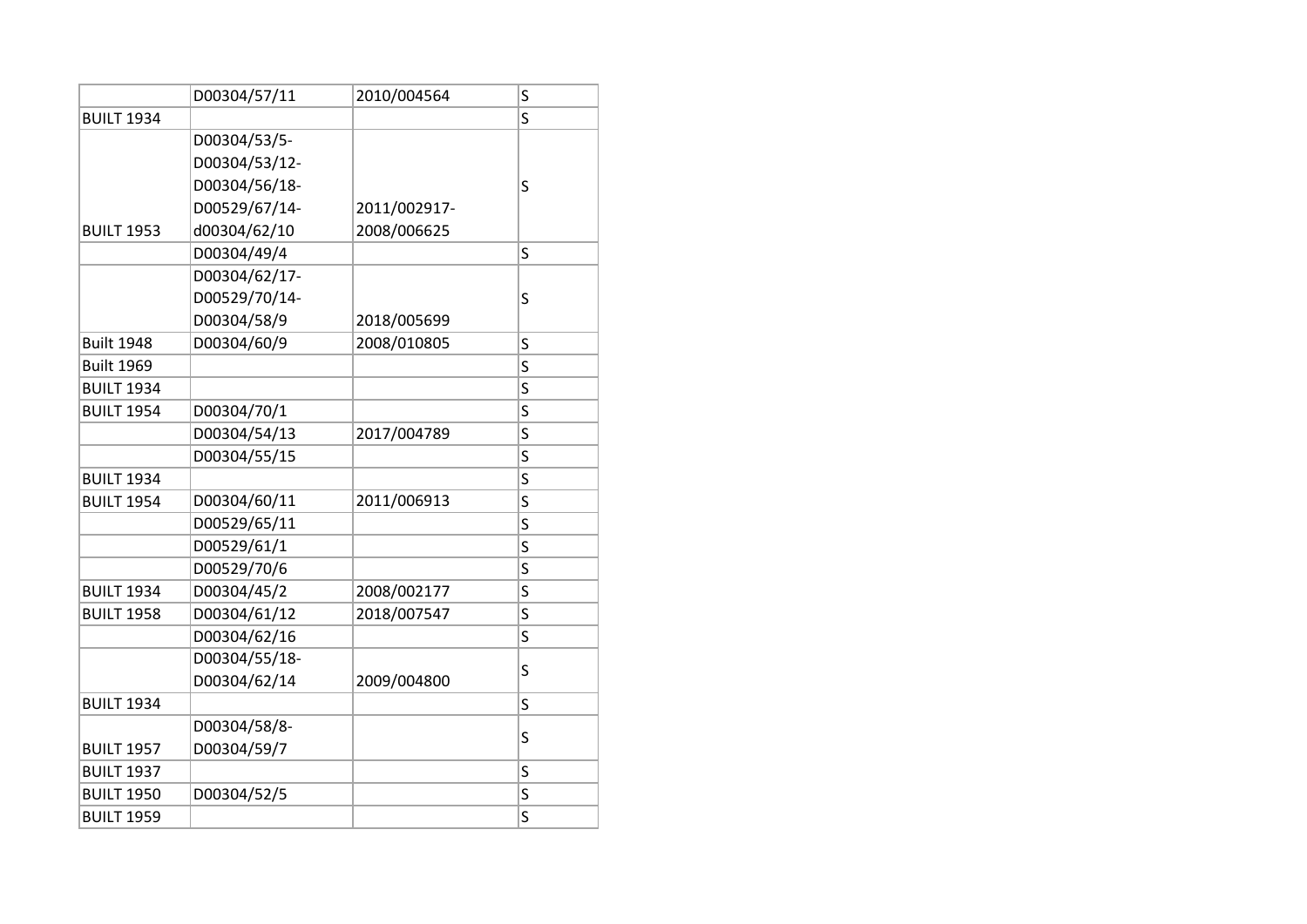|                   |               |               | S |
|-------------------|---------------|---------------|---|
|                   | D00304/59/8   | 2014/001697   | S |
|                   | D00304/52/6   | 2014/008897   | S |
|                   | D00529/65/9   | 2013/010500   | S |
|                   | D00529/70/12  | 2012/003630   |   |
|                   | D00529/69/11  | 2019/000277   | S |
|                   | D00304/56/12  | 2013/005115   | S |
|                   | D00529/67/13  | 2013/010501   | S |
|                   | D00304/59/10  | 2014/009224   | Ś |
|                   | 913037/49/2   | 2017/002227   | S |
|                   |               |               | S |
|                   |               |               | S |
| <b>Built 1943</b> |               |               | S |
| <b>Built 1943</b> | 913037/47/2   | 2018/009642   | Ś |
|                   |               |               | S |
|                   | D00768/55/6 - | 2015/006821-- |   |
|                   | D02515/66/4-  | 2015/008781-  |   |
|                   | D02515/66/3-  | 2014/011693-  | S |
|                   | 913037/44/1   | 2013/001652   |   |
|                   |               |               | S |
|                   | D00768/55/3-  | 2012/000947-  |   |
|                   | D00768/55/4   | 2012/004500   | S |
|                   |               |               | S |
|                   | D02515/59/3-  | 2013/007062-  |   |
|                   | D02515/59/9   | 2017/000386   | S |
|                   | D00027/50/7   | 2011/004259   | S |
|                   |               |               | S |
|                   | D00779/51/1   | 2012/005884   | S |
|                   | D00318/58/2   | 2012/010087   | Ś |
|                   | D00064/58/1   | 2012/007280   | S |
|                   |               |               | S |
|                   | D00064/61/1   | 2011/009662   | S |
|                   |               |               | S |
|                   |               |               |   |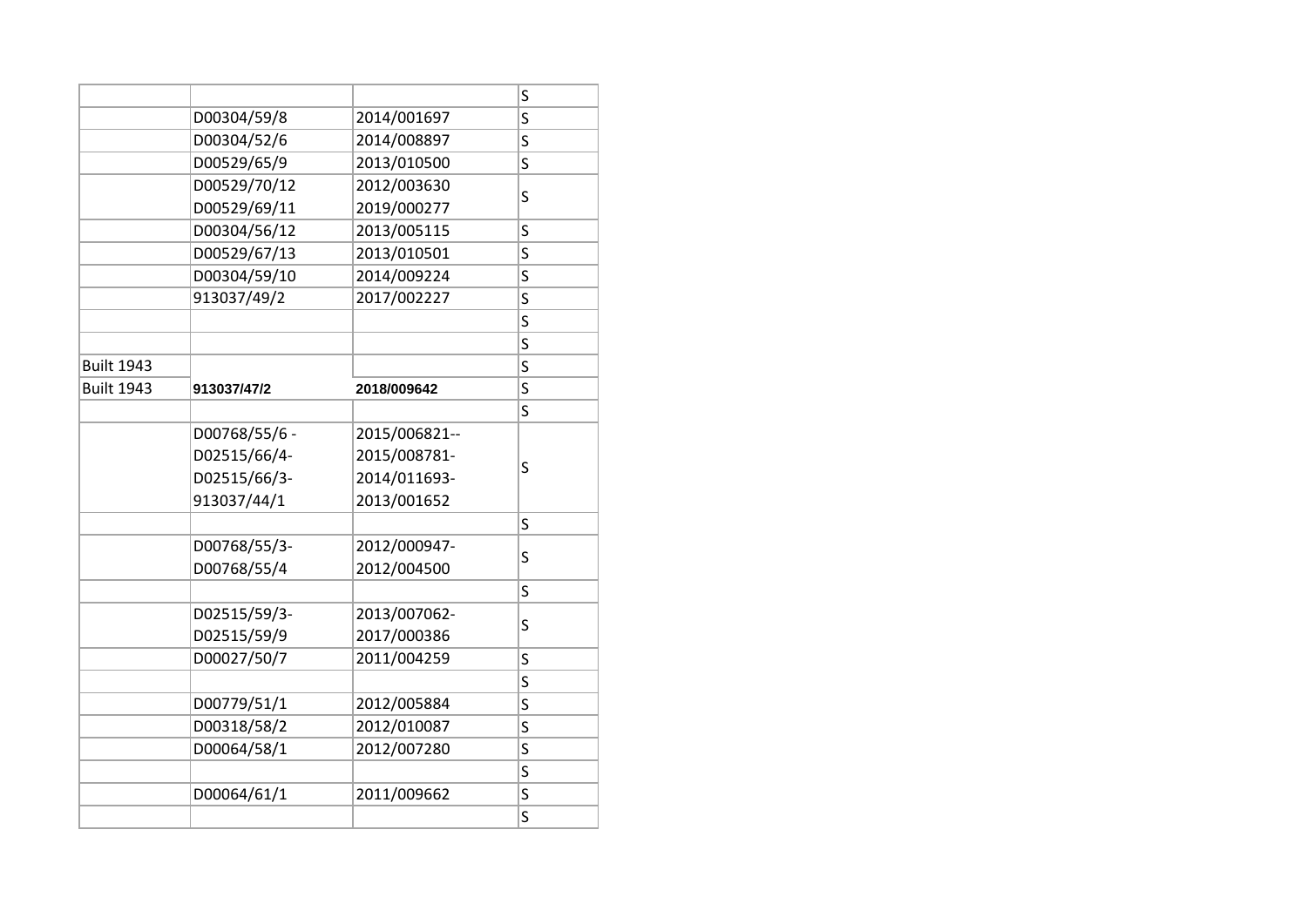|                   |                                |                                          | S |
|-------------------|--------------------------------|------------------------------------------|---|
|                   | D00064/65/2                    | 2011/003401                              | S |
|                   | D00064/61/2                    | 2017/000873                              | S |
|                   |                                |                                          | S |
|                   | D00064/54/1                    | 2011/003542                              | S |
|                   |                                |                                          | S |
|                   | D00064/59/2                    | 2011/007146                              | S |
|                   |                                |                                          | S |
|                   | D00064/55/1                    | 2010/002246                              | S |
|                   |                                |                                          | S |
|                   |                                |                                          | S |
|                   | D00064/65/3                    | 2017/009493                              | S |
|                   | D00064/55/2                    | 2014/010784                              | S |
|                   | D00324/58/2-                   | 2014/007138-                             |   |
|                   | D00624/62/2-                   | 2016/008256-                             | S |
|                   | D00324/64/4                    | 2014/007425                              |   |
|                   |                                |                                          |   |
|                   | D00313/55/1-                   | 2017/006025-                             |   |
|                   | D00326/63/1-                   | 2006/010575-                             |   |
|                   | D00313/1960/000003 2016/001894 |                                          | S |
|                   | D00027/57/19-D000272016/002989 |                                          | S |
|                   |                                |                                          | S |
|                   |                                | D00027/54/16-D000272015/010937-2010/00 S |   |
|                   |                                |                                          | S |
|                   | D00313/61/2                    | 2009/03165                               | S |
| <b>Built 1925</b> |                                |                                          | S |
|                   | D00770/63/1                    | 2015/009183                              | S |
|                   | D00124/57/1                    | 2018/007141                              | S |
|                   |                                | D00318/57/1-D00318/2012/0000625-2009/0(S |   |
|                   | D00779/68/2                    | 2012/006534                              | S |
|                   | D00304/57/15                   |                                          | S |
|                   | D00324/59/4                    | 2016/006415                              | S |
|                   |                                |                                          | S |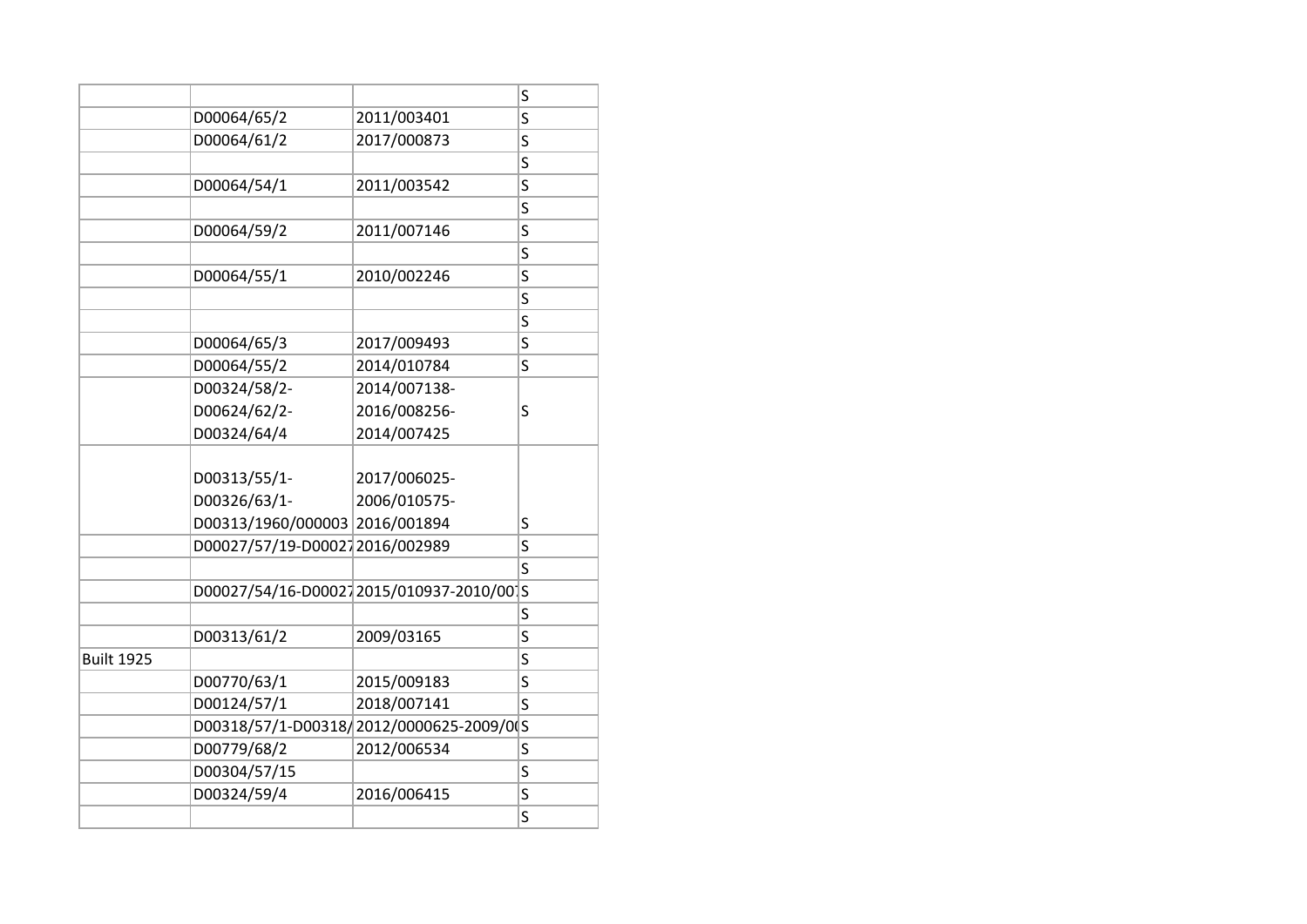| D00315/68/1<br>2015/002320<br>S<br>D00121/68/1<br>S<br>2008/010735<br>945009/69/1-<br>2015/001254-<br>S<br>D00024/69/1<br>2009/002627<br>D04975/60/1<br>2012/007278<br>S<br>S<br>D02515/66/2<br>2013/000157<br>$\overline{\mathsf{s}}$<br><b>Built 1947</b><br>2014/007980<br>055005/60/7<br>S<br><b>Built 1946</b><br>945008/49/1<br>2014/001206<br>S<br>S<br>S<br><b>Built 1961</b><br>S<br><b>Built 1944</b><br>S<br>S<br><b>Built 1961</b><br>055005/61/3<br>2017/004081<br>S<br>055005/65/7<br>2007/011554<br>2016/011380<br>945011/51/1<br>S<br>S<br>2006/010910<br>D00315/54/6<br>D00917/68/3<br>2014/001207<br>S<br>2016/004983<br><b>Built 1939</b><br>D00027/54/19<br>S<br>S<br><b>Built 1966</b><br>D00027/49/9<br>S<br><b>Built 1941</b><br>2014/010264<br>S<br><b>Built 1939</b><br>S<br>S<br><b>Built 1966</b><br>D00027/70/5<br>2015/009964<br>D00022/67/17<br>2016/006513<br>Ś<br>D00333/54/17-<br>2016/008706-<br>2014/006735-<br>D00333/55/6-<br>2013/002767-<br>D00333/55/4-<br>D00333/55/7-<br>2014/006736-<br>D00333/56/3-<br>2012/001143-<br>D00333/60/7<br>2016/008937<br>S |             |             |   |
|----------------------------------------------------------------------------------------------------------------------------------------------------------------------------------------------------------------------------------------------------------------------------------------------------------------------------------------------------------------------------------------------------------------------------------------------------------------------------------------------------------------------------------------------------------------------------------------------------------------------------------------------------------------------------------------------------------------------------------------------------------------------------------------------------------------------------------------------------------------------------------------------------------------------------------------------------------------------------------------------------------------------------------------------------------------------------------------------------|-------------|-------------|---|
|                                                                                                                                                                                                                                                                                                                                                                                                                                                                                                                                                                                                                                                                                                                                                                                                                                                                                                                                                                                                                                                                                                    |             |             |   |
|                                                                                                                                                                                                                                                                                                                                                                                                                                                                                                                                                                                                                                                                                                                                                                                                                                                                                                                                                                                                                                                                                                    |             |             |   |
|                                                                                                                                                                                                                                                                                                                                                                                                                                                                                                                                                                                                                                                                                                                                                                                                                                                                                                                                                                                                                                                                                                    |             |             |   |
|                                                                                                                                                                                                                                                                                                                                                                                                                                                                                                                                                                                                                                                                                                                                                                                                                                                                                                                                                                                                                                                                                                    |             |             |   |
|                                                                                                                                                                                                                                                                                                                                                                                                                                                                                                                                                                                                                                                                                                                                                                                                                                                                                                                                                                                                                                                                                                    |             |             |   |
|                                                                                                                                                                                                                                                                                                                                                                                                                                                                                                                                                                                                                                                                                                                                                                                                                                                                                                                                                                                                                                                                                                    |             |             |   |
|                                                                                                                                                                                                                                                                                                                                                                                                                                                                                                                                                                                                                                                                                                                                                                                                                                                                                                                                                                                                                                                                                                    |             |             |   |
|                                                                                                                                                                                                                                                                                                                                                                                                                                                                                                                                                                                                                                                                                                                                                                                                                                                                                                                                                                                                                                                                                                    |             |             |   |
|                                                                                                                                                                                                                                                                                                                                                                                                                                                                                                                                                                                                                                                                                                                                                                                                                                                                                                                                                                                                                                                                                                    |             |             |   |
|                                                                                                                                                                                                                                                                                                                                                                                                                                                                                                                                                                                                                                                                                                                                                                                                                                                                                                                                                                                                                                                                                                    |             |             |   |
|                                                                                                                                                                                                                                                                                                                                                                                                                                                                                                                                                                                                                                                                                                                                                                                                                                                                                                                                                                                                                                                                                                    |             |             |   |
|                                                                                                                                                                                                                                                                                                                                                                                                                                                                                                                                                                                                                                                                                                                                                                                                                                                                                                                                                                                                                                                                                                    |             |             |   |
|                                                                                                                                                                                                                                                                                                                                                                                                                                                                                                                                                                                                                                                                                                                                                                                                                                                                                                                                                                                                                                                                                                    |             |             |   |
|                                                                                                                                                                                                                                                                                                                                                                                                                                                                                                                                                                                                                                                                                                                                                                                                                                                                                                                                                                                                                                                                                                    |             |             |   |
|                                                                                                                                                                                                                                                                                                                                                                                                                                                                                                                                                                                                                                                                                                                                                                                                                                                                                                                                                                                                                                                                                                    |             |             |   |
|                                                                                                                                                                                                                                                                                                                                                                                                                                                                                                                                                                                                                                                                                                                                                                                                                                                                                                                                                                                                                                                                                                    |             |             |   |
|                                                                                                                                                                                                                                                                                                                                                                                                                                                                                                                                                                                                                                                                                                                                                                                                                                                                                                                                                                                                                                                                                                    |             |             |   |
|                                                                                                                                                                                                                                                                                                                                                                                                                                                                                                                                                                                                                                                                                                                                                                                                                                                                                                                                                                                                                                                                                                    |             |             |   |
|                                                                                                                                                                                                                                                                                                                                                                                                                                                                                                                                                                                                                                                                                                                                                                                                                                                                                                                                                                                                                                                                                                    |             |             |   |
|                                                                                                                                                                                                                                                                                                                                                                                                                                                                                                                                                                                                                                                                                                                                                                                                                                                                                                                                                                                                                                                                                                    |             |             |   |
|                                                                                                                                                                                                                                                                                                                                                                                                                                                                                                                                                                                                                                                                                                                                                                                                                                                                                                                                                                                                                                                                                                    |             |             |   |
|                                                                                                                                                                                                                                                                                                                                                                                                                                                                                                                                                                                                                                                                                                                                                                                                                                                                                                                                                                                                                                                                                                    |             |             |   |
|                                                                                                                                                                                                                                                                                                                                                                                                                                                                                                                                                                                                                                                                                                                                                                                                                                                                                                                                                                                                                                                                                                    |             |             |   |
|                                                                                                                                                                                                                                                                                                                                                                                                                                                                                                                                                                                                                                                                                                                                                                                                                                                                                                                                                                                                                                                                                                    |             |             |   |
|                                                                                                                                                                                                                                                                                                                                                                                                                                                                                                                                                                                                                                                                                                                                                                                                                                                                                                                                                                                                                                                                                                    |             |             |   |
|                                                                                                                                                                                                                                                                                                                                                                                                                                                                                                                                                                                                                                                                                                                                                                                                                                                                                                                                                                                                                                                                                                    |             |             |   |
|                                                                                                                                                                                                                                                                                                                                                                                                                                                                                                                                                                                                                                                                                                                                                                                                                                                                                                                                                                                                                                                                                                    |             |             |   |
|                                                                                                                                                                                                                                                                                                                                                                                                                                                                                                                                                                                                                                                                                                                                                                                                                                                                                                                                                                                                                                                                                                    |             |             |   |
|                                                                                                                                                                                                                                                                                                                                                                                                                                                                                                                                                                                                                                                                                                                                                                                                                                                                                                                                                                                                                                                                                                    |             |             |   |
|                                                                                                                                                                                                                                                                                                                                                                                                                                                                                                                                                                                                                                                                                                                                                                                                                                                                                                                                                                                                                                                                                                    |             |             |   |
|                                                                                                                                                                                                                                                                                                                                                                                                                                                                                                                                                                                                                                                                                                                                                                                                                                                                                                                                                                                                                                                                                                    |             |             |   |
|                                                                                                                                                                                                                                                                                                                                                                                                                                                                                                                                                                                                                                                                                                                                                                                                                                                                                                                                                                                                                                                                                                    | D00320/63/1 | 2012/006532 | S |
| S                                                                                                                                                                                                                                                                                                                                                                                                                                                                                                                                                                                                                                                                                                                                                                                                                                                                                                                                                                                                                                                                                                  |             |             |   |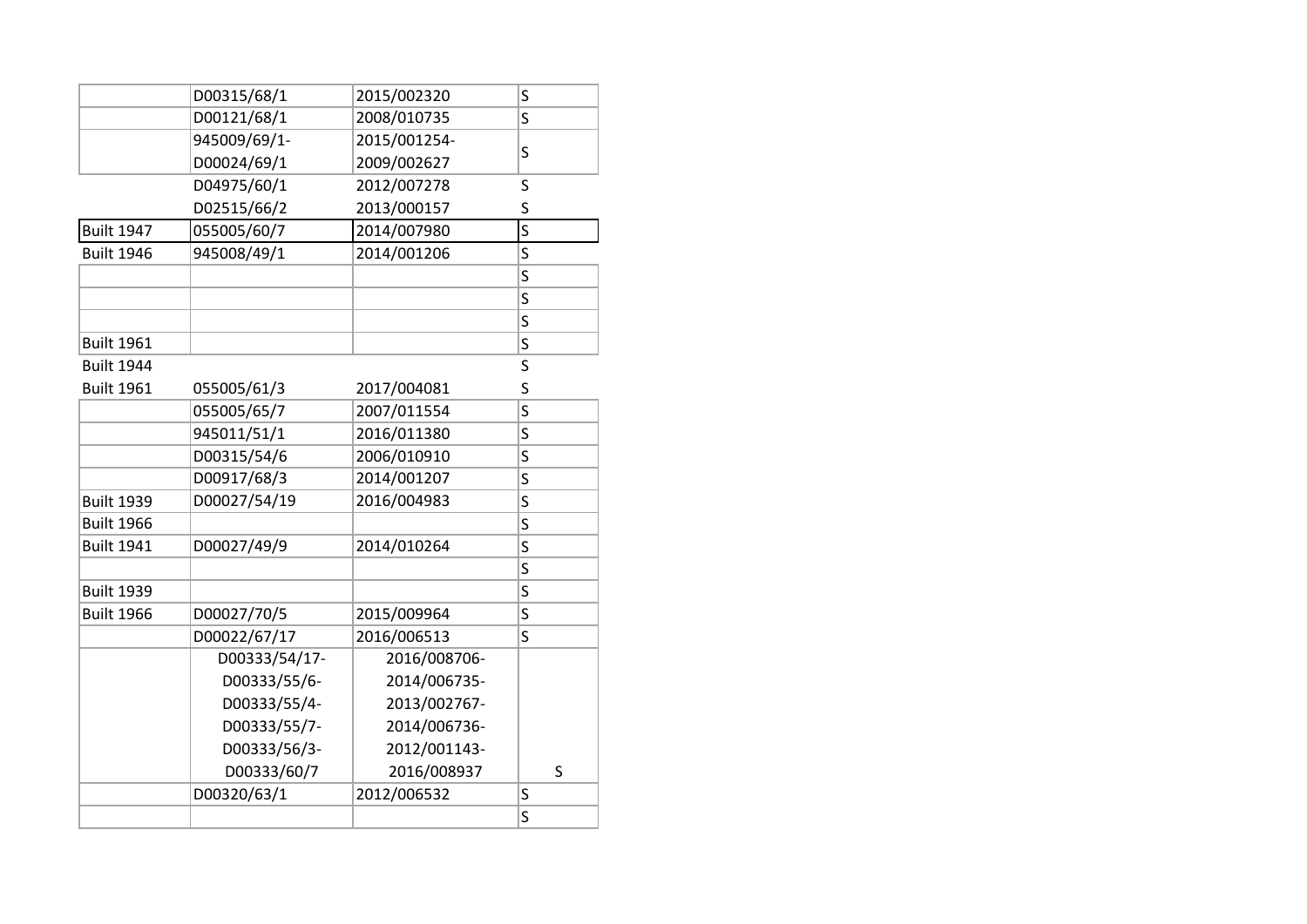|                   | D00333/54/12- | 2011/003692- |   |
|-------------------|---------------|--------------|---|
|                   | D00333/54/18- | 2016/009520- |   |
|                   | D00333/55/5-  | 2013/000917- |   |
|                   | D00333/59/5-  | 2012/000407- |   |
|                   | D00333/61/9-  | 2016/007905- |   |
|                   | D00333/62/2-  | 2013/000645- |   |
|                   | D00333/54/13- | 2009/005525- |   |
|                   | D00333/64/4   | 2010/000205  | S |
|                   | D00315/55/2   | 2012/007277  | S |
|                   | D00318/54/2   | 2014/009331  | S |
| <b>Built 1942</b> | D00917/68/7   | 2017/001675  | S |
|                   | D00311/52/2   | 2011/004261  | S |
|                   | D00337/57/1   | 2011/007204  | S |
|                   |               | 2013/002945- |   |
|                   | D00315/54/7   | 2009/004274  | S |
|                   | D00027/54/13  | 2012/001421  | S |
|                   | D00027/58/8   | 2011/000832  | S |
|                   | D00482/48/1   | 2016/007814  | S |
|                   | D00318/61/1   | 2015/001351  | S |
|                   |               |              | S |
|                   | D00917/68/4   | 2010/008552  | S |
|                   | D00317/65/4   | 2013/001512  | S |
|                   | D00027/57/21  | 2017/008966  | S |
|                   | D00012/67/1   |              | S |
|                   | D00324/62/3   | 2016/003301  | S |
|                   | D00779/60/1   | 2015/008610  | S |
|                   |               |              | S |
|                   |               | 2018/004829  | S |
|                   | D00324/57/3-  | 2011/009662- | S |
|                   | D000324/68/3  | 2012/008872  |   |
|                   | D00462/46/5   | 2017/006021  | S |
|                   | D00321/51/1   | 2010/006644  | S |
|                   |               |              | S |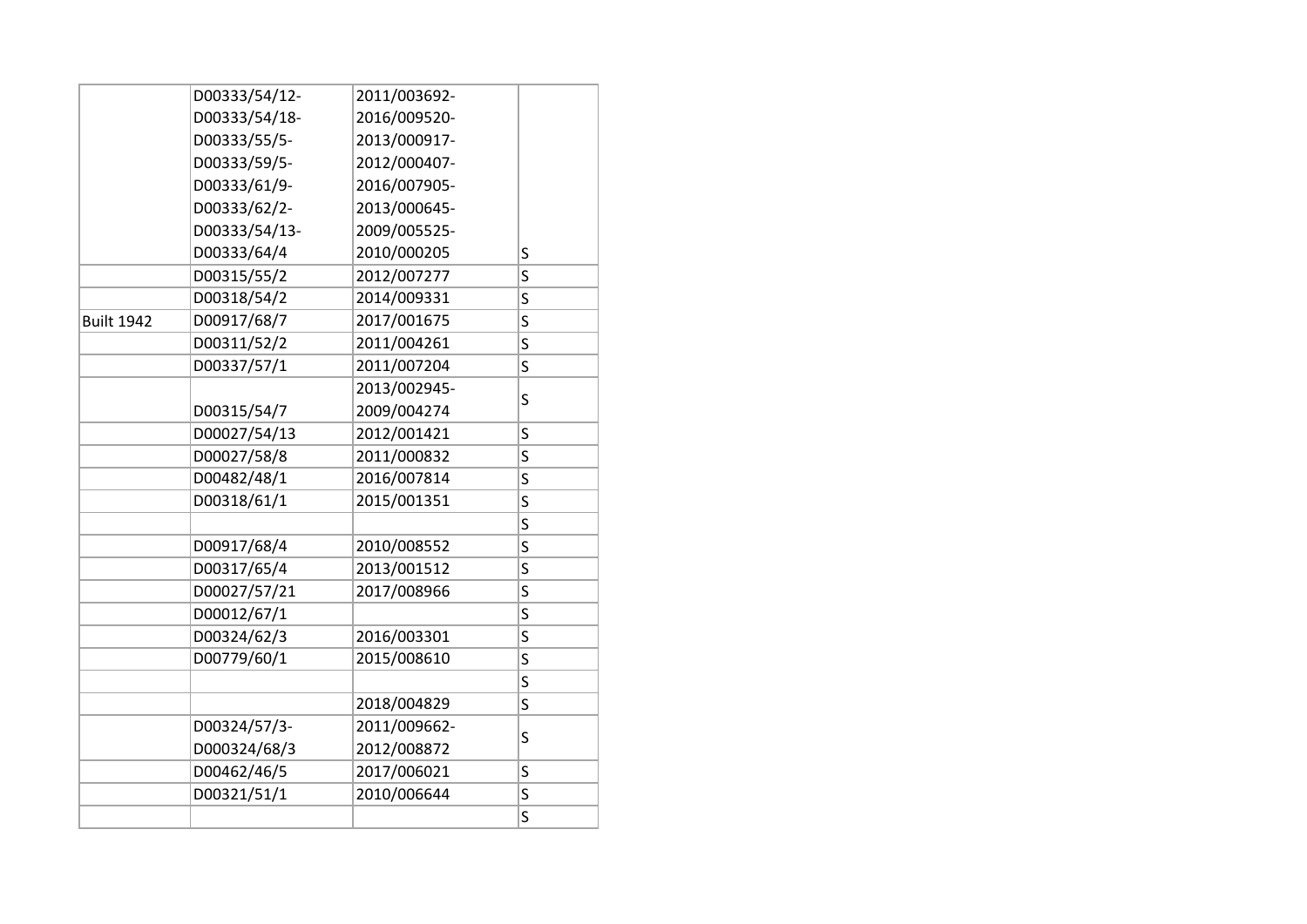| D00093/63/1   | 2013/010172  | S |
|---------------|--------------|---|
|               | 2019/000951  | S |
| D00093/64/1   | 2016/005020  | S |
| D00027/55/22- | 2017/000696- |   |
| D00027/61/9-  | 2012/002041- | S |
| D00027/64/14- | 2016/003012- |   |
| D00027/58/6   | 2009/002411  |   |
| D00027/62/9-  | 2017/004532- |   |
| D00027/70/7-  | 2009/003149- | S |
| D00027/63/18  | 2013/009868  |   |
| D00027/65/13  | 2013/001764  | S |
| D00027/64/16  | 2013/002094  | S |
|               | 2019/004003  | S |
|               |              | S |
| 913037/48/2-  | 2015/006202- |   |
| D00730/60/2   | 2006/012132  | S |
| D02515/59/10  | 2017/009746  | S |
| D01005/52/17  | 2006/012609  | S |
| D00027/67/11  | 2015/010793  | S |
| D00027/59/11  | 2012/001143  | S |
| 945003/66/1   | 2012/005914  | S |
| D00027/54/9   | 2010/000603  | S |
| D00027/68/6   | 2016/001128  | S |
|               | 2014/002415- |   |
| D00027/65/14  | 2010/008537  | S |
| D00027/66/16  | 2012/004274  | S |
| D00027/70/4   | 2011/004271  | S |
| D00462/55/1   | 2011/001198  | S |
|               |              | S |
| D00027/64/10  | 2013/006729  | S |
|               |              | S |
| D00772/61/1   | 2015/005245  | S |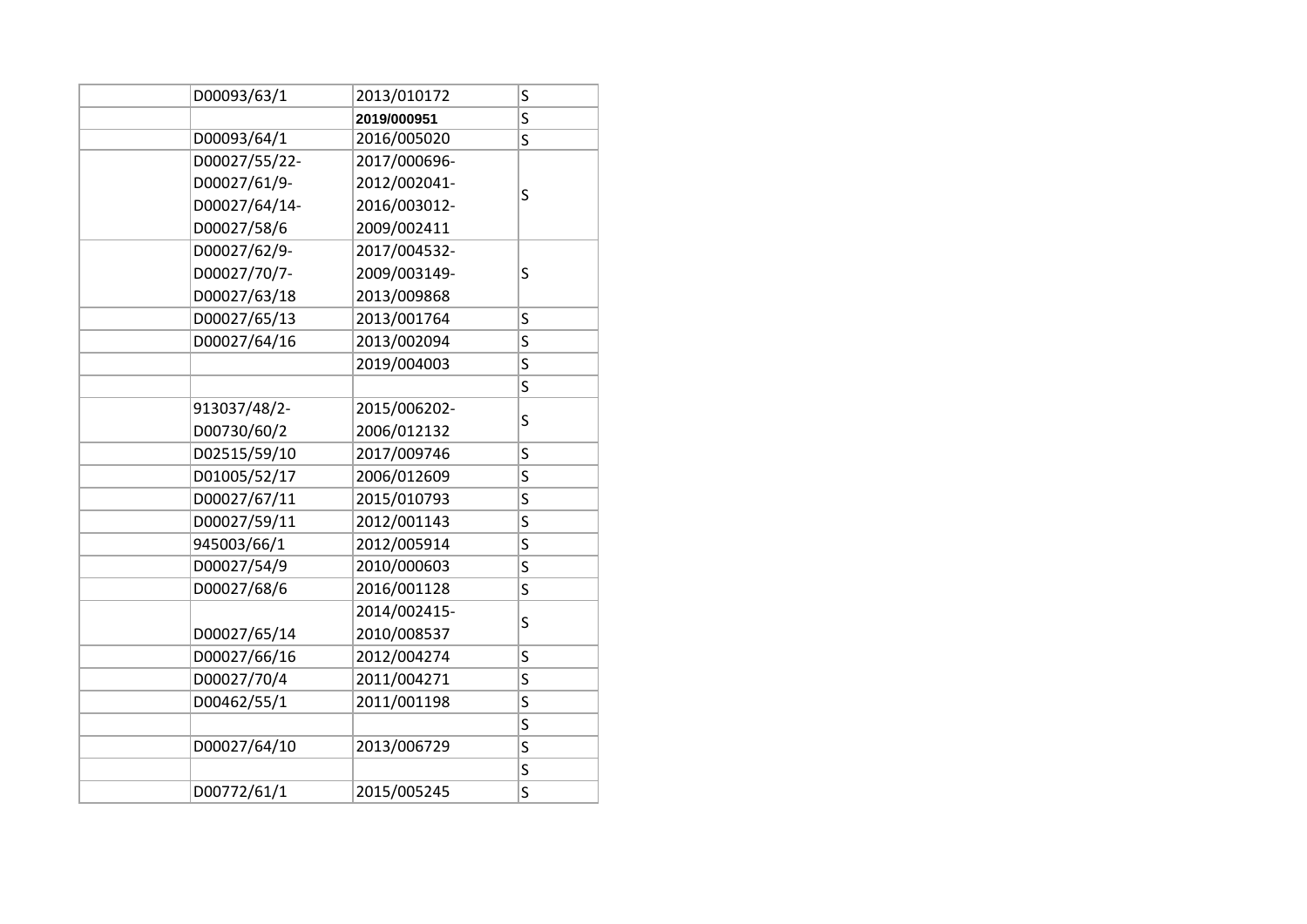| D00027/64/13- | 2016/06468-  |   |
|---------------|--------------|---|
| D00027/67/8   | 2012/9703    | S |
| D00027/68/4   | 2011/001290  | S |
| D00324/58/1   | 2008/011437  | S |
| D00326/68/2   | 2010/007759  | S |
| D00027/57/18  | 2013/005797  | S |
| D00115/60/1   | 2017/001094  | S |
| D02367/68/1   | 2007/008806  | S |
| D004855/55/1  | 2014/008262  | S |
|               |              | S |
| D00777/61/1   | 2012/006290  | S |
| D04975/61/1   | 2012/006226  | S |
| D01005/53/9   | 2011/002235  | S |
|               |              | S |
| 945012/54/1   | 2016//000853 | S |
|               | 2015/007934- |   |
| D00032/67/2   | 2008/011436  | S |
| D00199/55/1   | 2010/002503  | S |
| D00554/62/1   | 2014/002819  | S |
| D00317/70/2   | 2014/004589  | S |
| D00547/58/1   | 2010/001518  | Ś |
| D00333/54/15- |              |   |
| D00333/55/3-  |              |   |
| D00333/58/7-  |              |   |
| D00333/59/6-  | 2011/008336- |   |
| D00333/61/6-  | 2011/004570- | S |
| D00333/62/4-  | 2016/006184- |   |
| D00333/64/6-  | 2015/012064- |   |
| D00333/64/5-  | 2016/001834- |   |
| D00333/65/5   | 2013/006846  |   |
| D00554/51/1   | 2011/004505  | S |
| D00323/58/1   | 2009/002631  | S |
|               |              | S |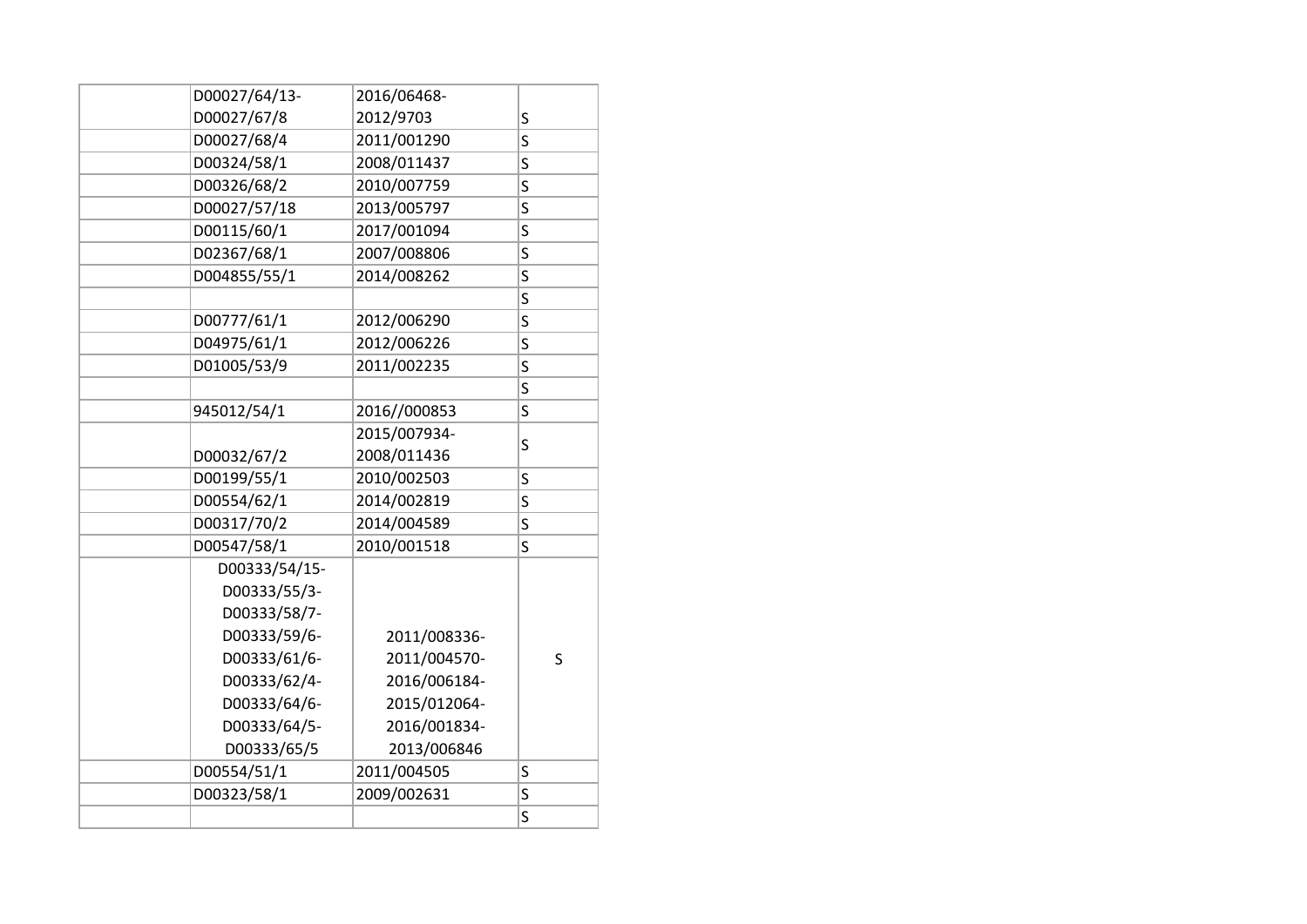|                   | D00317/66/3                       | 2016/010221  | S                       |
|-------------------|-----------------------------------|--------------|-------------------------|
|                   | D00554/61/1                       | 2014/009270  | S                       |
|                   | 945004/55/1                       | 2011/004061  | S                       |
| <b>Built 1940</b> |                                   |              | S                       |
| <b>Built 1960</b> | D00105/62/1                       | 2014/002505  | S                       |
| <b>Built 1965</b> |                                   |              | S                       |
|                   | D00105/59/2-                      | 2017/001443- | S                       |
|                   | D00105/61/1                       | 2006/008269  |                         |
|                   |                                   |              | S                       |
|                   | D00105/68/1                       | 2008/007790  | S                       |
|                   | D00326/57/1                       | 2012/006997  | S                       |
|                   | D00482/52/2                       | 2017/001265  | S                       |
|                   | 023002/51/1                       | 2010/008706  | S                       |
|                   | D00105/64/1                       | 2015/007075  | S                       |
|                   | D00027/51/11                      | 2006/011882  | S                       |
|                   | D00027/50/8                       | 2012/003334  | S                       |
|                   | D00027/56/9                       | 2013/009730  | S                       |
|                   | D00315/58/1                       | 2008/005889  | S                       |
|                   | D00317/59/2-                      | 2013/006727- | S                       |
|                   | D00315/66/3                       | 2011/003066  |                         |
|                   | D00011/53/2                       | 2015/010334  | S                       |
|                   | -0/cd/TT0000                      | 2011/007255  | S                       |
|                   | <u>000011/68/2</u><br>D00011/63/7 | 2011/000730  | S                       |
|                   | D00016/63/1                       | 2013/005925  | S                       |
|                   | D00011/53/1                       | 2011/000122  | S                       |
|                   | D00011/66/2                       | 2010/001552  | $\overline{\mathsf{S}}$ |
|                   | D00011/61/1-                      | 2012/006992- |                         |
|                   | D00011/56/1                       | 2010/008369  | S                       |
|                   | D00023/65/1-                      | 2013/000166- |                         |
|                   | D00023/64/1                       | 2008/010078  | S                       |
|                   | 945007/46/1                       | 2013/000641  | S                       |
| <b>Built 1934</b> |                                   |              | S                       |
| <b>Built 1957</b> | 012090/59/2                       | 2011/002876  | S                       |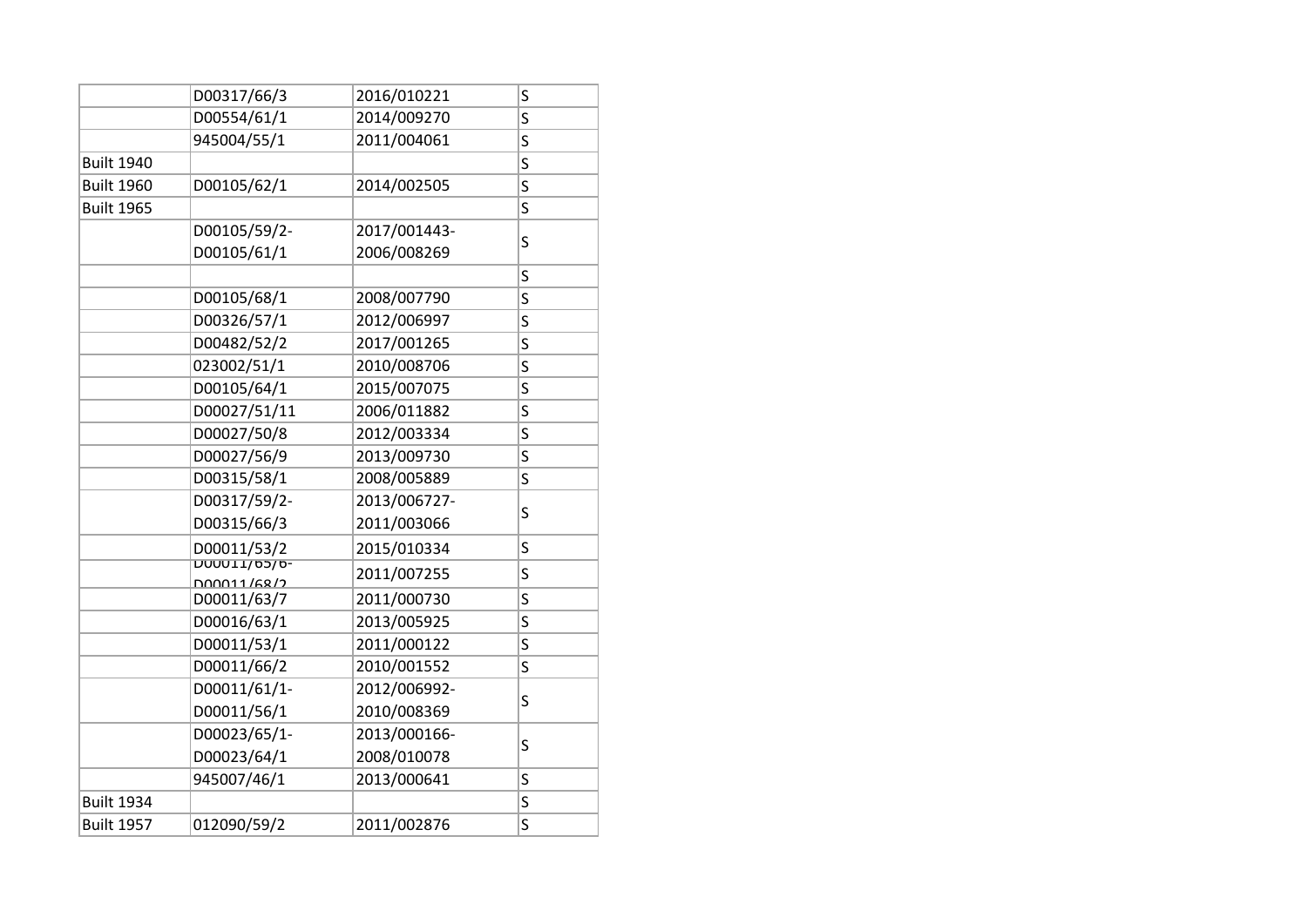| <b>Built 1943</b> |              |              | S                       |
|-------------------|--------------|--------------|-------------------------|
|                   | 021090/62/1- | 2011/000245- | S                       |
| <b>Built 1959</b> | 012090/59/1  | 2008/011491  |                         |
| <b>Built 1936</b> |              |              | S                       |
| <b>Built 1957</b> | D03475/65/1  | 2018/006499  | S                       |
|                   | D00053/57/1  | 2011/001117  | S                       |
|                   | D00027/52/10 | 2010/004821  | S                       |
| <b>Built 1936</b> | D00027/51/10 | 2011/005974  | S                       |
| <b>Built 1969</b> |              |              | S                       |
|                   | D00095/51/2  | 2012/001279  | S                       |
|                   | D00027/69/11 | 2014/006600  | S                       |
| <b>Built 1929</b> |              |              | S                       |
| <b>Built 1968</b> | D00027/69/10 | 2015/010794  | S                       |
|                   | D00815/65/1  | 2006/012735  | S                       |
| <b>Built 1968</b> | D00027/65/15 | 2014/003756  | S                       |
| <b>Built 1954</b> | D00002/65/1  | 2015/006454  | S                       |
| <b>Built 1934</b> |              |              | S                       |
| <b>Built 1945</b> |              |              | S                       |
| <b>Built 1963</b> | D00518/65/3  | 2013/006373  | S                       |
| <b>Built 1960</b> | D00044/61/61 | 2018/002138  | S                       |
| <b>Built 1964</b> | D00134/68/1  | 2007/010547  | S                       |
|                   | D00131/68/1  | 2008/007670  | S                       |
|                   | D00022/65/3  | 2013/006608  | S                       |
| <b>Built 1943</b> | D00027/59/9  | 2008/008453  | S                       |
| <b>Built 1967</b> |              |              | S                       |
|                   | D00027/55/21 | 2016/008306  | S                       |
|                   | D00027/54/15 | 2015/006576  | S                       |
|                   | D00027/59/10 | 2014/004332  | S                       |
|                   | D00027/57/17 | 2010/003100  | S                       |
|                   | D00027/50/10 | 2017/008102  | S                       |
| <b>Built 1944</b> | D00027/55/17 | 2007/003792  | S                       |
| <b>Built 1966</b> |              |              | $\overline{\mathsf{S}}$ |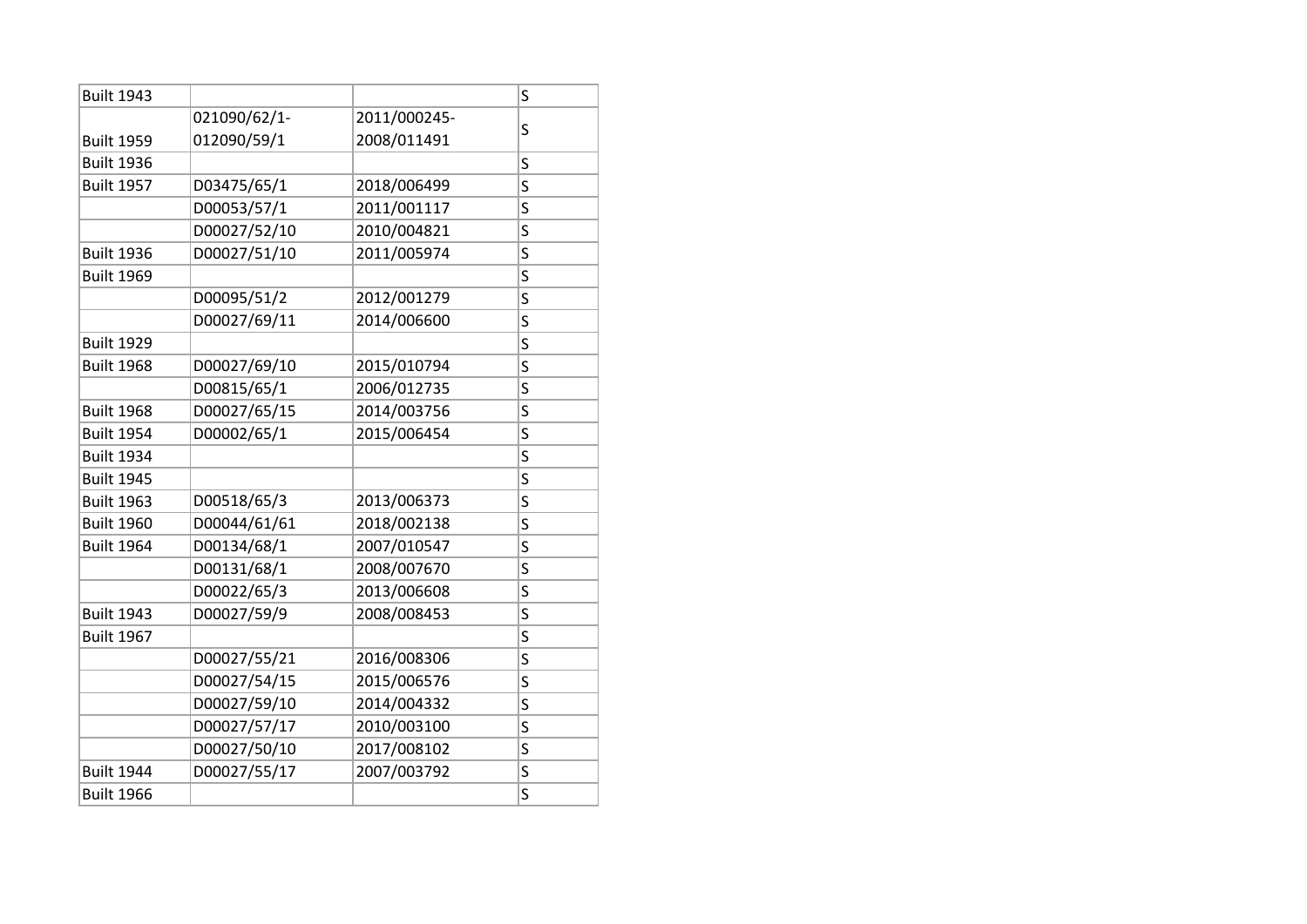|                   | D00768/54/5-  |                     |   |
|-------------------|---------------|---------------------|---|
|                   | D00768/45/4-  | 2015/001677-        | S |
|                   | D02515/65/1   | 2012/000946-09/6360 |   |
|                   | D02515/57/1-  | 2017/003967-        |   |
|                   | D02515/59/7   | 2014/005882         | S |
|                   | D00032/55/1   | 2009/000228         | S |
|                   | D00730/59/3-  |                     |   |
|                   | D00730/59/4-  | 2015/005888-        |   |
|                   | D00768/56/5-  | 2015/006821-        | S |
|                   | D00730/68/3   | 2015/005888         |   |
|                   | D02515/60/1   | 2008/008630         | S |
| <b>Built 1954</b> | D02515/65/2   | 2018/005210         | S |
|                   | D00032/67/1   | 2013/008849         | S |
|                   | D00032/62/4   | 2017/007109         | S |
|                   | D00027/63/19- | 2014/003028-        |   |
|                   | D00027/66/17  | 2013/008847         | S |
|                   | D00027/64/8   | 2007/012007         | Ś |
|                   | D00011/66/3   | 2017/000617         | S |
|                   | D00768/53/13  | 2009/008934         | S |
|                   | D00315/53/4-  |                     |   |
|                   | D00315/55/3-  | 2017/008489-        |   |
|                   | D00315/64/3-  | 2016/010989-        | S |
|                   | D00315/64/4   | 2011/004451         |   |
|                   | D00315/58/2   | 2014/006246         | S |
|                   | D00027/60/10  | 2012/000022         | S |
| <b>Built 1944</b> |               |                     | S |
| <b>Built 1963</b> | D00311/63/2   | 2010/000482         | S |
|                   | D00725/67/1   | 2010/009318         | S |
|                   | D00768/56/6-  |                     |   |
|                   | d02515/61/2-  | 2016/008984-        | S |
|                   | D02515/62/2   | 2016/002852         |   |
|                   | D02515/59/4-  | 2013/001730-        |   |
|                   | 05099/52/8    | 2014/005882         | S |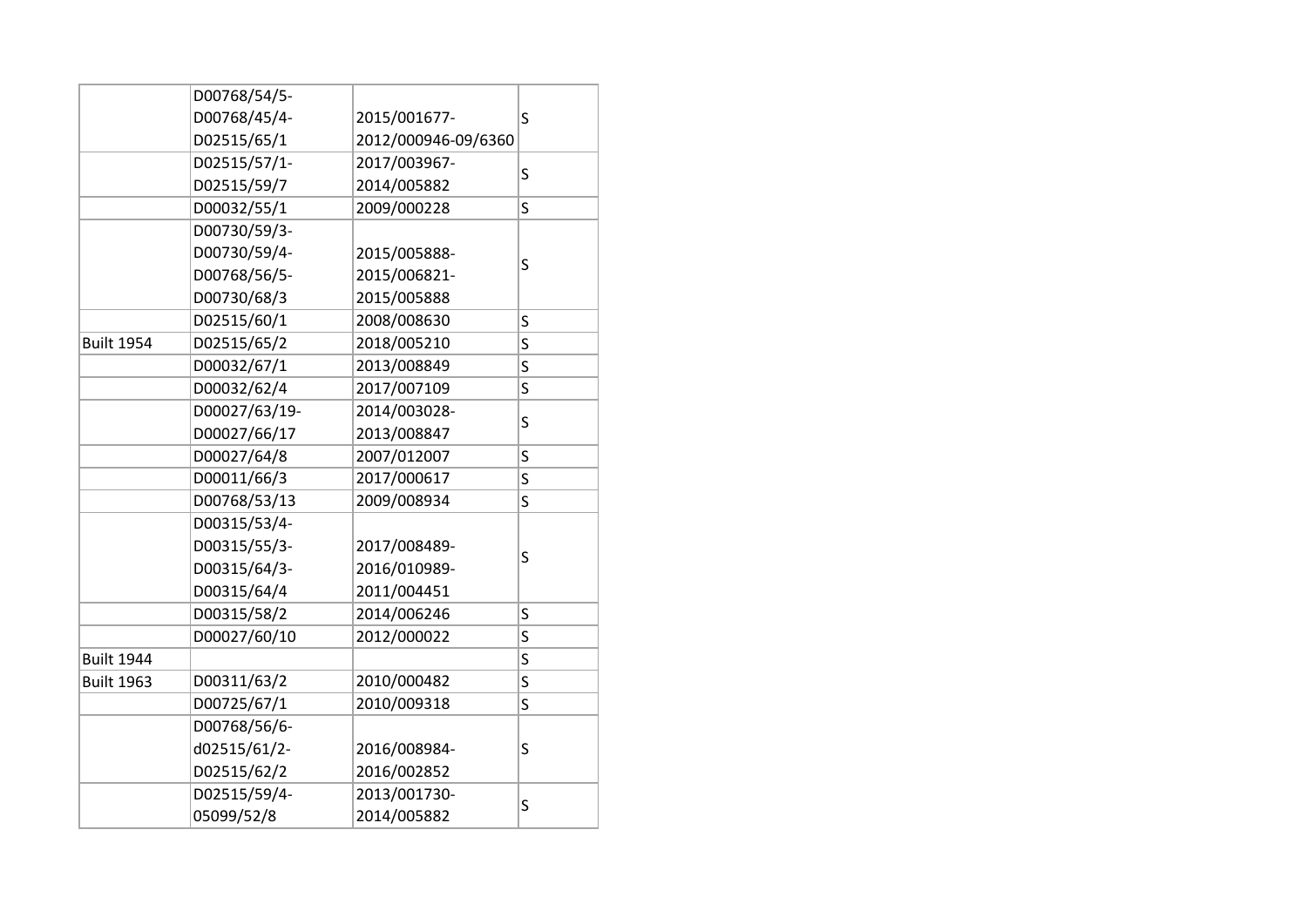|                   | 2006/012697  | D00917/69/2  | S |
|-------------------|--------------|--------------|---|
|                   | D03475/51/1  | 2013/002063  | S |
|                   | D03475/56/1  | 2015/008738  | S |
|                   | D00312/46/1  | 2017/000241  | S |
|                   | D00312/59/3  | 2006/006647  | S |
|                   | D00312/54/2  | 2015/012307  | S |
|                   | D00312/59/4- | 2017/004786- |   |
|                   | D00312/63/8  | 2016/009429  | S |
| <b>Built 1937</b> | D00324/54/1  | 2018/0007142 | S |
|                   | D00312/69/1  | 2011/003543  | S |
|                   |              | 2014/006283- |   |
|                   | D00312/65/5- | 2013/010436- | S |
|                   | D00312/65/4  | 2009/004286  |   |
|                   | D00312/65/6  | 2016/002763  | S |
|                   | D00312/63/6- | 2011/003542- |   |
|                   | D00312/67/3- | 2014/003668- | S |
|                   | D00312/68/6  | 2013/005082  |   |
|                   | D00312/68/7  | 2012/006917  | S |
|                   | D00312/54/3  | 2017/003762  | S |
|                   | D00312/54/1- |              |   |
|                   | D00312/68/8- | 2013/005925- | S |
|                   | D00312/69/3  | 2017/003634  |   |
|                   | D00312/63/4- | 2013/001216- | S |
|                   | D00312/64/5  | 2016/000665  |   |
|                   | D00809/65/1  | 2006/010796  | S |
|                   | D00311/54/1- |              | S |
|                   | D00311/59/2  | 2012/000979  |   |
|                   | 613090/56/1  | 2011/000832  | S |
|                   | D00324/63/1  | 2010/004599  | S |
|                   | D00304/57/12 | 2012/000979  | S |
|                   | D00770/60/1  | 2015/010162  | S |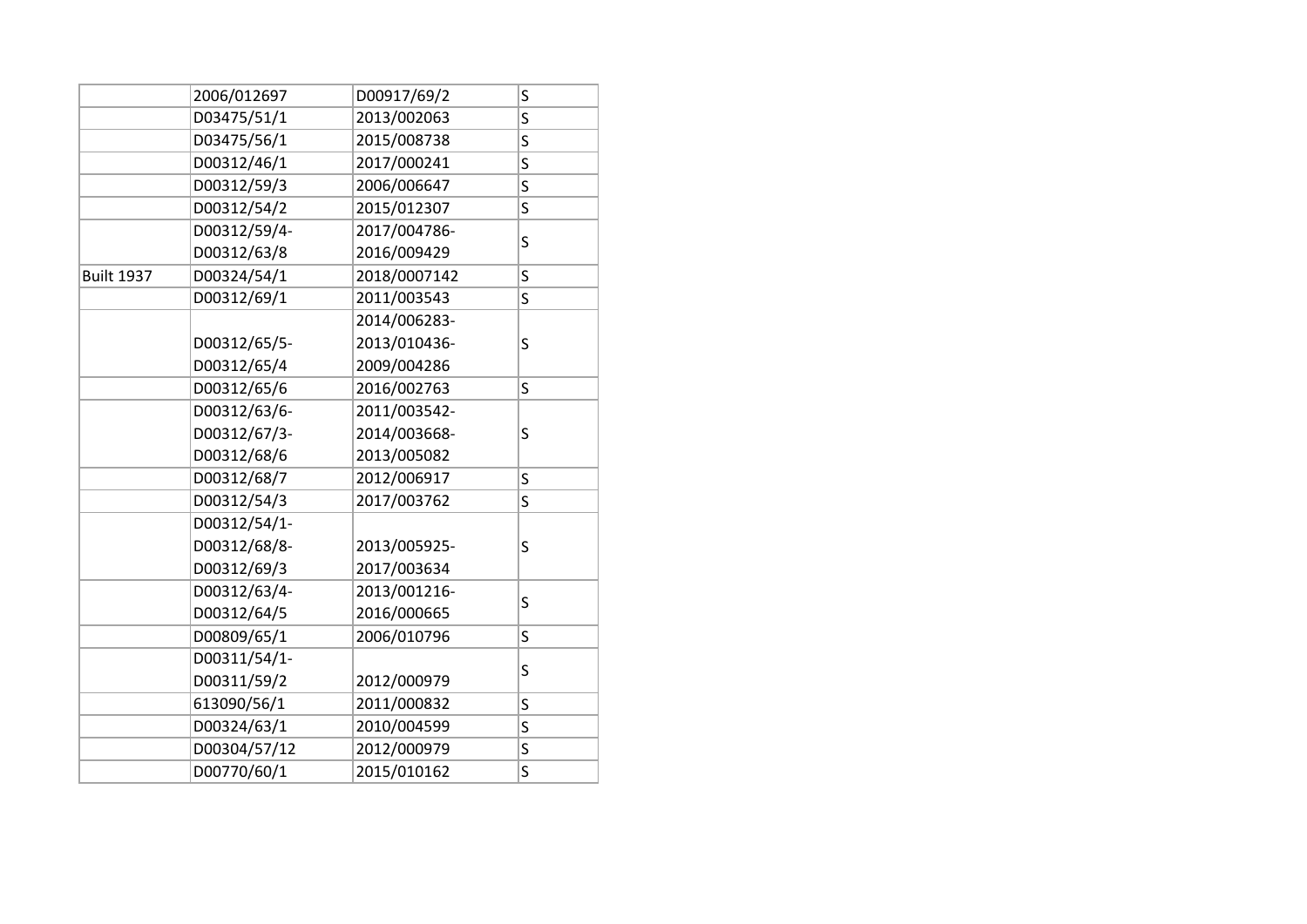|                   | D00333/60/6-  | 2014/009224- |   |
|-------------------|---------------|--------------|---|
|                   | D00333/61/7-  | 2014/002535- | S |
|                   | D00333/62/3   | 2013/004602  |   |
|                   | D00326/51/1-  | 2012/002537- |   |
|                   | d00326/56/1-  | 2010/004410- | S |
|                   | D00326/56/2   | 2018/000634  |   |
|                   | D00324/58/3   | 2014/010409  | S |
|                   | D00304/55/16  | 2013/002346  | S |
|                   | D00326/52/3   | 2011/005692  | S |
|                   |               |              | S |
|                   | D00027/54/10  | 2009/007007  | S |
| <b>BUILT 1959</b> | D00027/58/7   | 2010/008538  | S |
| <b>BUILT 1953</b> | D00027/61/12  | 2016/001629  | S |
|                   |               |              | S |
| <b>BUILT 1959</b> | D00027/64/15  | 2014/000714  | S |
|                   | D00027/61/11- | 2014/004635- |   |
| <b>BUILT 1958</b> | D00027/59/12  | 2015/007934  | S |
|                   | D00027/50/9   | 2016/001059  | S |
|                   |               |              | S |
|                   | D00027/55/18  | 2009/009281  | S |
|                   |               |              | S |
|                   | D00027/59/8   | 2007/003381  | S |
|                   | D03282/55/1   | 2012/000625  | S |
|                   | D00317/55/3-  | 2006/010898- |   |
| <b>Built 1944</b> | D00317/49/1   | 2008/002818  | S |
| <b>Built 1966</b> |               |              | S |
|                   |               |              | S |
| <b>Built 1959</b> | D00013/62/1   | 2010/006480  | S |
| <b>Built 1934</b> |               |              | S |
| <b>Built 1955</b> | D00013/60/1   | 2012/000909  | S |
|                   | D00042/60/1   | 2010/009384  | S |
|                   |               |              | S |
| <b>Built 1955</b> | D00042/61/1   | 2009/006012  | S |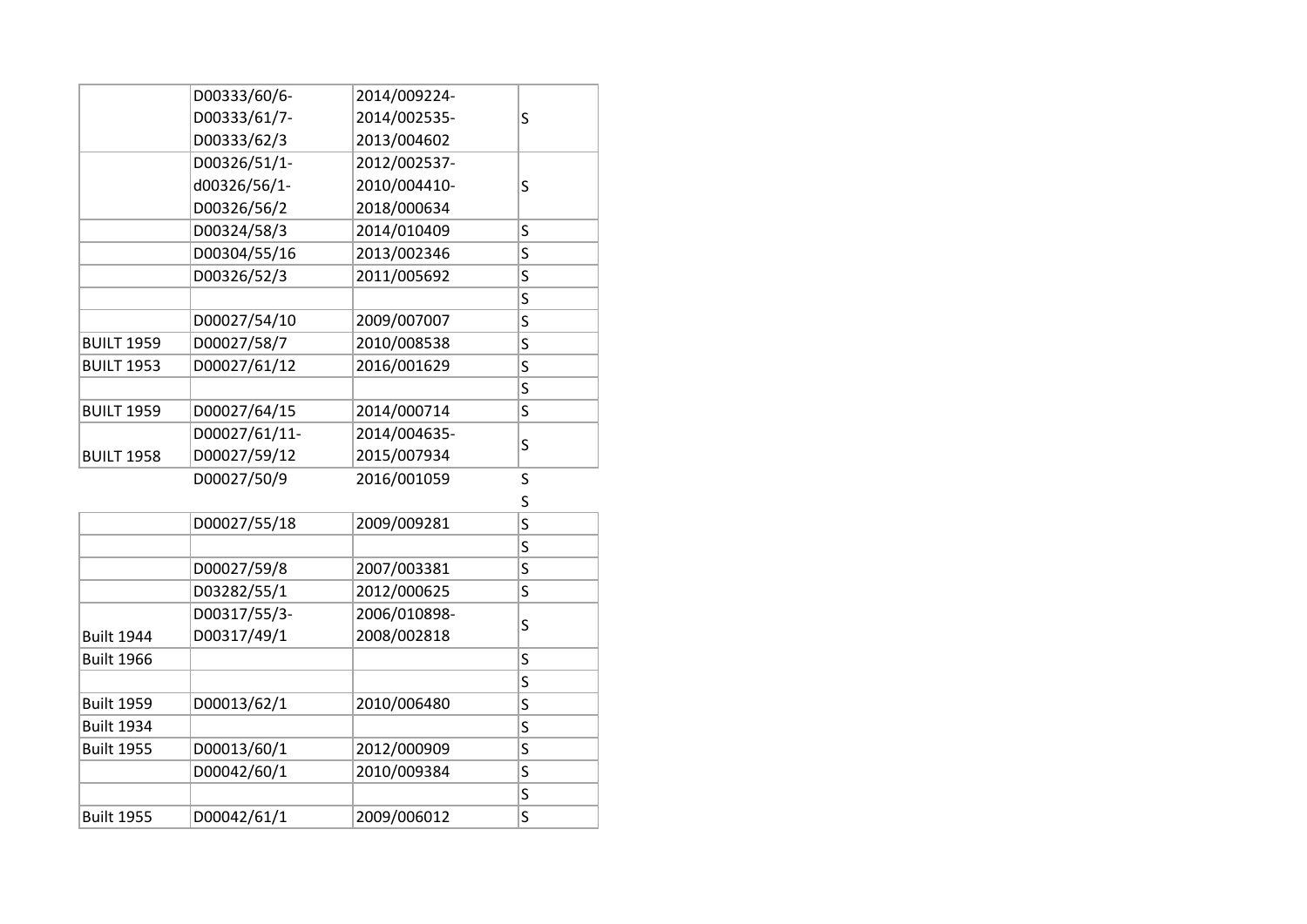|                   |               |              | S                       |
|-------------------|---------------|--------------|-------------------------|
|                   | D00092/57/1   | 2010/006190  | $\overline{\mathsf{S}}$ |
|                   | D00092/60/1   | 2010/000875  | S                       |
| <b>Built 1957</b> | D00092/65/1   | 2015/006259  | S                       |
|                   | D00027/64/11  | 2013/004293  | S                       |
|                   |               |              | S                       |
|                   | D00784/68/1   | 2013/000900  | $\overline{\mathsf{S}}$ |
|                   | D00317/56/4   | 2016/006184  | S                       |
|                   |               |              | $\overline{\mathsf{s}}$ |
|                   | D00027/55/23- | 2015/001682- |                         |
|                   | D00027/51/12  | 2006/012037  | S                       |
|                   | D00533/58/1-  |              |                         |
|                   | D00554/58/2-  | 2017/003044- | S                       |
|                   | D00533/57/1   | 2009/005768  |                         |
|                   | D00027/54/14  | 2011/001196  | S                       |
| <b>Built 1942</b> | D00096/51/1   | 2006/010904  | S                       |
|                   |               |              | $\overline{\mathsf{S}}$ |
|                   | D00996/54/1   | 2008/002269  | S                       |
|                   | D00027/49/7   | 2011/007109  | S                       |
|                   | D00027/54/18  | 2015/001672  | S                       |
|                   | D00027/49/8   | 2013/001512  | S                       |
|                   | D00027/53/7   | 2017/000782  | $\overline{\mathsf{S}}$ |
|                   | D00324/59/3   | 2009/001042  | S                       |
|                   | D00107/58/2   | 2006/009769  | S                       |
|                   | D00107/63/3   | 2015/006918  | S                       |
|                   | D00107/55/2   | 2009/003239  | S                       |
|                   | D00107/51/1   | 2011/006911  | S                       |
|                   | 945006/59/1   | 2014/009092  | $\overline{\mathsf{S}}$ |
|                   | D00027/55/20  | 2011/004061  | S                       |
|                   | D00027/55/24  | 2018/000635  | S                       |
| <b>Built 1938</b> |               |              | S                       |
| <b>Built 1963</b> | D00317/66/4   | 2018/001196  | $\overline{\mathsf{S}}$ |
| <b>Built 1956</b> | D00315/67/5   | 2018/000964  | S                       |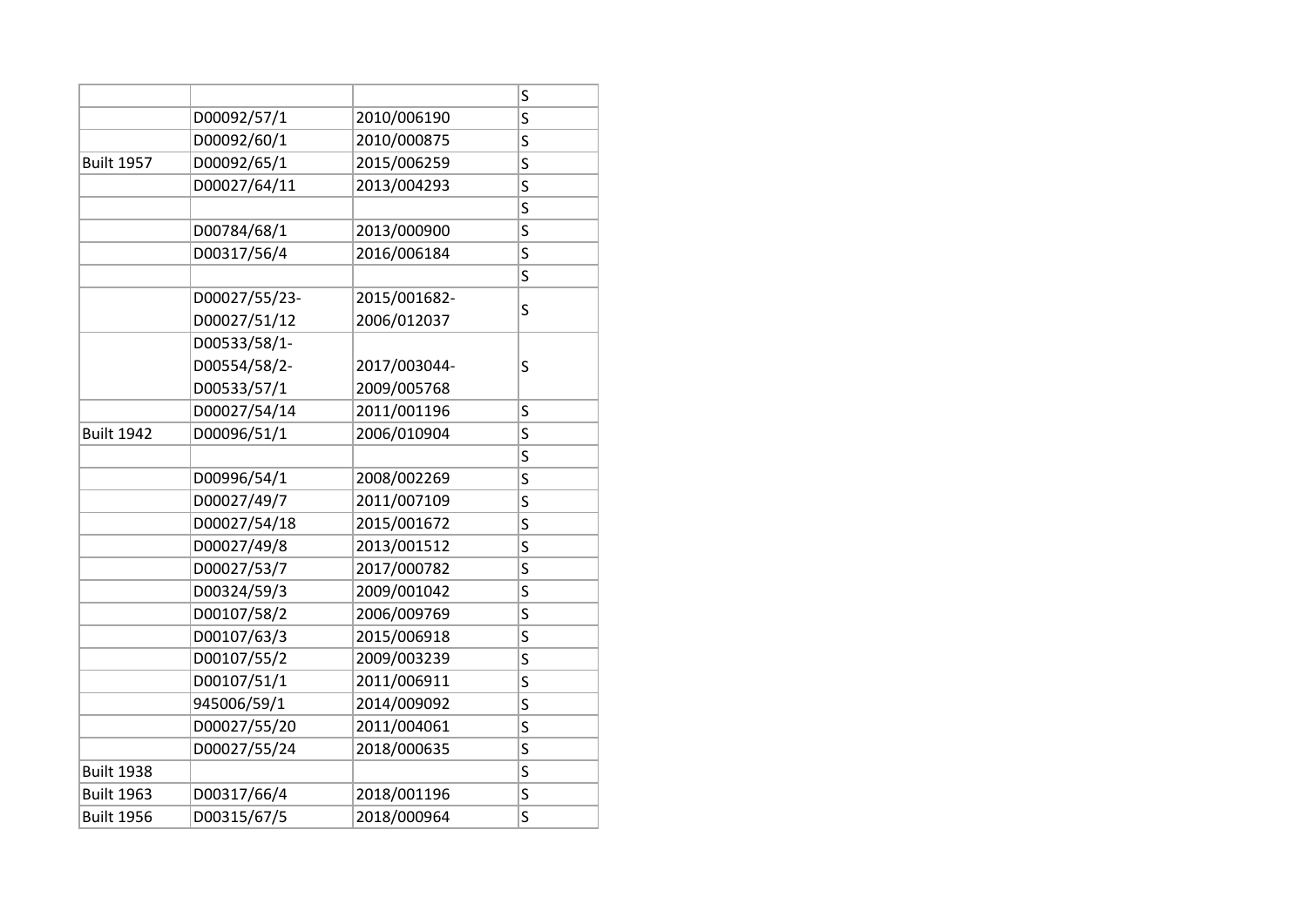|                   | 612090/61/1   | 2018/003950  | S |
|-------------------|---------------|--------------|---|
|                   | D00324/62/1-  | 2012/007279- |   |
|                   | D00324/70/1   | 2008/007453  | S |
|                   | D02515/59/5-  | 2013/000800- |   |
| <b>Built 1947</b> | D00768/57/10  | 2010/008310  | S |
| <b>Built 1963</b> |               |              | S |
|                   | D02515/61/1   | 2015/010138  | S |
|                   | D02515/59/8-  |              |   |
|                   | D02515/62/1   | 2015/001677  | S |
|                   | D00311/57/1   | 2019/000908  | S |
|                   | D00027/64/12  | 2015/003431  | S |
|                   | D00027/58/9-  |              |   |
|                   | D00027/62/11  | 2014/008602  | S |
|                   | D00027/65/16  | 2016/001614  | S |
|                   | D00344/69/1   | 2008/004147  | S |
|                   | D00027/59/17  | 2018/004524  | S |
|                   | D00027/59/16- |              |   |
|                   | D00027/62/8-  |              |   |
|                   | D00027/70/6-  | 2015/003309- | S |
|                   | D00027/56/8   | 2010/000338  |   |
|                   | D00311/58/1   | 2015/010815  | S |
|                   | D00027/69/9   | 2009/001815  | S |
|                   |               |              | S |
|                   | 945010/59/1   | 2013/002262  |   |
| <b>Built 1934</b> |               |              | S |
|                   | D00027/68/7-  | 2015/007786- |   |
|                   | D00027/54/11- | 2009/003694- | S |
| <b>Built 1950</b> | D00027/67/9   | 2014/009279  |   |
| <b>Built 1962</b> |               |              | S |
|                   | 945002/64/1   | 2012/005418  | S |
|                   | D00725/67/1   | 2010/005626  | S |
|                   | D00536/51/1   | 2011/005676  | S |
|                   | D00547/49/1   | 2010/003514  | S |